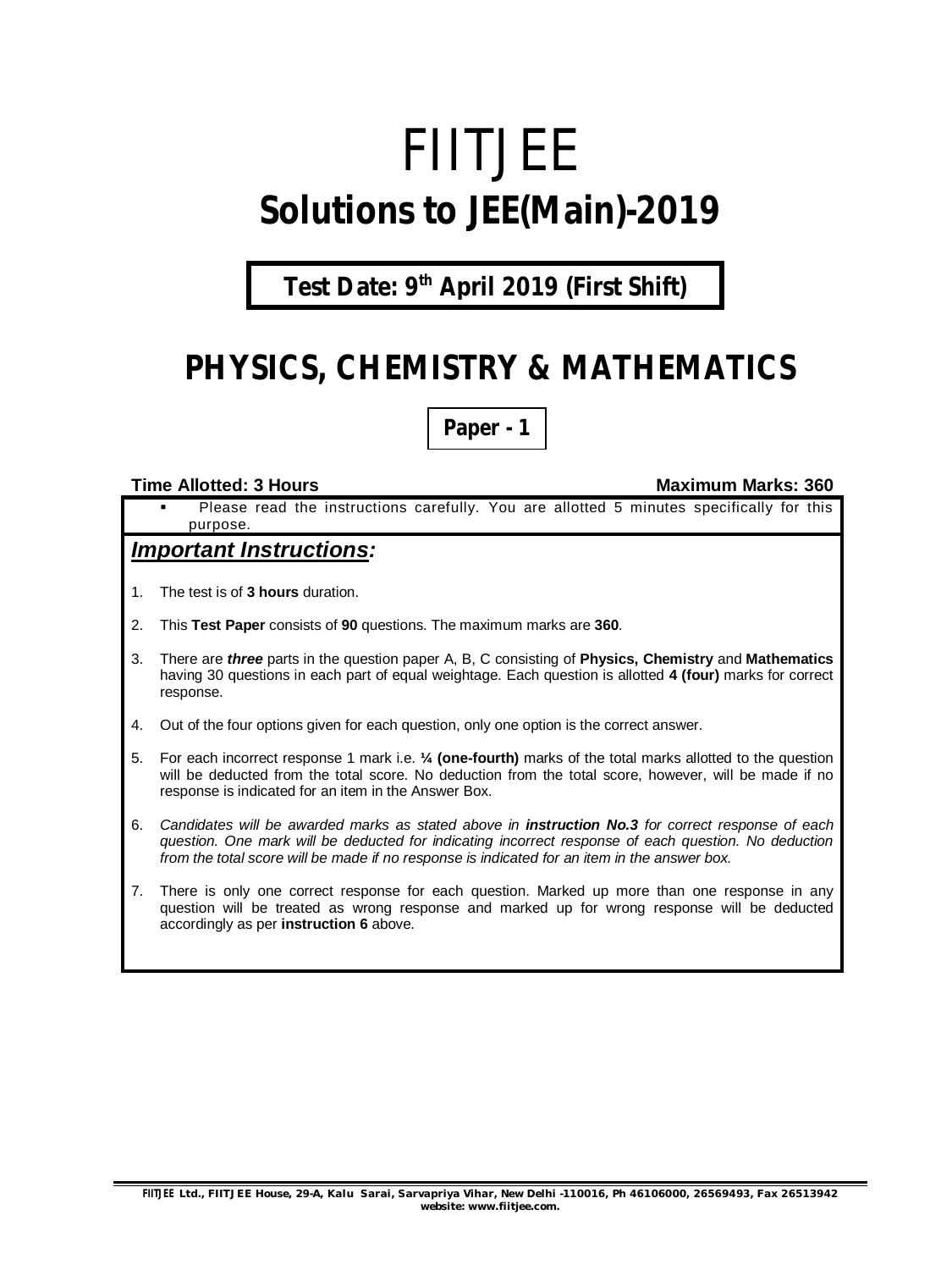## **PART –A (PHYSICS)**

1. In the density measurement of a cube, the mass and edge length are measured as  $(10.00\pm0.10)$  kg and  $(0.10\pm0.01)$ m, respectively. The error in the measurement of density is:  $(A)$  0.10 kg/m<sup>3</sup> (B)  $0.31 \text{ kg/m}^3$  $(C)$  0.07 kg/m<sup>3</sup>  $(D)$  0.01 kg/m<sup>3</sup>

- 2. The total number of turns and cross-section area in solenoid is fixed. However, its length L is varied by adjusting the separation between windings. The inductance of solenoid will be proportional to: (A) 1/L (B) L (C)  $1/L^2$  $(D) L<sup>2</sup>$
- 3. The figure shows a Young's double slit experimental setup. It is observed that when a thin transparent sheet of thickness t and refractive index  $\mu$  is put in front of one of the slits, the central maximum gets shifted by a distance equal to n fringe widths. If the wavelength of light used is  $\lambda$ , t will be:



4. A system of three charges are placed as shown in the figure:



If  $D \gg d$ , the potential energy of the system is best given by:



5. A moving coil galvanometer has resistance 50  $\Omega$  and it indicates full deflection at 4mA current. A voltmeter is made using this galvanometer and a 5  $k\Omega$  resistance. The maximum voltage, that can be measured using this voltamenter, will be close to: (A) 15 V (B) 20 V (C) 10 V (D) 40 V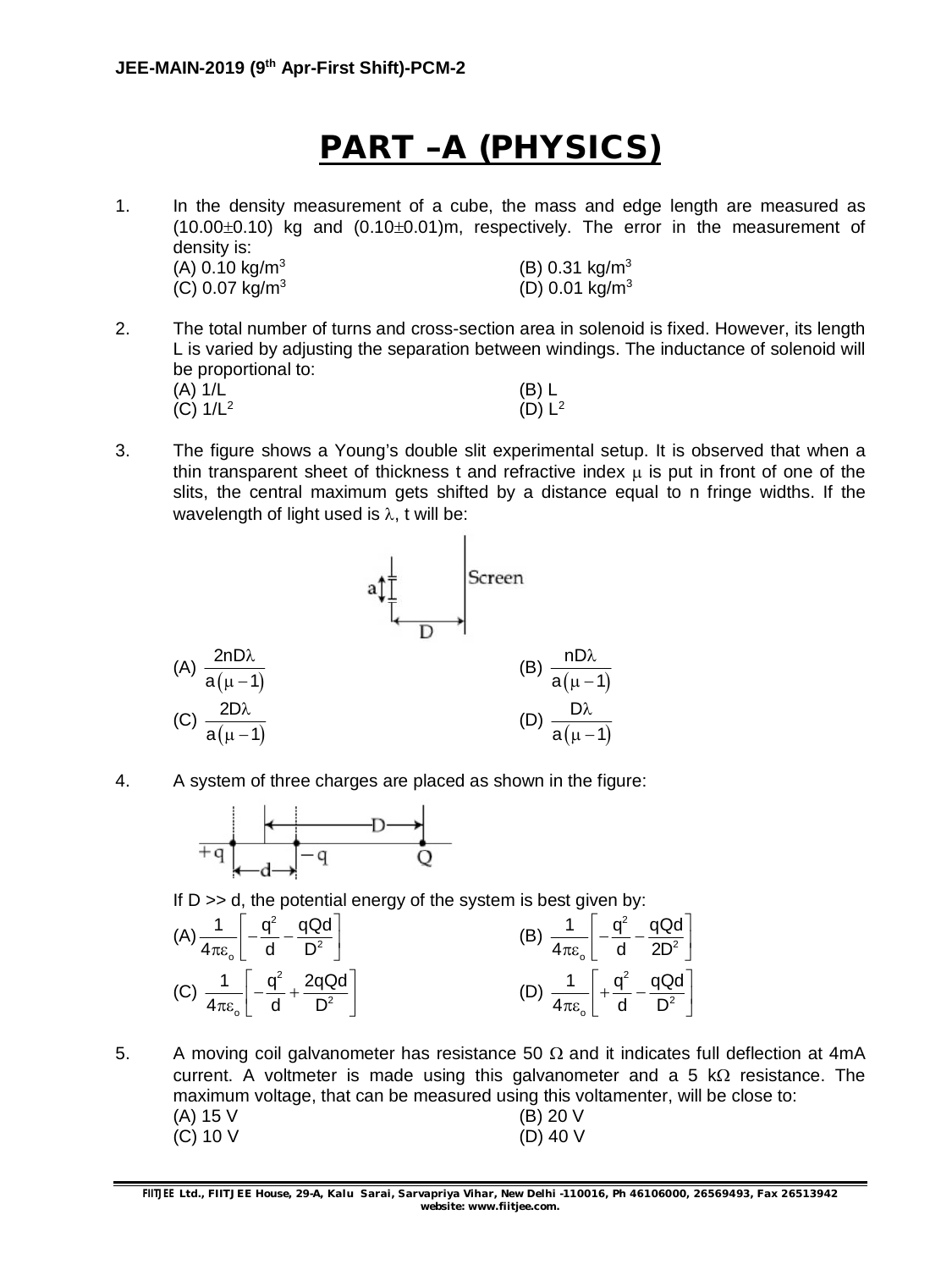6. If 'M' is the mass of water that rises in a capillary tube of radius 'r', then mass of water which will rise in a capillary tube of radius '2r' is:

| $(A)$ 4 M | $(B)\frac{M}{2}$ |
|-----------|------------------|
| $(C)$ M   | $(D)$ 2 M        |

7. An NPN transistor is used in common emitter configuration as an amplifier with 1 k $\Omega$ load resistance. Signal voltage of 10 mV is applied across the base-emitter. This produces a 3 mA change in the collector current and 15  $\mu$ A change in the base current of the amplifier. The input resistance and voltage gain are:<br>(A)  $0.67 \times 0.300$  $(4)$  0.67 kO, 300

| (A) 0.07 KS2, 300         | (D) 0.07 KSZ, ZUU         |
|---------------------------|---------------------------|
| (C) 0.33 k $\Omega$ , 1.5 | (D) 0.33 k $\Omega$ , 300 |

8. An HCl molecule has rotational, translational and vibrational motions. If the rms velocity of HCl molecules in its gaseous phase is  $\overline{v}$ , m is its mass and  $k_B$  is Boltzmann constant, then its temperature will be:

| $-2$<br>m <sub>v</sub><br>(A) $\frac{mv}{3k_{B}}$ | (B) $\frac{mv}{7k_B}$ | $-2$                          |
|---------------------------------------------------|-----------------------|-------------------------------|
| $-2$<br>mv<br>(C) $\frac{mv}{5k_B}$               |                       | $-2$<br>(D) $\frac{mv}{6k_B}$ |

9. The electric field of light wave is given as  $\vec{E} = 10^{-3} \cos \left( \frac{2\pi x}{5 \times 10^{-7}} - 2\pi \times 6 \times 10^{14} t \right) \hat{x} \frac{N}{C}$  $5 \times 10^{-7}$   $\sim$   $\sim$   $\sim$   $\sim$   $\sim$   $\sim$ -- $=10^{-3}\cos\left(\frac{2\pi x}{5\times10^{-7}}-2\pi\times6\times10^{14} t\right)\hat{x}$  $\rightarrow$ . This light falls on a metal plate of work function 2eV. The stopping potential of the photoelectrons is:

| elections is. |              |
|---------------|--------------|
| (A) 0.48 V    | $(B)$ 2.48 V |
| (C) 0.72 V    | (D) $2.0 V$  |

10. Following figure shows two processes A and B for a gas. If  $\Delta Q_A$  and  $\Delta Q_B$  are the amount of heat absorbed by the system in two cases, and  $\Delta U_A$  and  $\Delta U_B$  are changes in internal energies, respectively, then:

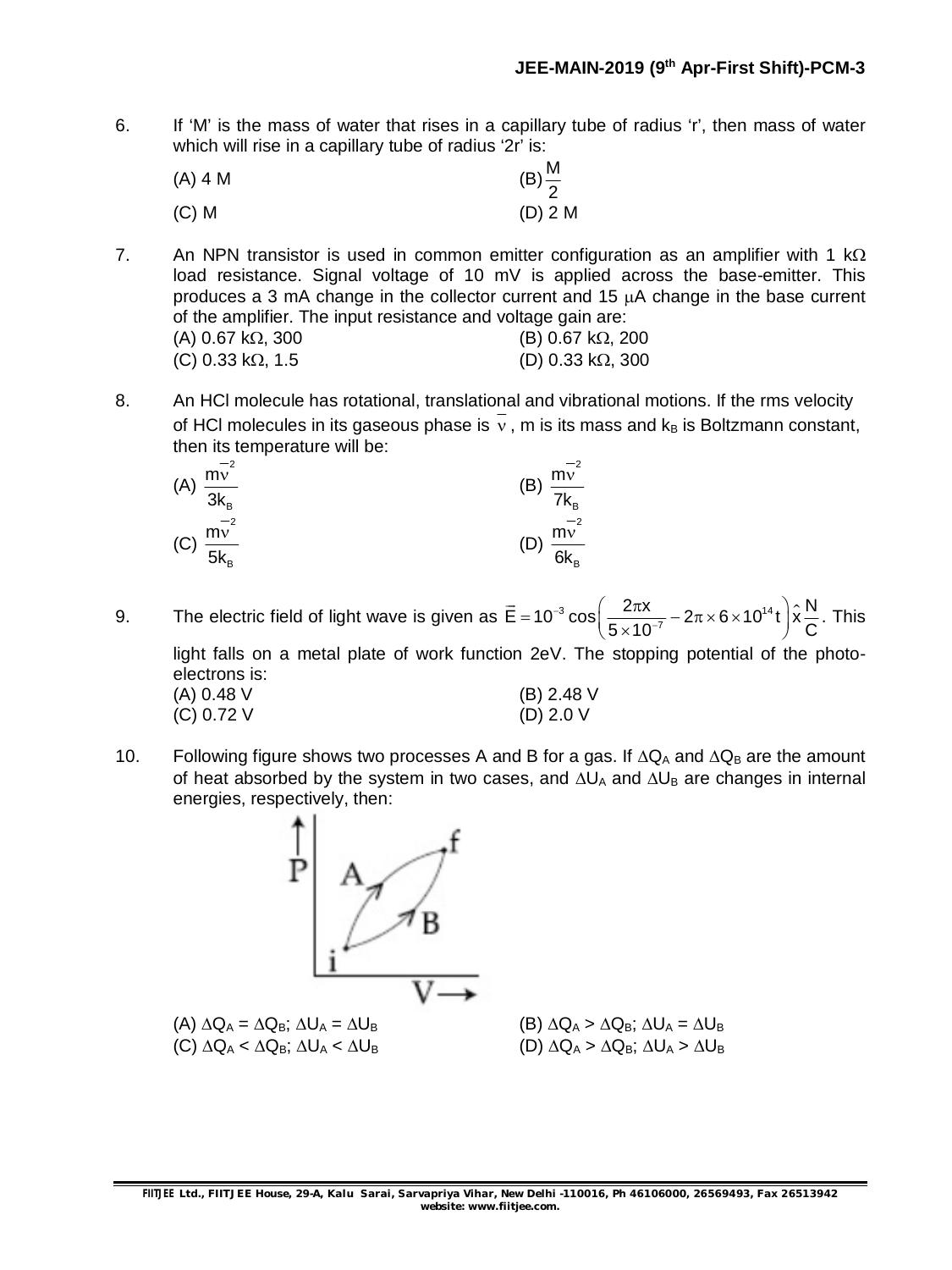#### **JEE-MAIN-2019 (9th Apr-First Shift)-PCM-4**

11. A uniform cable of mass 'M' and length 'L' is placed on a horizontal surface such that its 1)<sup>th</sup> n part is hanging below the edge of the surface. To lift the hanging part of the cable upto the surface, the work done should be:

(A) nMgl.  
\n(B) 
$$
\frac{Mgl}{2n^2}
$$
  
\n(C)  $\frac{2Mgl}{n^2}$   
\n(D)  $\frac{Mgl}{n^2}$ 

12. The following bodies are made to roll up (without slipping) the same inclined plane from a horizontal place: (i) a ring of radius R, (ii) a solid cylinder of radius  $\frac{R}{a}$ 2 and (iii) a solid sphere of radius  $\frac{R}{I}$ 4 . If, in each case, the speed of the center of mass at bottom of the incline is same, the ratio of the maximum heights they climb is:

| (A) 10 : 15 : 7 | (B) 14: 15: 20 |
|-----------------|----------------|
| (C) 4 : 3 : 2   | (D) 2:3:4      |

- 13. A signal A cos  $\omega$ t is transmitted using  $v_0$  sin  $\omega_0$ t as carrier wave. The correct amplitude modulated (AM) signal is:
	- (A)  $v_0 \sin \left[\omega_0 (1 + 0.01A \sin \omega t)t\right]$ (B)  $v_0 \sin \omega_0 t + \frac{A}{2} \sin (\omega_0 - \omega) t + \frac{A}{2} \sin (\omega_0 + \omega) t$  $2 \left( \begin{array}{ccc} 2 & 2 \end{array} \right)$  $v_0 \sin \omega_0 t + \frac{1}{2} \sin(\omega_0 - \omega) t + \frac{1}{2} \sin(\omega_0 + \omega)$ (C)  $v_0 \sin \omega_0 t + A \cos \omega t$ (D)  $(v_0 + A) \cos \omega t \sin \omega_0 t$
- 14. A concave mirror for face viewing has focal length of 0.4 m. The distance at which you hold the mirror from your face in order to see your image upright with a magnification of 5 is:

| (A) 0.16 m | (B) 1.60 m |
|------------|------------|
| (C) 0.24 m | (D) 0.32 m |

15. Determine the charge on the capacitor in the following circuit:



16. A rectangular coil (Dimension 5 cm  $\times$  2 cm) with 100 100 turns, carrying a current of 3 A in the clock-wise direction, is kept centered at the origin and in the X-Z plane. A magnetic field of 1 T is applied along X-axis. If the coil is tilted through  $45^\circ$  about Z-axis, then the torque on the coil is: (A) 0.42 Nm (B) 0.55 Nm (C) 0.27 Nm (D) 0.38 Nm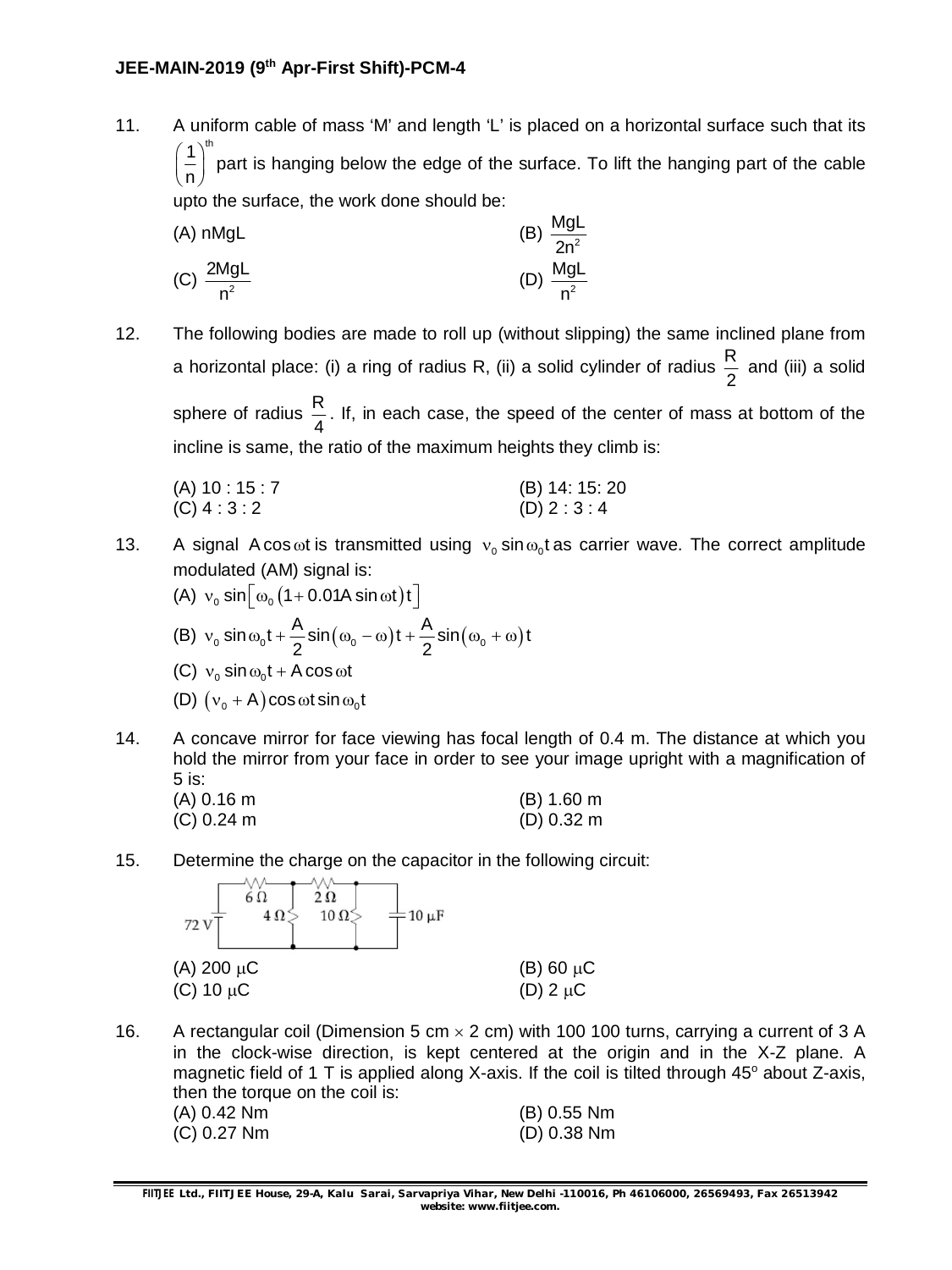17. A stationary horizontal disc is free to rotate about its axis. When a torque is applied on it, its kinetic energy as a function of  $\theta$ , where  $\theta$  is the angle by which it has rotated, is given as  $k\theta^2$ . If its moment of inertia is I then the angular acceleration of the disc is:

(A) 
$$
\frac{k}{I} \theta
$$
  
\n(B)  $\frac{k}{2I} \theta$   
\n(C)  $\frac{k}{4I} \theta$   
\n(D)  $\frac{2k}{I} \theta$ 

18. A simple pendulum oscillating in air has period T. The bob of the pendulum is completely immersed in a non-viscous liquid. The density of the liquid is  $\frac{1}{10}$ th 16 of the material of the bob. If the bob is inside liquid all the time, its period of oscillation in this liquid is:

(A) 
$$
2T\sqrt{\frac{1}{10}}
$$
  
\n(B)  $2T\sqrt{\frac{1}{14}}$   
\n(C)  $4T\sqrt{\frac{1}{15}}$   
\n(D)  $4T\sqrt{\frac{1}{14}}$ 

- 19. For a given gas at 1 atm pressure, rms speed of the molecules is 200 m/s at 127 $\degree$ C. At 2 atm pressure and at  $227^{\circ}$ C, the rms speed of the molecules will be:
	- (A) 80 m/s (B) 80 $\sqrt{5}$  m/s (C) 100 m/s (D)  $100\sqrt{5}$  m / s
- 20. The magnetic field of a plane electromagnetic wave is given by:

 $\overline{B} = B_0 \hat{i} \left[ \cos(kz - \omega t) \right] + B_1 \hat{j} \cos(kz - \omega t)$  where  $B_0 = 3 \times 10^{-5}$ T and  $B_1 = 2 \times 10^{-6}$ T. The rms value of the force experienced by a stationary charge  $Q = 10^{-4}$ =C at  $z = 0$  is closet to:<br>(A) 0.9 N  $(B)$  0.6 N (C) 0.1 N (D)  $3 \times 10^{-2}$ N

- 21. The stream of a river is flowing with a speed of 2 km/h. A swimmer can swim at a speed of 4 km/h. What should be the direction of the swimmer with respect to the flow of the river to cross the river straight?  $(A)$  60 $^{\circ}$  $(B)$  90 $^{\circ}$  $(C) 120^{\circ}$  $(D)$  150 $^{\circ}$
- 22. A rigid square loop of side 'a' and carrying current  $I_2$  is laying on a horizontal surface near a long current  $I_1$  wire in the same plane as shown in figure. The net force on the loop due to the wire will be:

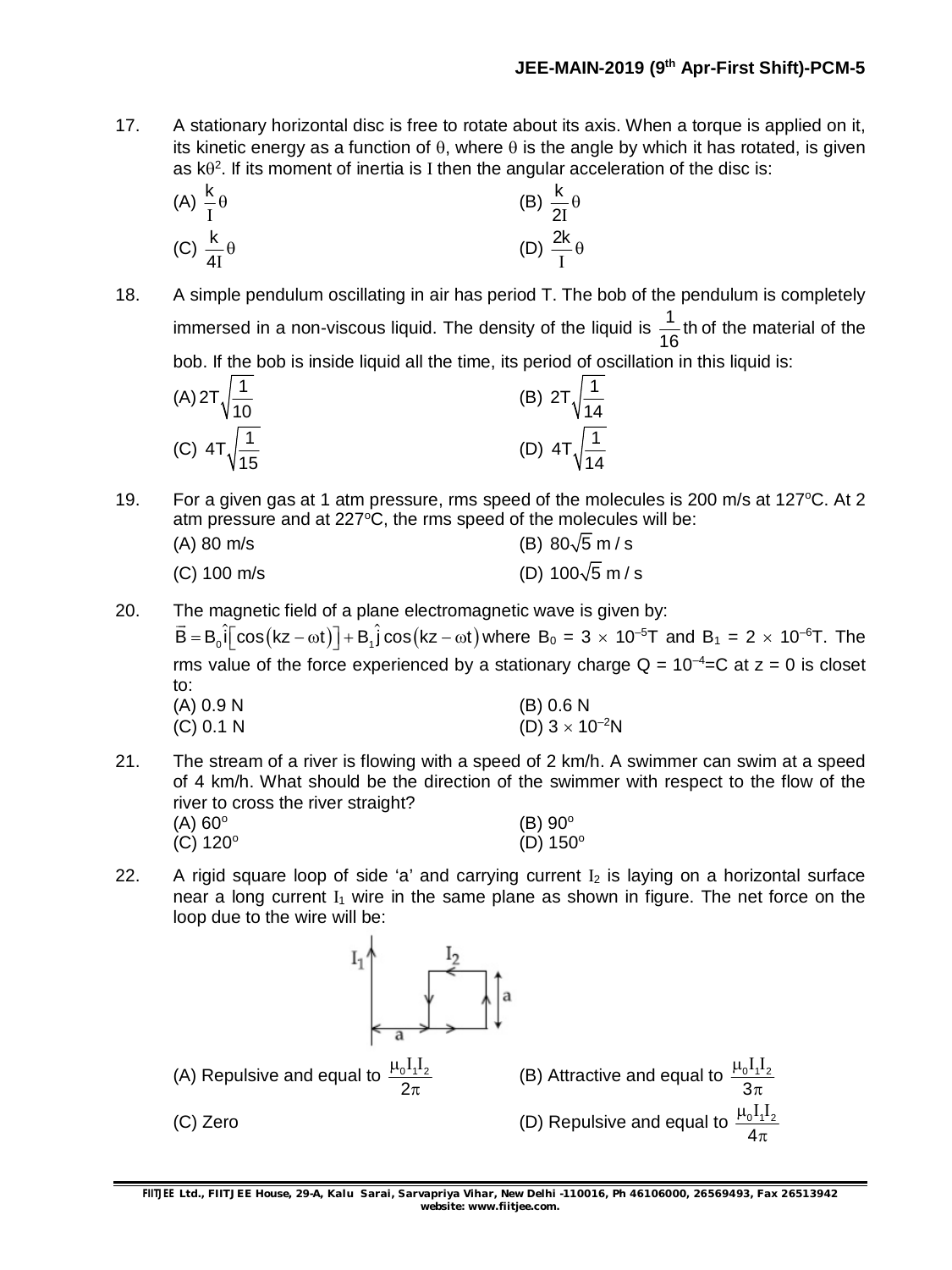#### **JEE-MAIN-2019 (9th Apr-First Shift)-PCM-6**

- 23. Taking the wavelength of first Balmer line in hydrogen spectrum ( $n = 3$  to  $n = 2$ ) as 660 nm, the wavelength of the  $2^{nd}$  Balmer line (n =4 to n = 2) will be (A) 889.2 nm (B) 642.7 nm  $(C)$  448.9 nm
- 24. A solid sphere of mass 'M' and radius 'a' is surrounded by a uniform concentric spherical shell of thickness 2a and mass 2M. The gravitational field at distance '3a' from the centre will be:

| $(A) \frac{2GM}{3a^2}$ | 2GM<br>(B)            |
|------------------------|-----------------------|
|                        | $\overline{9a^2}$     |
|                        |                       |
| (C) $\frac{GM}{9a^2}$  | (D) $\frac{GM}{3a^2}$ |

(C) 40 m (D) 20 m

- 25. A string is clamed at both the ends and it is vibrating in its  $4<sup>th</sup>$  harmonic. The equation of the stationary wave is Y = 0.3 sin(0.157x)  $cos(200\pi t)$ . The length of the string is: (all quantities are in SI units) (A) 80 m (B) 60 m
- 26. A ball is thrown vertically up (taken as +z-axis) from the ground. The correct momentumheight (p-h) diagram is:



- 27. A capacitor with capacitance  $5 \mu F$  is charged to  $5 \mu C$ . If the plates are pulled apart to reduce the capacitance to 2  $\mu$ F, how much work is done? (A)  $3.75 \times 10^{-6}$  J (B)  $2.55 \times 10^{-6}$  J (C)  $6.25 \times 10^{-6}$  J (D)  $2.16 \times 10^{-6}$  J
- 28. A body of mass 2 kg makes an elastic collision with a second body at rest and continues to move in the original direction but with one fourth of its original speed. What is the mass of the second body? (A) 1.5 kg (B) 1.2 kg (C) 1.8 kg (D) 1.0 kg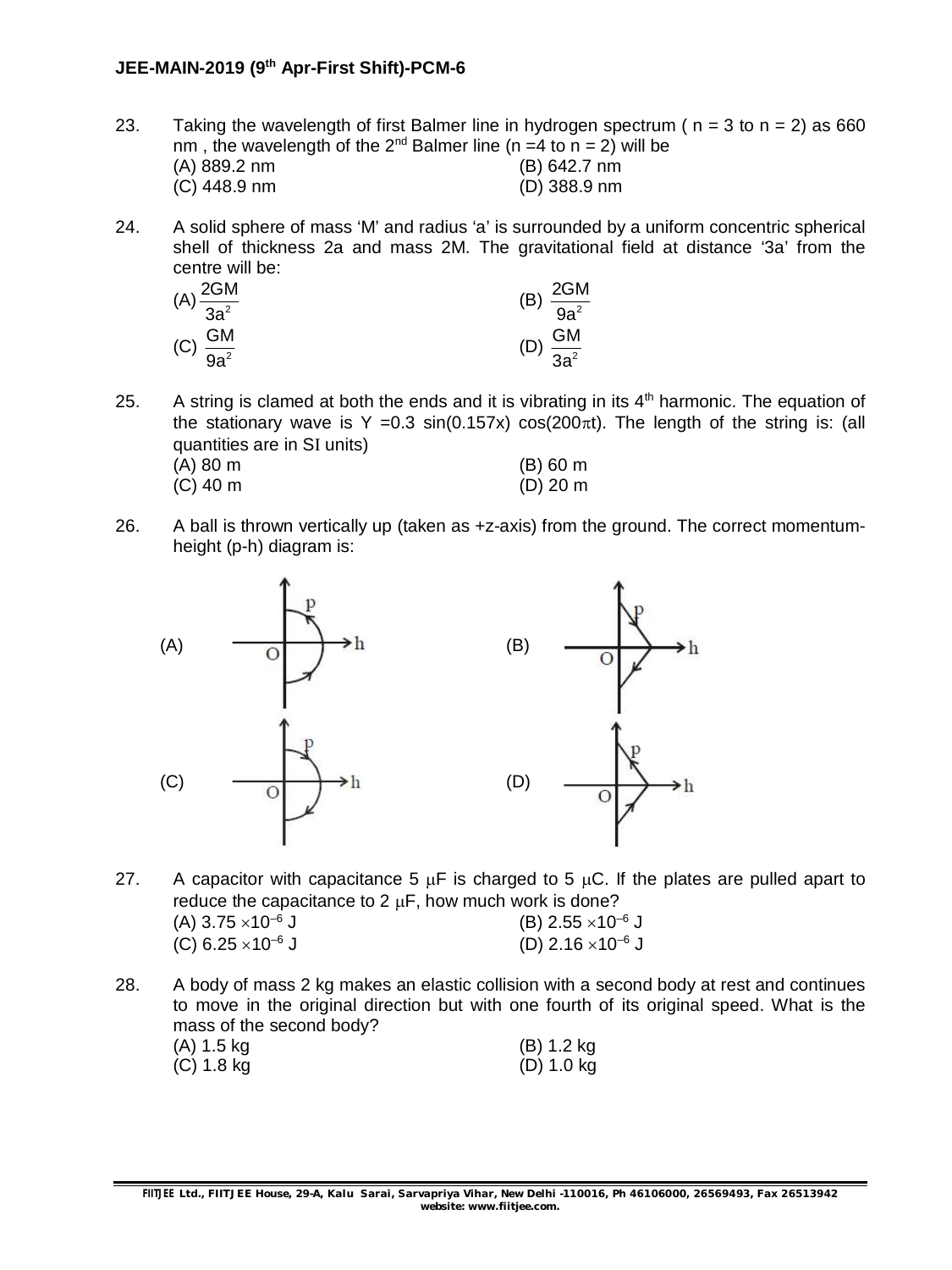- 29. The pressure wave,  $P = 0.01 \sin[1000t 3x]NM^{-2}$ , corresponds to the sound produced by a vibrating blade on a day when atmospheric temperature is  $0^{\circ}$ C. On some other day when temperature is T, the speed of sound produced by the same blade and at the same frequency is found to be 336 ms<sup>-1</sup>. Approximate value of T is:  $(A) 12^{\circ}$ C
	- $12^{\circ}$ C (B)  $11^{\circ}$ C (C)  $15^{\circ}$ C  $15^{\circ}$ C (D)  $4^{\circ}$ C
- 30. A wire of resistance R is bent to form a square ABCD as shown in the figure. The effective resistance between E and C is: (E is mid-point of arm CD)

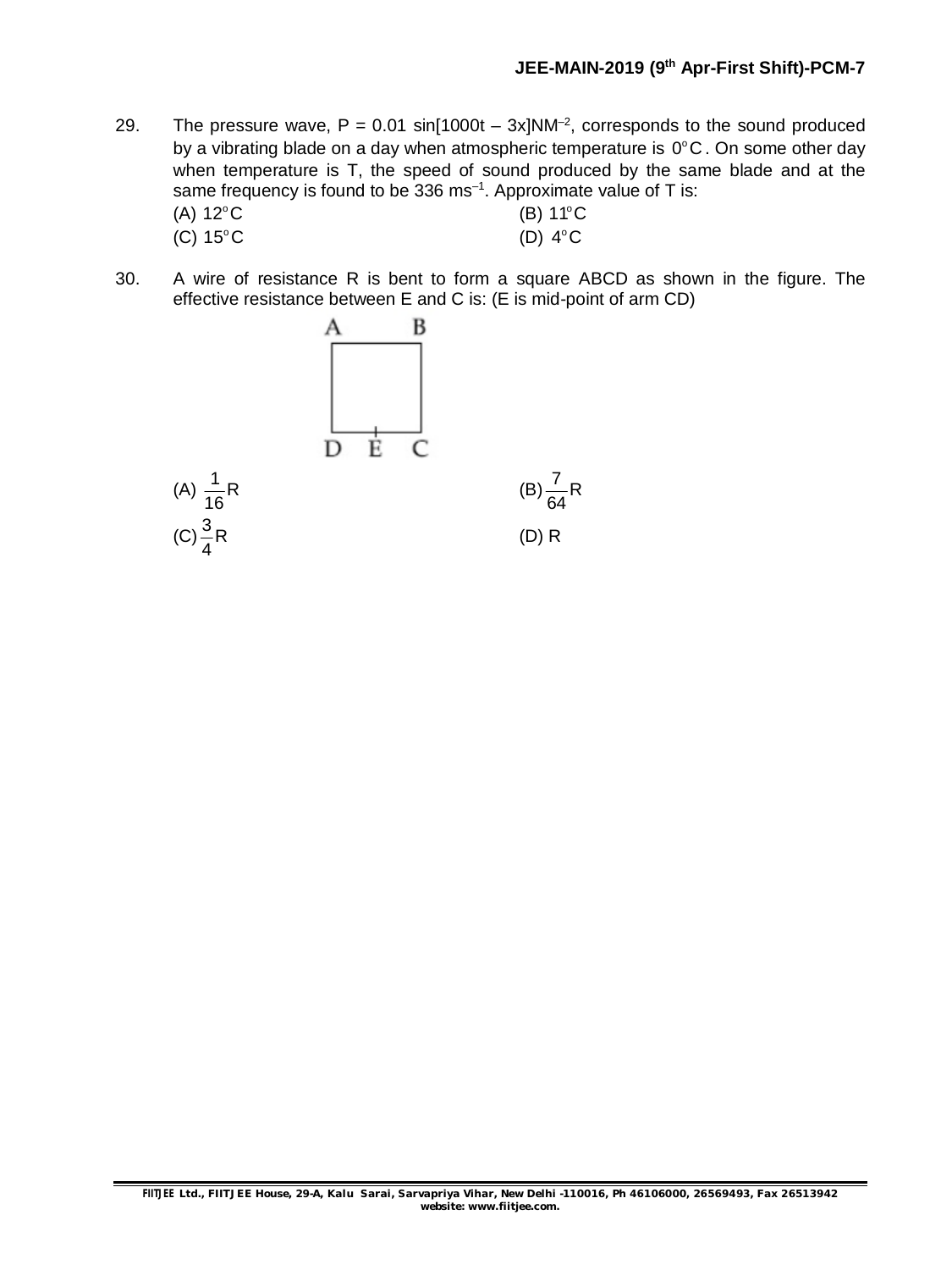## **PART –B (CHEMISTRY)**

31. Magnesium powder burns in air to give: (A) MgO and  $Mg(NO_3)_2$  (B) MgO and  $Mg_3N_2$ (C) MgO only (D)  $Mg(NO_3)_2$  and  $Mg_3N_2$ 

èn

B

- 32. The number of water molecule(s) not coordinated to copper ion directly in  $CuSO<sub>4</sub>·5H<sub>2</sub>O$ , is:  $(A) 1$  (B) 3  $(C) 2$  (D) 4
- 33. The one that will show optical activity is: (en = ethane-1, 2-diamine)



34. Consider the van der Waals constants, a and b, for the following gases.

| Gas                                                             | Ar  | Ne     | Κr  | Xe  |
|-----------------------------------------------------------------|-----|--------|-----|-----|
| $a/(atm dm6 mol-2)$                                             | 1.3 | 0.2    | 5.1 | 4.1 |
| $b/(10^{-2}dm^3mol^{-1})$                                       | 3.2 | 17     | 1.0 | 5.0 |
| Which gas is expected to have the highest critical temperature? |     |        |     |     |
| (A) Ar                                                          |     | (B) Xe |     |     |
| (C) Kr                                                          |     | (D) Ne |     |     |
|                                                                 |     |        |     |     |

35. Among the following, the molecule expected to be stabilized by anion formation is: (A)  $F_2$  (B)  $C_2$  $(C) O<sub>2</sub>$  (D) NO

36. Liquid 'M' and liquid 'N' form an ideal solution. The vapour pressures of pure liquids 'M' and 'N' are 450 and 700 mm Hg, respectively at the same temperature. Then correct statement is:

 $(x_M$  = mole fraction of 'M' in solution;  $x_N$  = mole fraction of 'N' in solution;

 $y_M$  = mole fraction of 'M' in vapour phase;  $y_N$  = mole fraction of 'M' in vapour phase)

| $(A) \frac{x_{M}}{m} > \frac{y_{M}}{m}$<br>$X_N$ $Y_N$ | (B) $\frac{x_{M}}{x_{M}} = \frac{y_{M}}{x_{M}}$<br>$X_N$ $Y_N$ |  |
|--------------------------------------------------------|----------------------------------------------------------------|--|
| $(C) (x_M - y_M) < (x_N - y_N)$                        | (D) $\frac{x_{M}}{x_{N}} < \frac{y_{M}}{y_{N}}$                |  |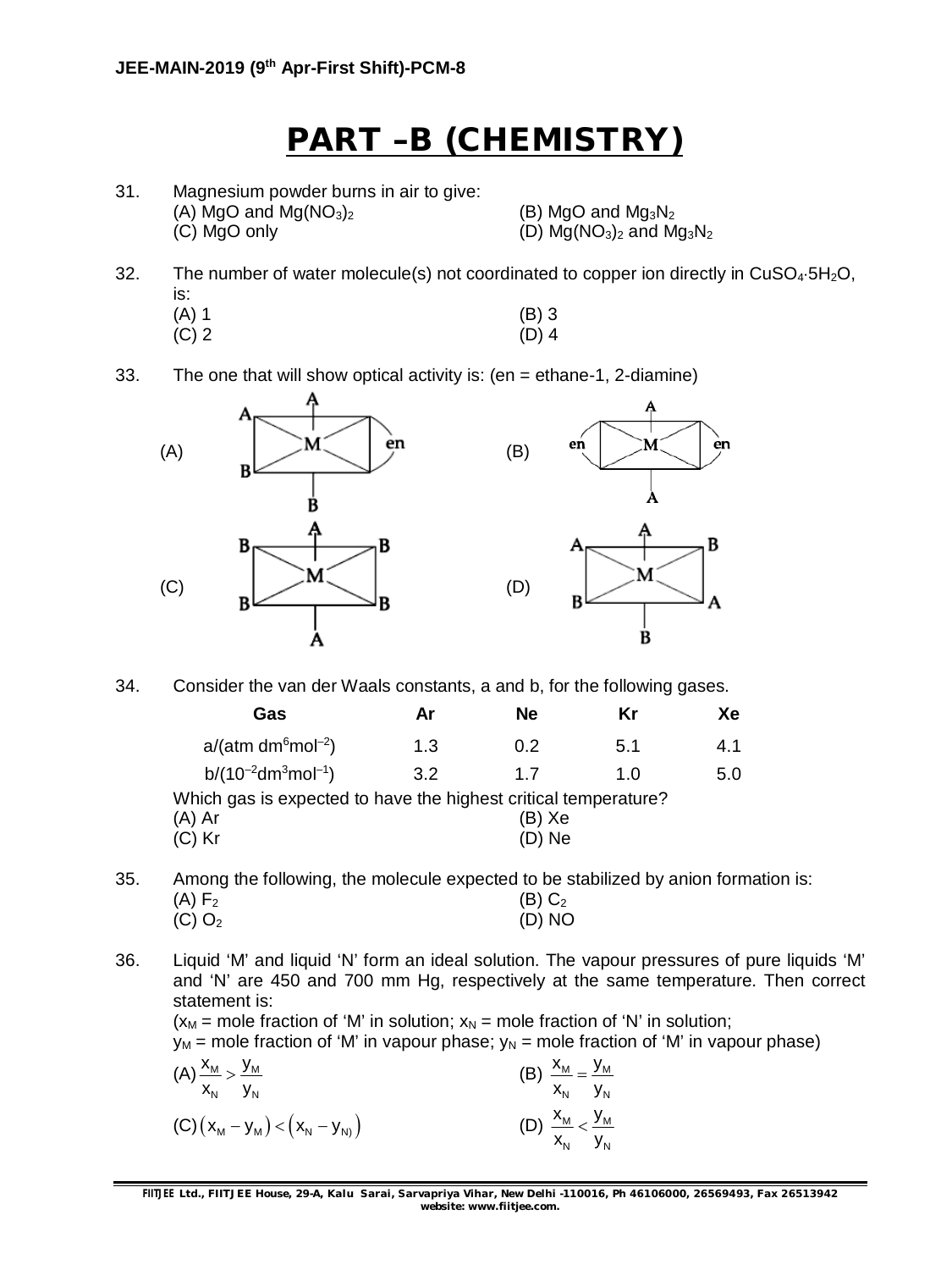37. Among the following the set of parameters that represents path functions, is:

(a)  $q + w$  (b) q (c) w  $(d) H - TS$ <br>(A) (b) and (c)  $(B) (b)$ , (c) (B) (b), (c) and (d) (D) (a) and (d)  $(C)$   $(a)$ ,  $(b)$  and  $(c)$ 

| 38. | The degenerate orbitals of $\left\lceil \text{Cr}\left(\text{H}_{2}\text{O}\right)_{\text{s}}\right\rceil^{3+}$ are: |                                |
|-----|----------------------------------------------------------------------------------------------------------------------|--------------------------------|
|     | (A) $d_{xz}$ and $d_{yz}$                                                                                            | (B) $d_{x^2-y^2}$ and $d_{xy}$ |
|     | $(C) d_{vz}$ and $d_{z}$                                                                                             | $(D) d_{2}$ and $d_{3}$        |

- 39. The aerosol is a kind of colloid in which: (A) solid is dispersed in gas (B) gas is dispersed in solid<br>(C) liquid is dispersed in water (D) gas is dispersed in liquid
	- (D) gas is dispersed in liquid
- 40. The given plots represent the variation of the concentration of a reactant R with time for two different reactions (i) and (ii). The respective orders of the reactions are:



41. The major product of the following reaction is:  $CH<sub>2</sub>CH<sub>3</sub>$ 



42. The organic compound that gives following qualitative analysis is:

|     | Test                   | <b>Inference</b> |
|-----|------------------------|------------------|
| (a) | Dil. HCI               | Insoluble        |
| (b) | NaOH solution          | Soluble          |
| (c) | Br <sub>2</sub> /water | Decolourization  |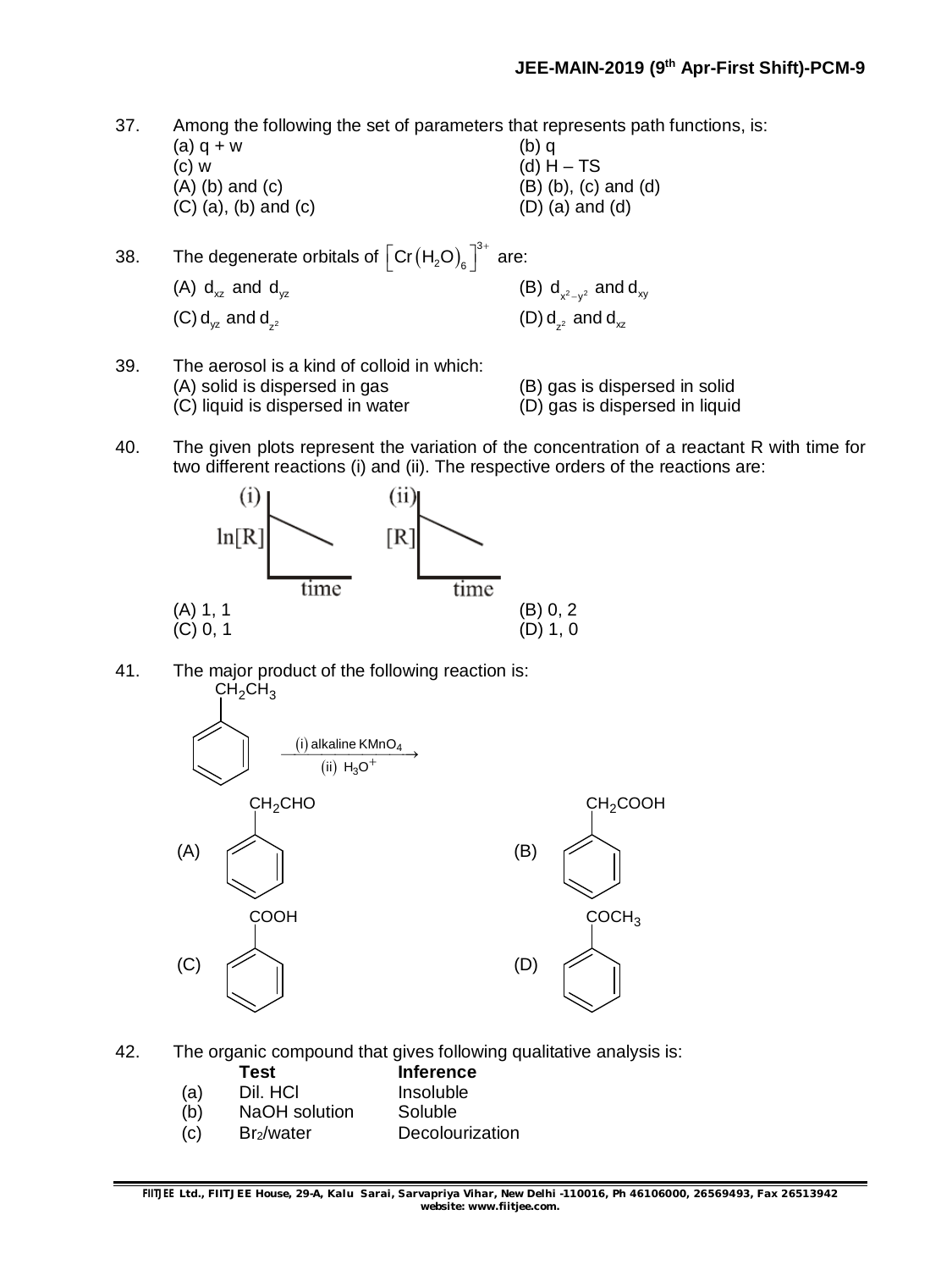

43. Aniline dissolved in dilute HCI is reacted with sodium nitrite at  $0^{\circ}$ C. This solution was added dropwise to a solution containing equimolar mixture of aniline and phenol in dil. HCl. The structure of the major product is:



- 44. Excessive release of  $CO<sub>2</sub>$  into the atmosphere results in: (A) formation of smog (B) depletion of ozone (C) global warming (D) polar vortex
- 45. The ore that contains the metal in the form of fluoride is: (A) saphalerite (B) malachite (C) magnetite (D) cryolite
- 46. The correct IUPAC name of the following compound is  $NO<sub>2</sub>$



Cl

- 
- 
- 47. The major product of the following reaction is :  $CH_3CH = CHCO_2CH_3 \xrightarrow{\text{LiAlH}_4}$ (A)  $CH_3CH_2CH_2CHO$  (B)  $CH_3CH = CHCH_2OH$ (C)  $CH_3CH_2CH_2CO_2CH_3$  (D)  $CH_3CH_2CH_2CH_2OH$
- 48. The element having greatest difference between its first and second ionization energies, is

| (A) Ca | $(B)$ K  |
|--------|----------|
| (C) Ba | $(D)$ Sc |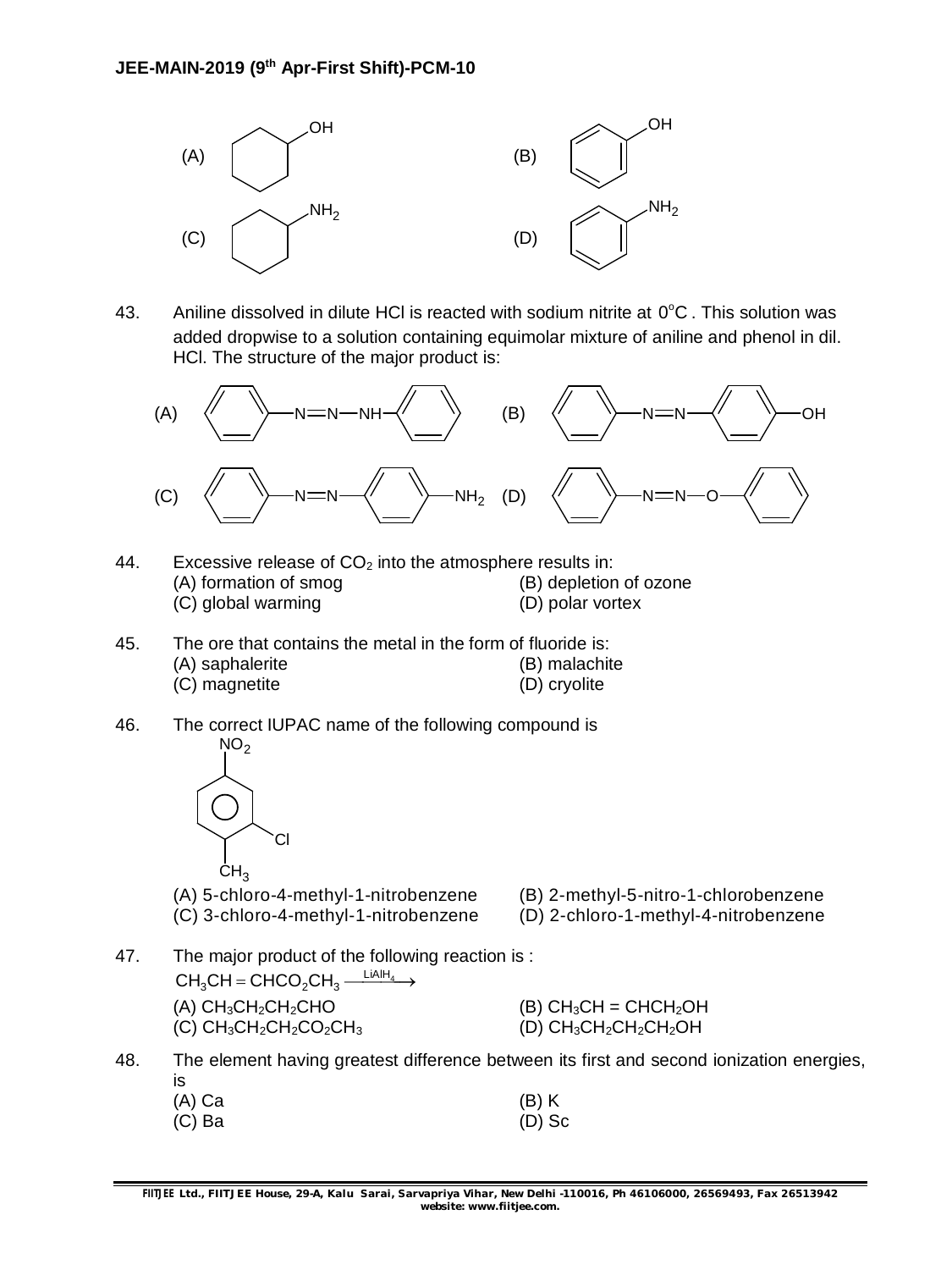- 49. For a reaction,  $N_2(g)$  + 3H<sub>2</sub>(g)  $\rightarrow$  2NH<sub>3</sub>(g); identify dihydrogen (H<sub>2</sub>) as a limiting reagent in the following reaction mixtures. (A) 14g of  $N_2$  + 4g of  $H_2$  (B) 28g of  $N_2$  + 6g of  $H_2$ (C) 56g of  $N_2$  + 10g of  $H_2$  (D) 35g of  $N_2$  + 8g of  $H_2$
- 50. The major product of the following reaction is :  $(A) CH<sub>3</sub>CD(I)CHD(Cl)$ (i) DCI(1equiv.) (2)  $CH_3C \equiv CH \xrightarrow{\text{(i) DCl (1equiv)}} \rightarrow$ (B)  $CH_3C(I)(Cl)CHD_2$ <br>(D)  $CH_3CD(Cl)CHD(I)$  $(C)$  CH<sub>3</sub>CD<sub>2</sub>CH $(CI)(I)$
- 51. The osmotic pressure of a dilute solution of an ionic compound XY in water is four times that of a solution of  $0.01$  M BaCl<sub>2</sub> in water. Assuming complete dissociation of the given ionic compounds in water, the concentration of XY (in mol  $L^{-1}$ ) in solution is (A)  $4 \times 10^{-4}$ (B)  $6 \times 10^{-2}$ (C)  $16 \times 10^{-4}$ (D)  $4 \times 10^{-2}$
- 52. For any given series of spectral lines of atomic hydrogen, let  $\Delta \overline{V} = \Delta \overline{V}_{max} \Delta \overline{V}_{min}$  be the difference in maximum and minimum frequencies in cm<sup>-1</sup>. the ration  $\Delta\overline{V}_{\sf Lymann}$  /  $\Delta\overline{V}_{\sf Balmer}$  is (A)  $5:4$  (B)  $4:1$ <br>(C)  $9:4$  (D)  $27:$  $(D)$  27 : 5
- 53. The major product of the following reaction is:

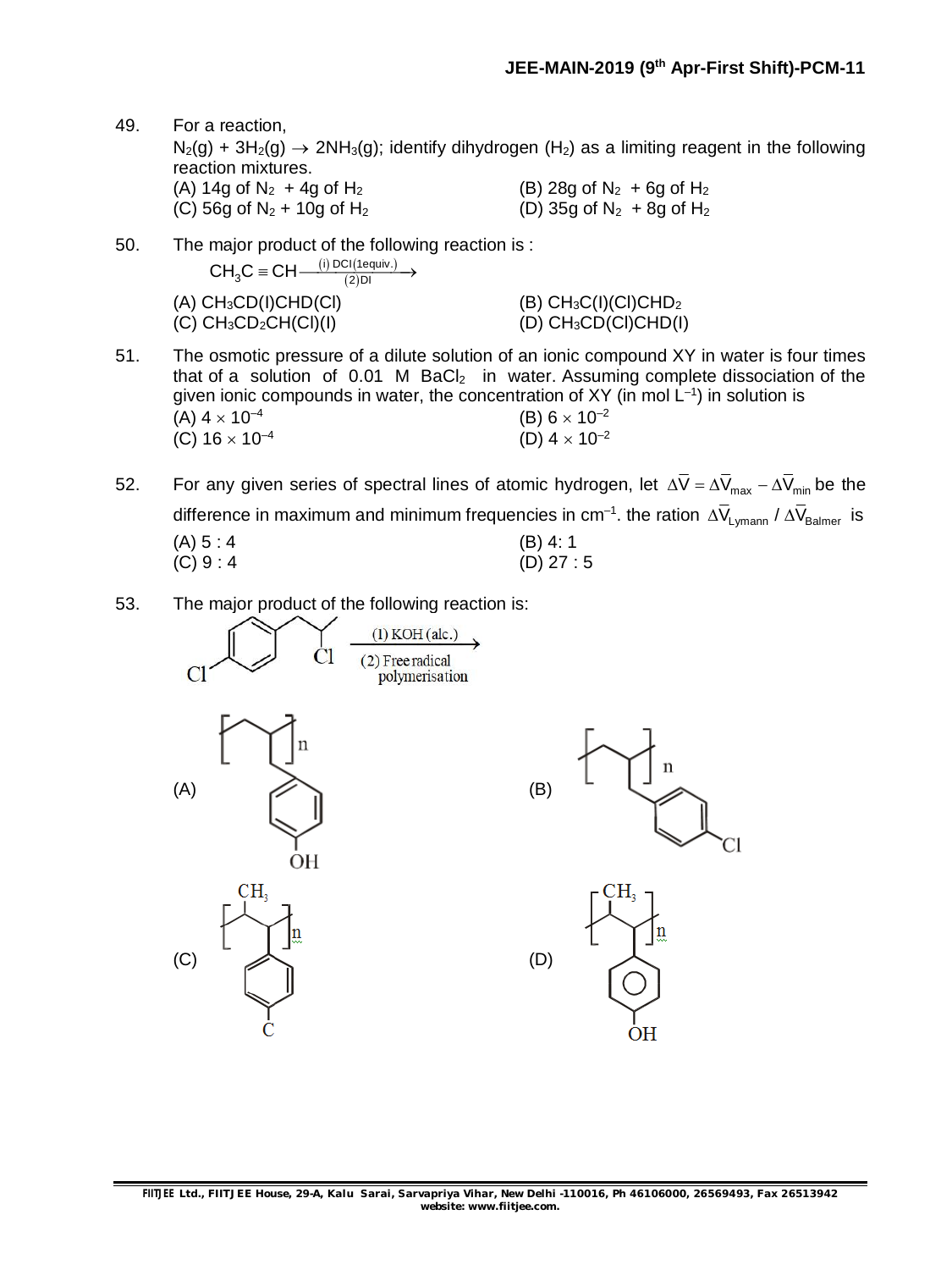54. The increasing order of reactivity of thefollowing compounds towards aromatic electrophilic substitution reaction is



- 55.  $C_{60}$ , an allotrope of carbon contains: (A) 20 hexagons and 12 pentagons. (B) 12 hexagons and 20 pentagons. (C) 18 hexagons and 14 pentagons. (D) 16 hexagons and 16 pentagons
	-
- 56. The correct order of the oxidation states of nitrogen in NO,  $N_2O$ , NO<sub>2</sub> and  $N_2O_3$  is: (A)  $N_2O < N_2O_3 < NO < NO_2$  (B)  $NO_2 < NO < N_2O_3 < N_2O$ (C)  $NO_2 < N_2O_3 < NO < N_2O$  (D)  $N_2O < NO < N_2O_3 < NO_2$
- 57. The standard Gibbs energy for the given cell reaction in  $kJ$  mol<sup>-1</sup> at 298 K is:  $\mathsf{Zn}(\mathsf{s})$  +  $\mathsf{Cu}^{2+}(\mathsf{aq})$ ——→ Zn $^{2+}(\mathsf{aq})$  +  $\mathsf{Cu}(\mathsf{s})$ , $\mathsf{E}^\circ$  = 2 V at 298 K [Faraday's constant  $F = 96500 \text{ C mol}^{-1}$ ] (A) -192 (B) 384 (C) -384 (D) 192
- 58. The major product of the following reaction is:



- 59. Which of the following statements is not true about sucrose?
	- (A) The glycosidic linkage is present between  $C_1$  of  $\alpha$ -glucose and  $C_1$  of  $\beta$ -fructose
	- (B) It is a non-reducing sugar
	- (C) It is also named as invert sugar
	- (D) On hydrolysis it produces glucose and fructose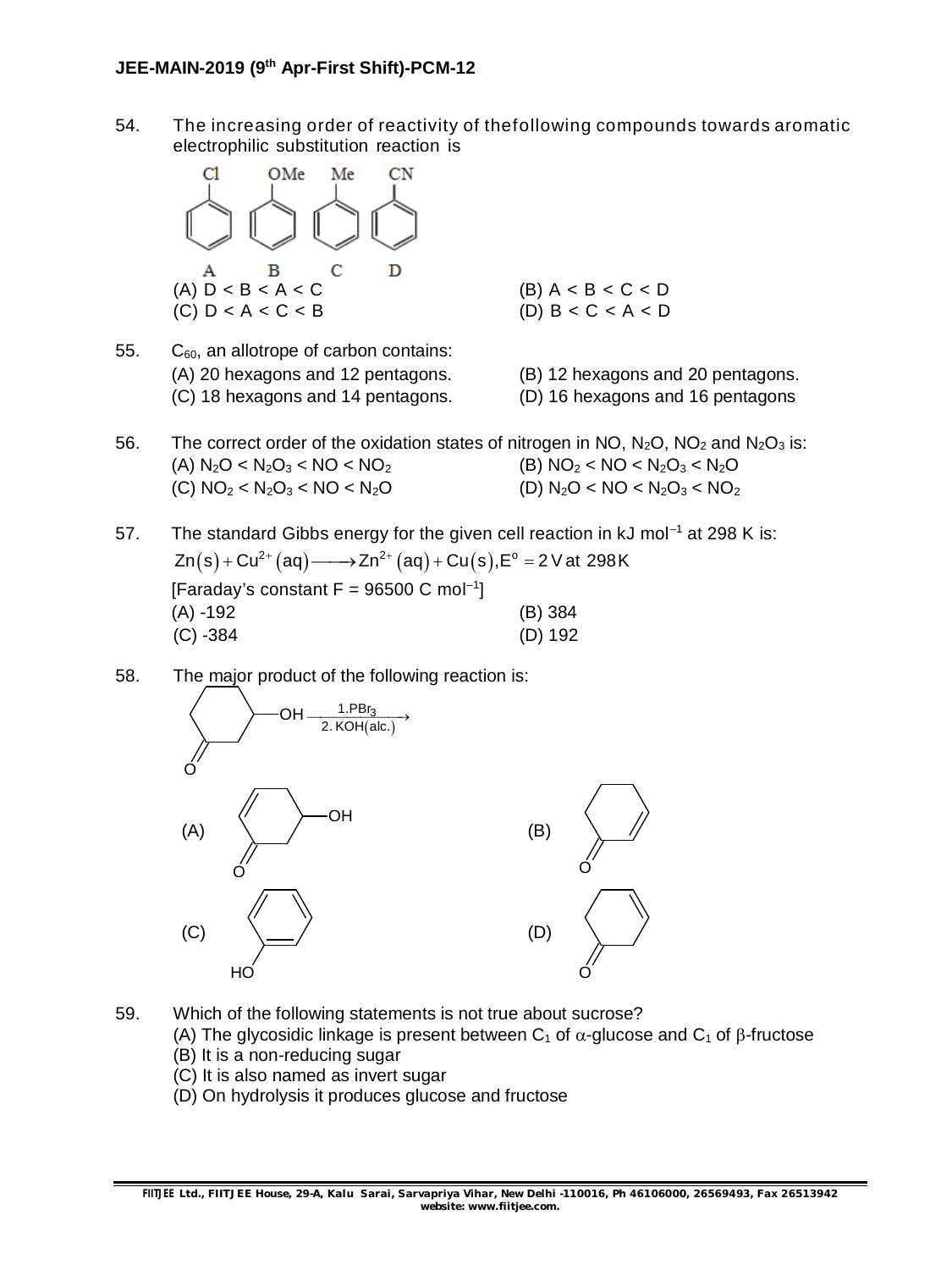#### 60. Match the catalysis(Column – I) with products (Column-II)<br>**Column-I Column-I Column-II Catalyst**

- 
- $TiCl<sub>4</sub>/Al(Me)<sub>3</sub>$  (ii)<br>PdCl<sub>2</sub> (iii)
- (c)  $PdCl_2$  (iii)  $H_2SO_4$ <br>
(d) Iron oxide (iv)  $NH_3$
- $(d)$  Iron oxide (iv)
- 
- 
- (a)  $V_2O_5$  (i) Polyethylene<br>
(b) TiCl<sub>4</sub>/Al(Me)<sub>3</sub> (ii) Ethanal
	-
	-
	- -
- (A) (a)-(iii); (b)-(iv); (c)-(i); (d)-(ii) (B) (a)-(iv); (b)-(iii); (c)-(ii); (d)-(i)<br>(C) (a)-(iii); (b)-(iii); (c)-(ii); (d)-(iv) (D) (a)-(iii); (b)-(i); (c)-(ii); (d)-(iv)  $(D)$  (a)-(iii); (b)-(i); (c)-(ii); (d)-(iv)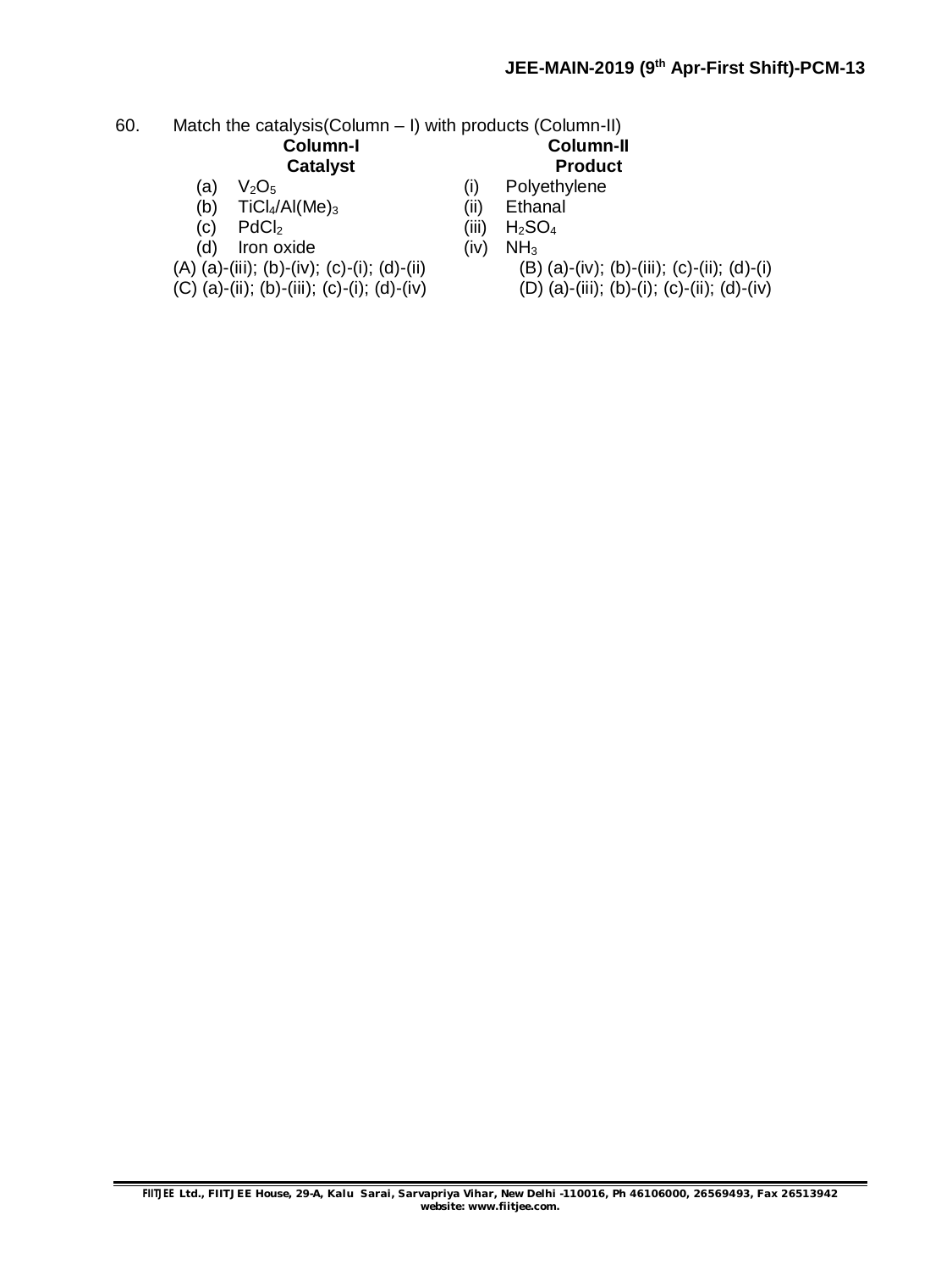## **PART–C (MATHEMATICS)**

61. If the function  $f$ :R–{1, –1}→A defined by  $f(x)$ 2 2  $f(x) = \frac{x}{x}$  $1 - x^2$  $=$  $\overline{a}$ , is surjective, then A is equal to: (A)  $R - [-1,0)$  (B)  $R - (-1,0)$ (C) R-{-1} (D) [0,  $\infty$ ]

62. Let p,  $q \in R$ . if  $2 - \sqrt{3}$  is a root of the quadratic equation,  $x^2 + px + q = 0$ , then: (B)  $p^2 - 4q + 12 = 0$ <br>(D)  $q^2 - 4p - 16 = 0$ (A)  $q^2 + 4p + 14 = 0$ <br>(C)  $p^2 - 4q - 12 = 0$ 

63. Let  $\vec{\alpha} = 3\hat{i} + \hat{j}$  and  $\vec{\beta} = 2\hat{i} - \hat{j} + 3\hat{k}$ . If  $\vec{\beta} = \vec{\beta_1} - \vec{\beta_2}$ , where  $\beta_1$  $\overline{\phantom{a}}$ is parallel to  $\alpha$  $\rightarrow$ and  $\beta_{2}$  $\overline{\phantom{a}}$ is perpendicular to  $\,\alpha$  $\tilde{\phantom{a}}$ , then  $\beta_1 \times \beta_2$  $\rightarrow$   $\rightarrow$ is equal to:

(A)  $\frac{1}{2}$  $\left(-3\hat{i} + 9\hat{j} + 5\hat{k}\right)$  $\frac{1}{2}(-3i+9j+5k)$ 2  $-3\hat{i}+9\hat{j}+5\hat{k}$  (B)  $\frac{1}{2}(3\hat{i}-9\hat{j}+5\hat{k})$  $\frac{1}{2}$  $(3i-9j+5k)$ 2  $\hat{i} - 9 \hat{j} + 5$  $(C) -3\hat{i} + 9\hat{j} + 5\hat{k}$  $(D) 3 \hat{i} - 9 \hat{j} - 5 \hat{k}$ 

64. The integral  $\int$ sec $^{2/3}$  x cos $\rm{e}$ c $^{4/3}$ x dx is equal to: (Here C is a constant of integration)

(A)  $3 \tan^{-1/3} x + C$ + C (B)  $-\frac{3}{4}$  tan<sup>-4/3</sup> x + C 4  $-\frac{3}{4}$ tan<sup>-4/3</sup> x + 0 (C)  $-3 \cot^{-1/3} x + C$  $-3 \cot^{-1/3} x + C$  (D)  $-3 \tan^{-1/3} x + C$ 

65. A plane passing through the points (0, –1, 0) and (0, 0, 1) and making an angle 4  $\frac{\pi}{4}$  with plane  $y - z + 5 = 0$ , also passes through the point: (A)  $(\sqrt{2},1,4)$  (B)  $(-\sqrt{2},-1,-4)$ (C)  $\left(-\sqrt{2}, 1, -4\right)$  (D)  $\left(\sqrt{2}, -1, 4\right)$ 

66. If the tangent to the curve,  $y = x^3 + ax - b$  at the point (1, -5) is perpendicular to the line,  $-x + y + 4 = 0$ , then which one of the following, points lies on the curve?  $(A)$   $(2, -2)$   $(B)$   $(-2, 2)$  $(C) (-2, 1)$  (D)  $(2, -1)$ 

67. If the standard deviation of the numbers -1, 0, 1, k is  $\sqrt{5}$  where k > 0, then k is equal to: (A)  $4\sqrt{\frac{5}{6}}$ 3 (B)  $\sqrt{6}$ (C)  $2\sqrt{6}$  (D)  $2\sqrt{10}$ 

3 68. Let  $f(x) = 15-|x - 10|$ ;  $x \in R$ . then the set of all values of x, at which the function,  $g(x) =$  $f(f(x))$  is not differentiable, is:  $(A) \{5, 10, 15\}$  (B)  $\{10\}$  $(C) \{5, 10, 15, 20\}$  (D)  $\{10, 15\}$ 

**FIITJEE** *Ltd., FIITJEE House, 29-A, Kalu Sarai, Sarvapriya Vihar, New Delhi -110016, Ph 46106000, 26569493, Fax 26513942 website: [www.fiitjee.com.](http://www.fiitjee.com.)*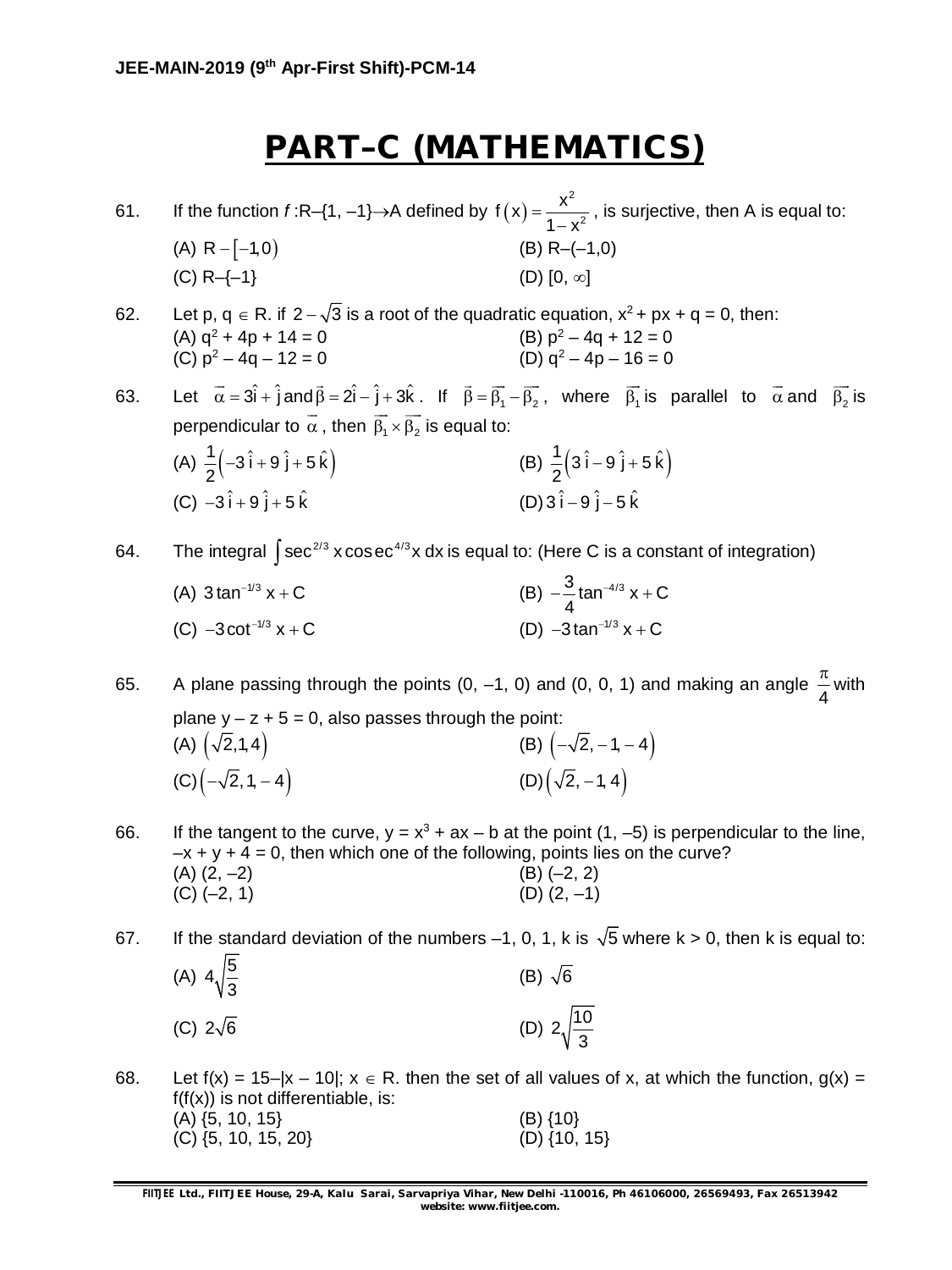| of x is:<br>$(B) 8^{-2}$<br>(A) 8 <sup>3</sup><br>(D) 8 <sup>2</sup><br>$(C)$ 8<br>If $f(x)$ is a non-zero polynomial of degree four, having local extreme points at $x = -1$ , 0, 1;<br>70.<br>then the set $S = \{x \in R; f(x) = f(0)\}\)$ contains exactly:<br>(A) four irrational numbers<br>(B) four rational numbers<br>(C) two irrational and one rational number<br>(D) two irrational and two rational numbers<br>For any two statements p and q, the negation of the expression $p \vee (\sim p \wedge q)$ is:<br>71.<br>$(A)$ $p \leftrightarrow q$<br>$(B) \sim p \vee \sim q$<br>(D) $p \wedge q$<br>$(C) \sim p \wedge \sim q$<br>72.<br>A committee of 11 members is to be formed from 8 males and 5 females. If m is the<br>number of ways the committee is formed with at least 6 males and n is the number of<br>ways the committee is formed with at least 3 females, then:<br>$(A) n = m - 8$<br>(B) $m + n = 68$<br>$(C) m = n = 78$<br>(D) $m = n = 68$<br>If the line, $\frac{x-1}{2} = \frac{y+1}{3} = \frac{z-2}{4}$ meets the plane, $x + 2y + 3z = 15$ at a point P, then the<br>73.<br>distance of P from the origin is:<br>(A) $\frac{\sqrt{5}}{2}$<br>$(B)$ 2 $\sqrt{5}$<br>$(C)\frac{9}{2}$<br>(D) $\frac{7}{2}$<br>The value of $\cos^2 10^\circ - \cos 10^\circ \cos 50^\circ + \cos^2 50^\circ$ is:<br>74.<br>(B) $\frac{3}{4}$<br>(A) $\frac{3}{2}$ (1+cos20°)<br>(D) $\frac{3}{4}$ + cos 20°<br>(C) $\frac{3}{2}$<br>75.<br>(A) $\begin{bmatrix} 1 & -12 \\ 0 & 1 \end{bmatrix}$<br>$(B) \begin{vmatrix} 1 & 0 \\ 13 & 1 \end{vmatrix}$<br>(C) $\begin{bmatrix} 1 & 0 \\ 12 & 1 \end{bmatrix}$<br>(D) $\begin{bmatrix} 1 & -13 \\ 0 & 1 \end{bmatrix}$<br>All the points in the set $S = \left\{ \frac{\alpha + i}{\alpha - i} : \alpha \in R \right\} (i = \sqrt{-1})$ lie on a:<br>76.<br>(B) circle whose radius is $\sqrt{2}$<br>(A) straight line whose slope is 1<br>(D) circle whose radius is 1<br>(C) straight line whose slope is $-1$<br>FIITJEE Ltd., FIITJEE House, 29-A, Kalu Sarai, Sarvapriya Vihar, New Delhi -110016, Ph 46106000, 26569493, Fax 26513942<br>website: www.fiitjee.com. | 69. |  | If the fourth term in the Binomial expansion of $\left(\frac{2}{x}+x^{\log_8 x}\right)^6(x>0)$ is 20 $\times$ 8 <sup>7</sup> , then a value |  |  |  |  |  |  |
|-----------------------------------------------------------------------------------------------------------------------------------------------------------------------------------------------------------------------------------------------------------------------------------------------------------------------------------------------------------------------------------------------------------------------------------------------------------------------------------------------------------------------------------------------------------------------------------------------------------------------------------------------------------------------------------------------------------------------------------------------------------------------------------------------------------------------------------------------------------------------------------------------------------------------------------------------------------------------------------------------------------------------------------------------------------------------------------------------------------------------------------------------------------------------------------------------------------------------------------------------------------------------------------------------------------------------------------------------------------------------------------------------------------------------------------------------------------------------------------------------------------------------------------------------------------------------------------------------------------------------------------------------------------------------------------------------------------------------------------------------------------------------------------------------------------------------------------------------------------------------------------------------------------------------------------------------------------------------------------------------------------------------------------------------------------------------------------------------------------------------------------------------|-----|--|---------------------------------------------------------------------------------------------------------------------------------------------|--|--|--|--|--|--|
|                                                                                                                                                                                                                                                                                                                                                                                                                                                                                                                                                                                                                                                                                                                                                                                                                                                                                                                                                                                                                                                                                                                                                                                                                                                                                                                                                                                                                                                                                                                                                                                                                                                                                                                                                                                                                                                                                                                                                                                                                                                                                                                                               |     |  |                                                                                                                                             |  |  |  |  |  |  |
|                                                                                                                                                                                                                                                                                                                                                                                                                                                                                                                                                                                                                                                                                                                                                                                                                                                                                                                                                                                                                                                                                                                                                                                                                                                                                                                                                                                                                                                                                                                                                                                                                                                                                                                                                                                                                                                                                                                                                                                                                                                                                                                                               |     |  |                                                                                                                                             |  |  |  |  |  |  |
|                                                                                                                                                                                                                                                                                                                                                                                                                                                                                                                                                                                                                                                                                                                                                                                                                                                                                                                                                                                                                                                                                                                                                                                                                                                                                                                                                                                                                                                                                                                                                                                                                                                                                                                                                                                                                                                                                                                                                                                                                                                                                                                                               |     |  |                                                                                                                                             |  |  |  |  |  |  |
|                                                                                                                                                                                                                                                                                                                                                                                                                                                                                                                                                                                                                                                                                                                                                                                                                                                                                                                                                                                                                                                                                                                                                                                                                                                                                                                                                                                                                                                                                                                                                                                                                                                                                                                                                                                                                                                                                                                                                                                                                                                                                                                                               |     |  |                                                                                                                                             |  |  |  |  |  |  |
|                                                                                                                                                                                                                                                                                                                                                                                                                                                                                                                                                                                                                                                                                                                                                                                                                                                                                                                                                                                                                                                                                                                                                                                                                                                                                                                                                                                                                                                                                                                                                                                                                                                                                                                                                                                                                                                                                                                                                                                                                                                                                                                                               |     |  |                                                                                                                                             |  |  |  |  |  |  |
|                                                                                                                                                                                                                                                                                                                                                                                                                                                                                                                                                                                                                                                                                                                                                                                                                                                                                                                                                                                                                                                                                                                                                                                                                                                                                                                                                                                                                                                                                                                                                                                                                                                                                                                                                                                                                                                                                                                                                                                                                                                                                                                                               |     |  |                                                                                                                                             |  |  |  |  |  |  |
|                                                                                                                                                                                                                                                                                                                                                                                                                                                                                                                                                                                                                                                                                                                                                                                                                                                                                                                                                                                                                                                                                                                                                                                                                                                                                                                                                                                                                                                                                                                                                                                                                                                                                                                                                                                                                                                                                                                                                                                                                                                                                                                                               |     |  |                                                                                                                                             |  |  |  |  |  |  |
|                                                                                                                                                                                                                                                                                                                                                                                                                                                                                                                                                                                                                                                                                                                                                                                                                                                                                                                                                                                                                                                                                                                                                                                                                                                                                                                                                                                                                                                                                                                                                                                                                                                                                                                                                                                                                                                                                                                                                                                                                                                                                                                                               |     |  |                                                                                                                                             |  |  |  |  |  |  |
|                                                                                                                                                                                                                                                                                                                                                                                                                                                                                                                                                                                                                                                                                                                                                                                                                                                                                                                                                                                                                                                                                                                                                                                                                                                                                                                                                                                                                                                                                                                                                                                                                                                                                                                                                                                                                                                                                                                                                                                                                                                                                                                                               |     |  |                                                                                                                                             |  |  |  |  |  |  |
|                                                                                                                                                                                                                                                                                                                                                                                                                                                                                                                                                                                                                                                                                                                                                                                                                                                                                                                                                                                                                                                                                                                                                                                                                                                                                                                                                                                                                                                                                                                                                                                                                                                                                                                                                                                                                                                                                                                                                                                                                                                                                                                                               |     |  |                                                                                                                                             |  |  |  |  |  |  |
|                                                                                                                                                                                                                                                                                                                                                                                                                                                                                                                                                                                                                                                                                                                                                                                                                                                                                                                                                                                                                                                                                                                                                                                                                                                                                                                                                                                                                                                                                                                                                                                                                                                                                                                                                                                                                                                                                                                                                                                                                                                                                                                                               |     |  |                                                                                                                                             |  |  |  |  |  |  |
|                                                                                                                                                                                                                                                                                                                                                                                                                                                                                                                                                                                                                                                                                                                                                                                                                                                                                                                                                                                                                                                                                                                                                                                                                                                                                                                                                                                                                                                                                                                                                                                                                                                                                                                                                                                                                                                                                                                                                                                                                                                                                                                                               |     |  |                                                                                                                                             |  |  |  |  |  |  |
|                                                                                                                                                                                                                                                                                                                                                                                                                                                                                                                                                                                                                                                                                                                                                                                                                                                                                                                                                                                                                                                                                                                                                                                                                                                                                                                                                                                                                                                                                                                                                                                                                                                                                                                                                                                                                                                                                                                                                                                                                                                                                                                                               |     |  |                                                                                                                                             |  |  |  |  |  |  |
|                                                                                                                                                                                                                                                                                                                                                                                                                                                                                                                                                                                                                                                                                                                                                                                                                                                                                                                                                                                                                                                                                                                                                                                                                                                                                                                                                                                                                                                                                                                                                                                                                                                                                                                                                                                                                                                                                                                                                                                                                                                                                                                                               |     |  |                                                                                                                                             |  |  |  |  |  |  |
|                                                                                                                                                                                                                                                                                                                                                                                                                                                                                                                                                                                                                                                                                                                                                                                                                                                                                                                                                                                                                                                                                                                                                                                                                                                                                                                                                                                                                                                                                                                                                                                                                                                                                                                                                                                                                                                                                                                                                                                                                                                                                                                                               |     |  |                                                                                                                                             |  |  |  |  |  |  |
|                                                                                                                                                                                                                                                                                                                                                                                                                                                                                                                                                                                                                                                                                                                                                                                                                                                                                                                                                                                                                                                                                                                                                                                                                                                                                                                                                                                                                                                                                                                                                                                                                                                                                                                                                                                                                                                                                                                                                                                                                                                                                                                                               |     |  |                                                                                                                                             |  |  |  |  |  |  |
|                                                                                                                                                                                                                                                                                                                                                                                                                                                                                                                                                                                                                                                                                                                                                                                                                                                                                                                                                                                                                                                                                                                                                                                                                                                                                                                                                                                                                                                                                                                                                                                                                                                                                                                                                                                                                                                                                                                                                                                                                                                                                                                                               |     |  |                                                                                                                                             |  |  |  |  |  |  |
|                                                                                                                                                                                                                                                                                                                                                                                                                                                                                                                                                                                                                                                                                                                                                                                                                                                                                                                                                                                                                                                                                                                                                                                                                                                                                                                                                                                                                                                                                                                                                                                                                                                                                                                                                                                                                                                                                                                                                                                                                                                                                                                                               |     |  |                                                                                                                                             |  |  |  |  |  |  |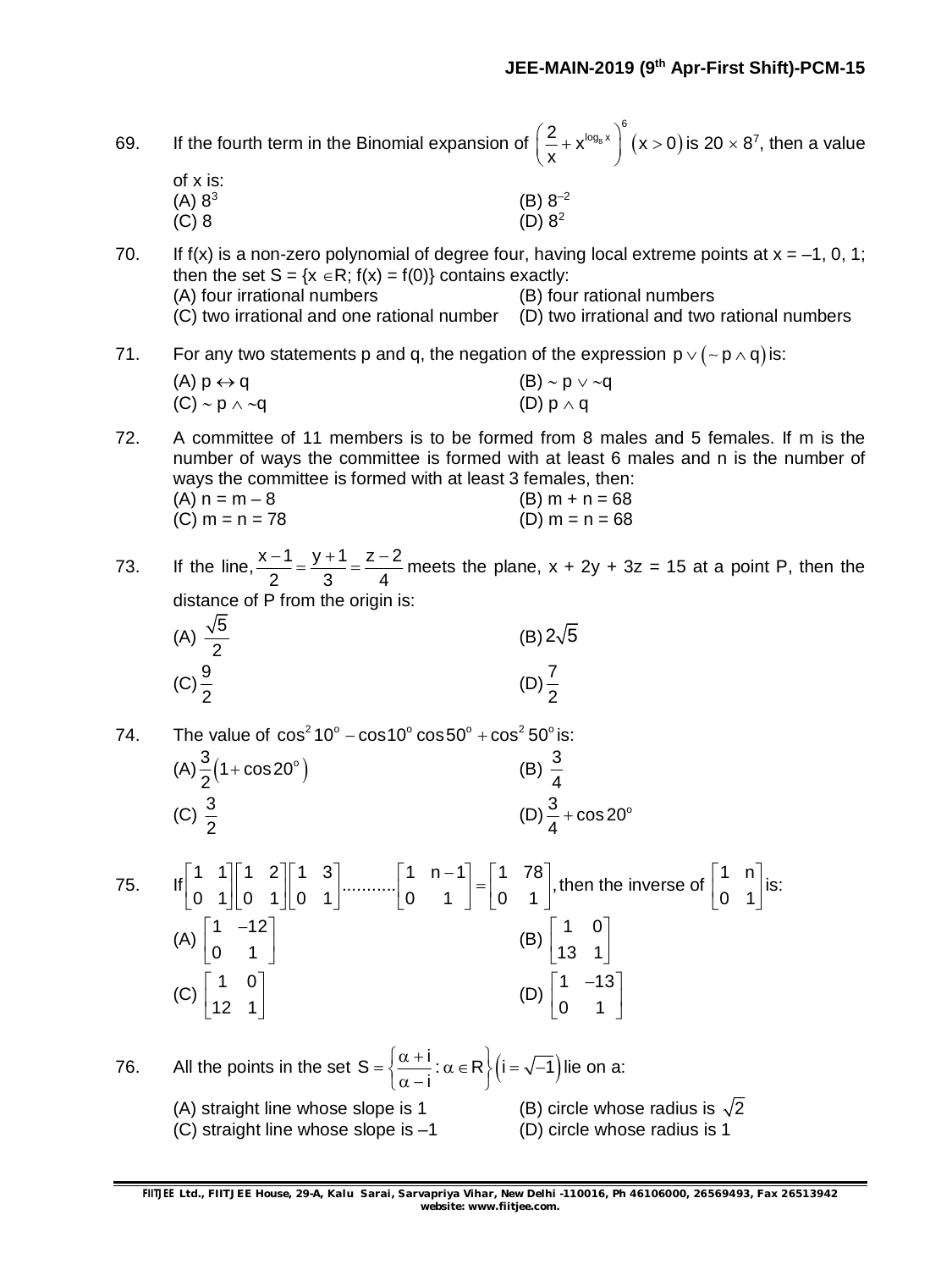## **JEE-MAIN-2019 (9th Apr-First Shift)-PCM-16**

- 77. Let the sum of the first n terms of a non-constant A.P.,  $a_1$ ,  $a_2$ ,  $a_3$ , ...... be 50n +  $\frac{n(n-7)}{2}$  A 2  $+\frac{n(n-7)}{2}$ A, where A is a constant. If d is the common difference of this A.P., then the ordered pair  $(d, a_{50})$  is equal to: (A) (A, 50 + 46A) (B) (A, 50 + 45A) (C)  $(50, 50 + 45A)$  (D) $(50, 50 + 46A)$ 78. The value of  $\frac{1}{2}$  cin<sup>3</sup>  $\frac{\sin^3 x}{x}$ dx π
	- 0  $\sin x + \cos x$  $\int_{0}^{\infty} \frac{\sin x}{\sin x + \cos x} dx$  is: (A)  $\frac{\pi - 2}{4}$ 4  $\frac{\pi - 2}{\pi}$  (B)  $\frac{\pi - 1}{\pi}$ 2  $\pi - 1$  $(C) \frac{\pi - 1}{4}$ 4  $\frac{\pi-1}{\pi}$  (D)  $\frac{\pi-2}{\pi}$ 8  $\pi - 2$

79. If the line  $y = mx + 7\sqrt{3}$  is normal to the hyperbola  $\frac{x^2}{24} - \frac{y^2}{48} = 1$ 24 18  $-\frac{y}{40}$  = 1, then a value of m is: (A)  $\frac{2}{\sqrt{2}}$ 5  $(B)$  $\frac{\sqrt{5}}{2}$ 2 (C)  $\frac{\sqrt{15}}{2}$ 2  $(D) <sup>3</sup>⁄<sub>7</sub>$ 5

80. The solution of the differential equation  $x \frac{dy}{dx} + 2y = x^2 (x \ne 0)$ dx  $+ 2y = x^2 (x \neq 0)$  with y(1) = 1, is:

- (A) 3 2  $y = \frac{x^3}{7} + \frac{1}{7}$ 5 5x  $=\frac{1}{2}+\frac{1}{2}$  (B) 2 2  $y = \frac{x^2}{1} + \frac{3}{1}$ 4 4x  $=\frac{N}{I}+\frac{1}{I}$ (C)  $y = \frac{4}{5}x^3 + \frac{1}{5x^2}$  $y = \frac{4}{5}x^3 + \frac{1}{5}$ 5 5x  $=\frac{4}{5}x^3 + \frac{1}{5x^2}$  (D)  $y = \frac{3}{4}x^2 + \frac{1}{4x^2}$  $y = \frac{3}{4}x^2 + \frac{1}{4}$ 4 4x  $=\frac{6}{4}X^{2} + -$
- 81. If one end of a focal chord of the parabola,  $y^2 = 16x$  is at (1, 4), then the length of this focal chord is: (A) 25 (B) 24 (C) 22 (D) 20

82. Let S be the set of all values of x for which the tangent to the curve  $y = f(x) = x^3 - x^2 - 2x$ at (x, y) is parallel to the line segment joining the points  $(1, f(1))$  and  $(-1, f(-1))$ , then S is equal to:

(A) 
$$
\left\{\frac{1}{3}, -1\right\}
$$
  
\n(B)  $\left\{-\frac{1}{3}, -1\right\}$   
\n(C)  $\left\{\frac{1}{3}, 1\right\}$   
\n(D)  $\left\{-\frac{1}{3}, 1\right\}$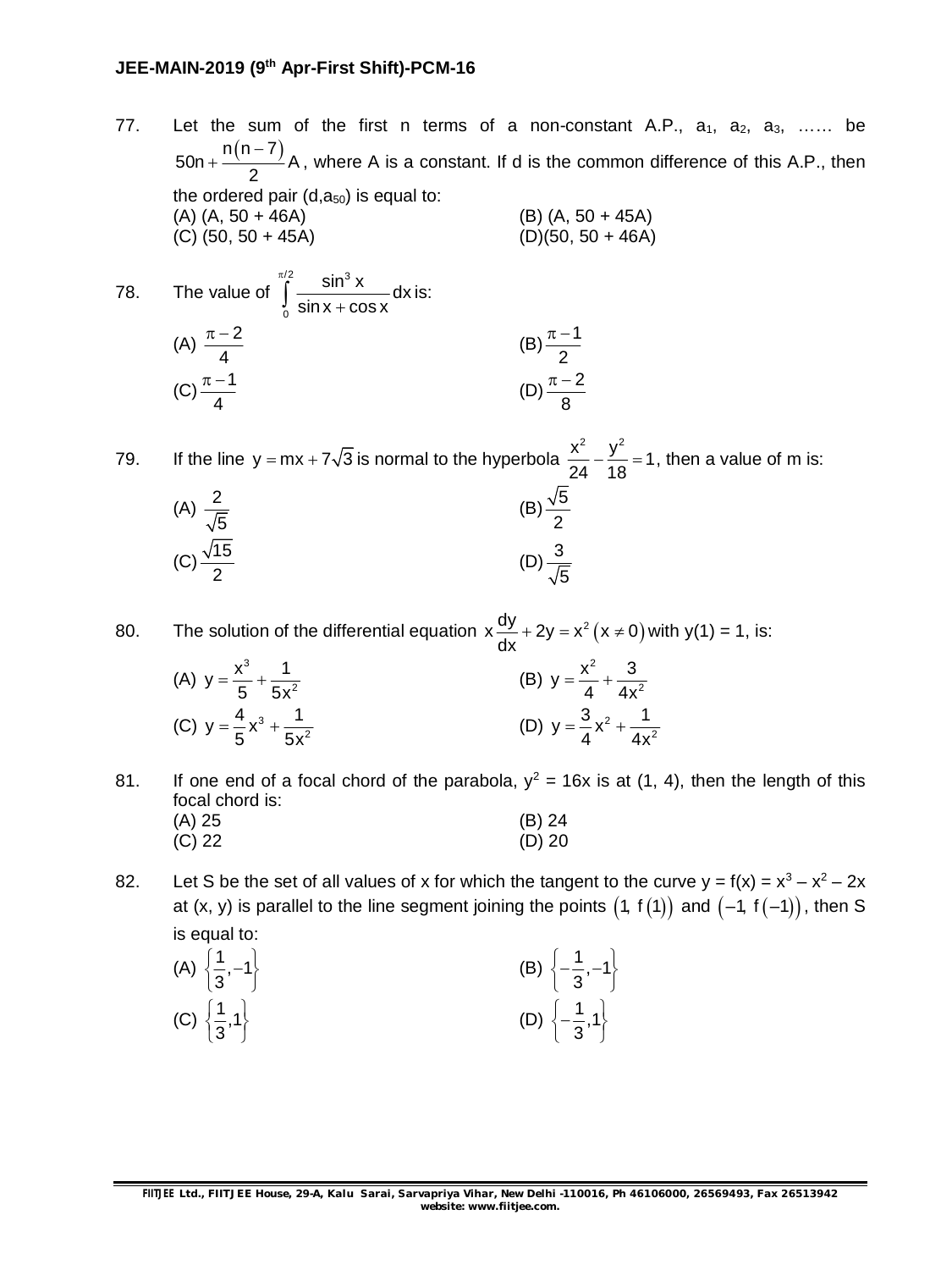83. Slope of a line passing through P(2, 3) and intersecting the line,  $x + y = 7$  at a distance of 4 units from P, is:

(A) 
$$
\frac{\sqrt{5}-1}{\sqrt{5}+1}
$$
 (B)  $\frac{1-\sqrt{5}}{1+\sqrt{5}}$   
(C)  $\frac{\sqrt{7}-1}{\sqrt{7}+1}$  (D)  $\frac{1-\sqrt{7}}{1+\sqrt{7}}$ 

84. Let  $\sum_{10}^{10} f(a+k) = 16(2^{10}-1)$  $k = 1$ f  $(a + k) = 16(2<sup>10</sup> - 1)$  $\sum_{k=1} f(a+k) = 16(2^{10} - 1)$ , where the function f satisfies f(x + y) = f(x) f(y) for all natural numbers x, y and  $f(1) = 2$ . Then the natural number 'a' is: (A) 4 (B) 16 (C) 2 (D) 3  $(C)$  2 (D) 3

85. Let  $S = \{\theta \in [-2\pi, 2\pi] : 2 \cos^2 \theta + 3 \sin \theta = 0\}$ . Then the sum of the elements of S is:  $(A) \frac{13}{6}$ 6  $\pi$ (B)  $2\pi$ (C)  $\pi$  (D)  $\frac{5}{7}$ 3  $\pi$ 

86. If a tangent to the circle  $x^2 + y^2 = 1$  intersects the coordinate axes at distinct points P and Q, then the locus of the mid-point of PQ is: (A)  $x^2 + y^2 - 16x^2y^2 = 0$  $x^2 = 0$  (B)  $x^2 + y^2 - 2x^2y^2 = 0$ (C)  $x^2 + y^2 - 4x^2y$  $x^2 = 0$  (D)  $x^2 + y^2 - 2xy = 0$ 

87. Four persons can hit a target correctly with probabilities  $\frac{1}{6}$ ,  $\frac{1}{6}$ ,  $\frac{1}{10}$  $2^{\degree}3^{\degree}4$ and  $\frac{1}{6}$ 8 respectively. If all hit at the target independently, then the probability that the target would be hit, is:

| $(A) \frac{25}{32}$ | 25<br>$^{10}$ 192 |
|---------------------|-------------------|
| (C) $\frac{7}{32}$  | 192               |

88. The area (in sq. units) of the region  $A = \{(x, y): x^2 \le y \le x + 2\}$  is:  $(A) \frac{31}{2}$ 6  $(B) \frac{13}{2}$ 6  $(C) \frac{9}{5}$ 2  $(D) \frac{10}{2}$ 3

89. Let  $\alpha$  and  $\beta$  be the roots of the equation  $x^2 + x + 1 = 0$ . Then for  $y \ne 0$  in R,  $y + 1$  $y + \beta$  1 1 y  $+1 \quad \alpha \quad \beta$  $\alpha$   $y + \beta$  $\beta$  1  $y + \alpha$ is equal to: (A)  $y(y^2 - 3)$  (B)  $y^3 - 1$  $(C)$   $y^3$ (B)  $y^3 - 1$ <br>(D)  $y(y^2 - 1)$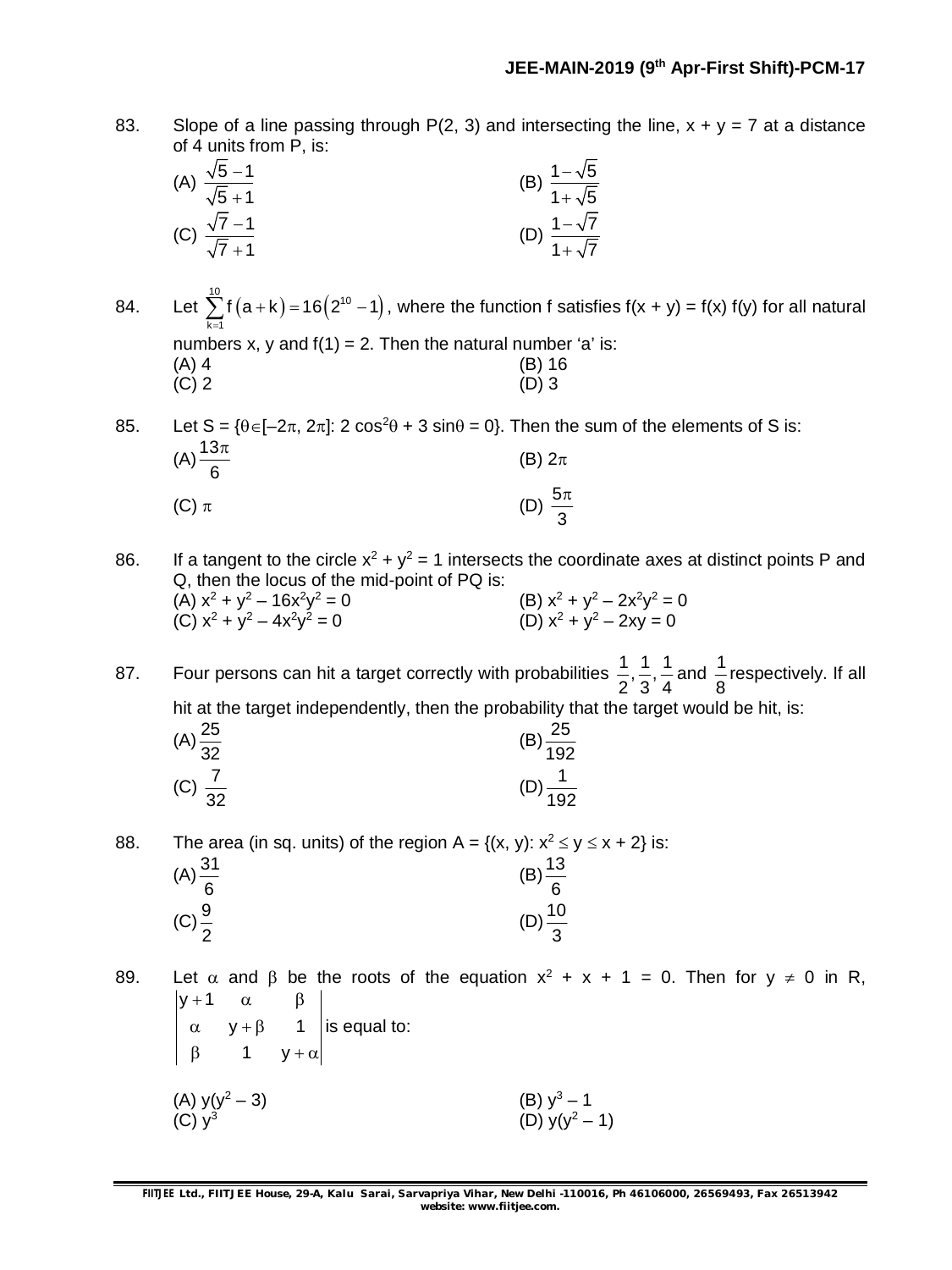90. If the function f defined on 
$$
\left(\frac{\pi}{6}, \frac{\pi}{3}\right)
$$
 by  $f(x) = \begin{cases} \frac{\sqrt{2}\cos x - 1}{\cot x - 1}, & x \neq \frac{\pi}{4} \\ k, & x = \frac{\pi}{4} \end{cases}$  is continuous, then k is  
equal to:  
(A) 1  
(B) 2  
(C)  $\frac{1}{2}$   
(D)  $\frac{1}{\sqrt{2}}$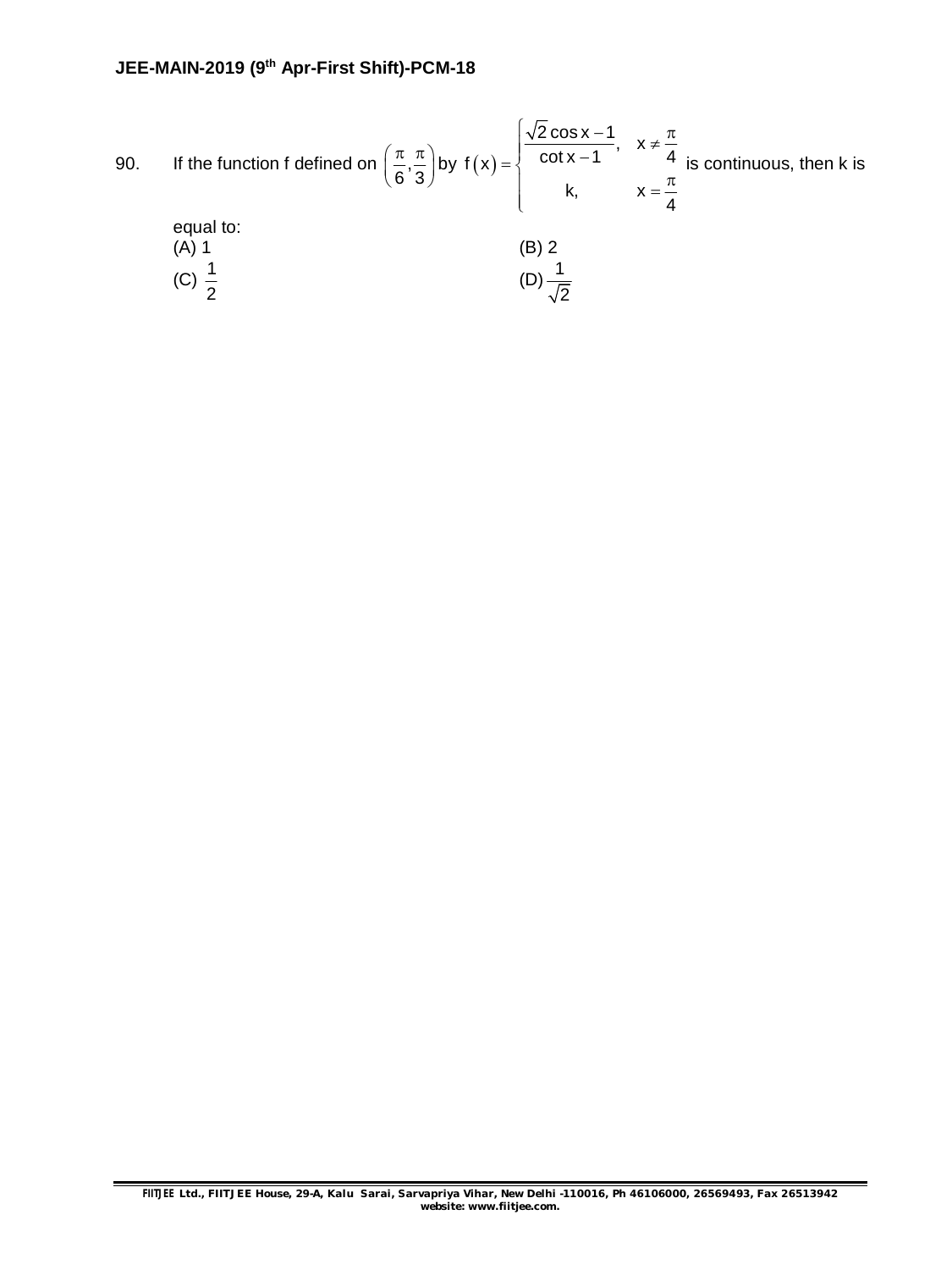# **JEE (Main) – 2019 ANSWERS**

## **PART A – PHYSICS**

| 1.<br>5.<br>9.<br>13.<br>17.<br>21.<br>25.<br>29.    | <b>Bonus</b><br>В<br>A<br>B<br>D<br>C<br>В<br>D | 2.<br>6.<br>10.<br>14.<br>18.<br>22.<br>26.<br>30.   | A<br>D<br>B<br>D<br>C<br>B<br>A<br>B                 | 3.<br>7.<br>11.<br>15.<br>19.<br>23.<br>27.   | D<br>A<br>B<br>A<br>В<br>$\mathbf c$<br>A | 4.<br>8.<br>12.<br>16.<br>20.<br>24.<br>28.   | D<br>Α<br>B<br>B<br>D<br>A<br>В |
|------------------------------------------------------|-------------------------------------------------|------------------------------------------------------|------------------------------------------------------|-----------------------------------------------|-------------------------------------------|-----------------------------------------------|---------------------------------|
|                                                      |                                                 |                                                      | <b>PART B - CHEMISTRY</b>                            |                                               |                                           |                                               |                                 |
| 31.<br>35.<br>39.<br>43.<br>47.<br>51.<br>55.<br>59. | B<br>В<br>A<br>C<br>В<br>В<br>A<br>A            | 32.<br>36.<br>40.<br>44.<br>48.<br>52.<br>56.<br>60. | A<br>A<br>D<br>C<br>В<br>C<br>D<br>D                 | 33.<br>37.<br>41.<br>45.<br>49.<br>53.<br>57. | A<br>A<br>$\mathbf C$<br>D<br>В<br>C<br>C | 34.<br>38.<br>42.<br>46.<br>50.<br>54.<br>58. | С<br>Α<br>В<br>D<br>B<br>C<br>В |
|                                                      |                                                 |                                                      | <b>PART C - MATHEMATICS</b>                          |                                               |                                           |                                               |                                 |
| 61.<br>65.<br>69.<br>73.<br>77.<br>81.<br>85.<br>89. | A<br>A<br>D<br>C<br>A<br>A<br>В<br>C            | 62.<br>66.<br>70.<br>74.<br>78.<br>82.<br>86.<br>90. | <b>B</b> or Bonus<br>A<br>C<br>B<br>C<br>D<br>C<br>C | 63.<br>67.<br>71.<br>75.<br>79.<br>83.<br>87. | A<br>C<br>C<br>D<br>A<br>D<br>A           | 64.<br>68.<br>72.<br>76.<br>80.<br>84.<br>88. | D<br>A<br>C<br>D<br>В<br>D<br>C |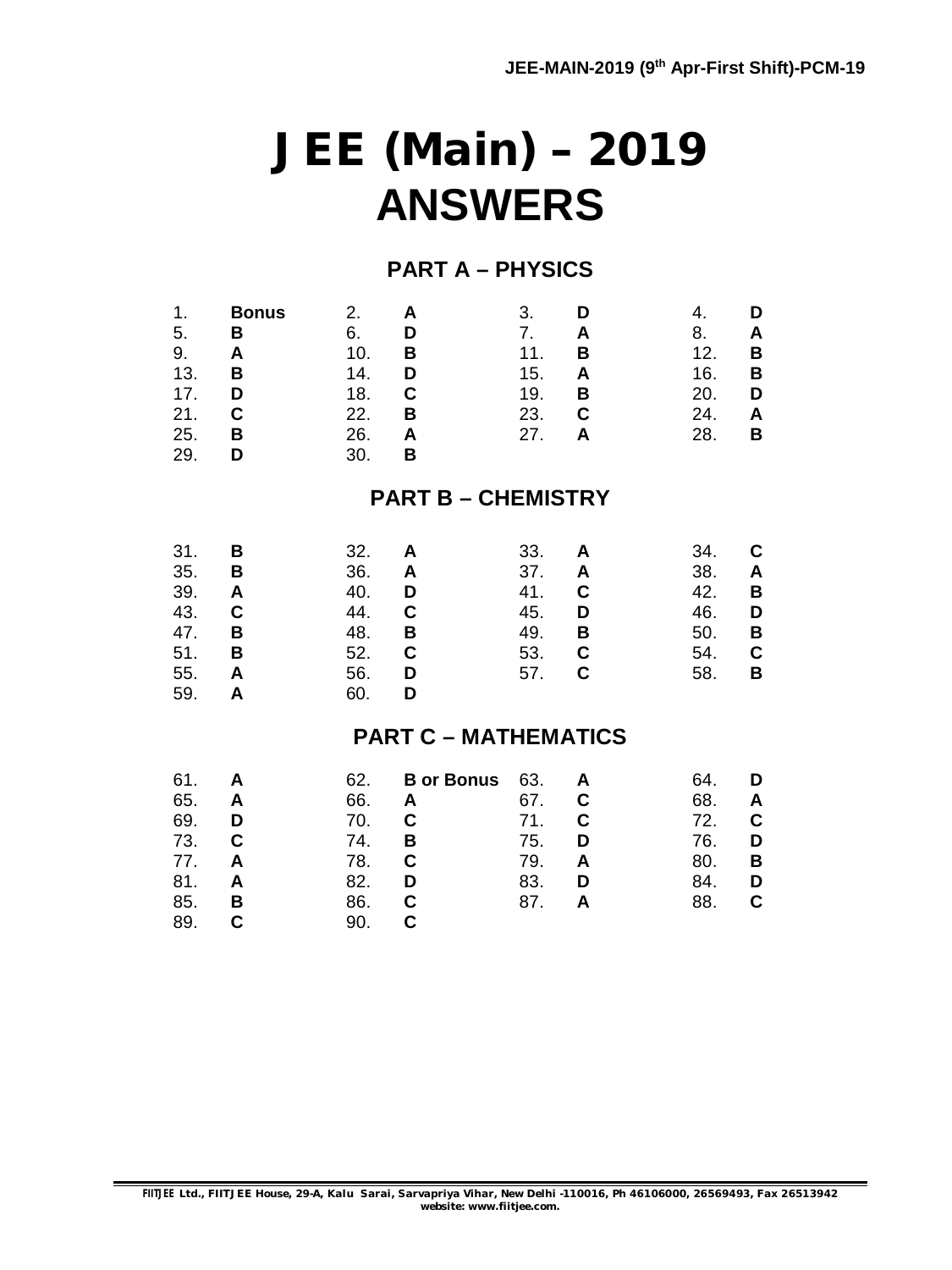## **HINTS AND SOLUTIONS PART A – PHYSICS**

1.  $p = \frac{m}{2}$  $\rho = -$ 

v

Maximum % error in  $\rho$  will be given by

$$
\frac{\Delta p}{p} \times 100\% = \left(\frac{\Delta m}{m}\right) \times 100\% + 3\left(\frac{\Delta L}{L}\right) \times 100\% \dots (i)
$$

This is not applicable as error is big.

$$
\rho_{\min} = \frac{m_{\min}}{v_{\max}} = \frac{9.9}{(0.11)^3} = 7438 \text{ kg/m}^3
$$
  
& 
$$
\rho_{\max} = \frac{m_{\max}}{v_{\min}} = \frac{10.1}{(0.09)^3} = 13854.6 \text{ kg/m}^3
$$
  
 
$$
\Delta p = 6416.6 \text{ kg/m}^3
$$

No option is matching. Therefore this question should be awarded bonus.

- $\phi = NBA = LI$ N  $\mu_0$  nl $\pi$ R<sup>2</sup> = Ll N  $\mu_0 \frac{N}{4} I \pi R^2 = L I$  $\ell$ N and R constant Self inductance (L)  $\propto \frac{1}{4} \propto \frac{1}{1}$ length  $\infty$  $\ell$
- 3. Path difference at central maxima  $\Delta x = (\mu 1)t$ , whole pattern will shift by same amount which will be given by

$$
(\mu - 1)t\frac{D}{d} = n\frac{\lambda D}{d}
$$
, according to the question  $t = \frac{n\lambda}{(\mu - 1)}$ 

No option is matching, therefore question should be award bonus.

:. Correct option should be (Bonus)

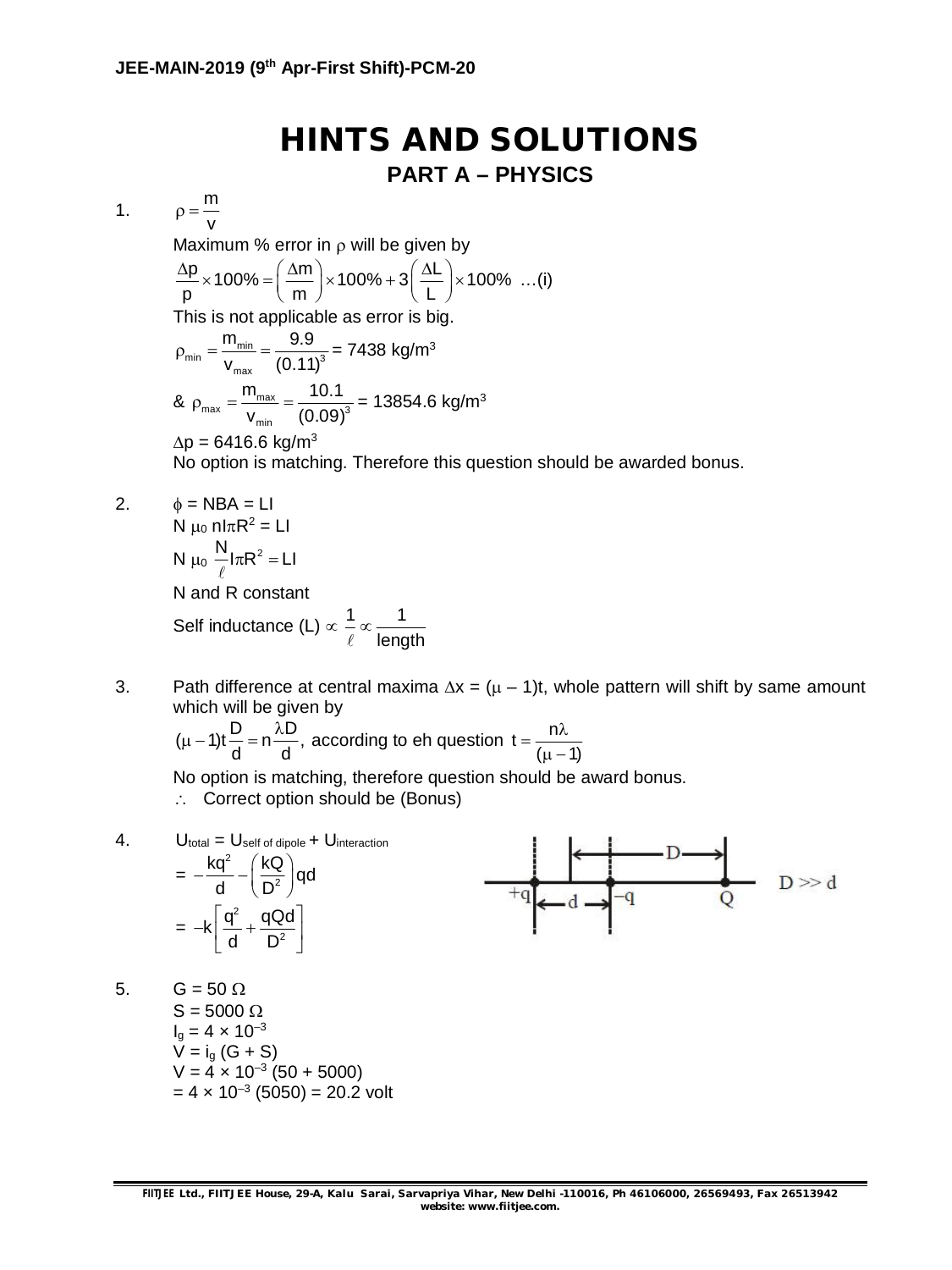- 6. Height of liquid rise in capillary tube h =  $\frac{2 \text{T} \cos \theta_{\text{c}}}{\sigma}$  $=\frac{2T\cos\theta}{2}$
- rg  $\rho$  $\Rightarrow h \propto \frac{1}{h}$ r  $\infty$ When radius becomes double height become half  $\therefore$  h' =  $\frac{h}{2}$ 2  $' =$ Now, M =  $\pi r^2 h \times \rho$  and M' =  $\pi (2r)^2$  (h/2)  $\times \rho = 2M$ . 7. Input current =  $15 \times 10^{-6}$ Output current =  $3 \times 10^{-3}$ Resistance out put = 1000  $V_{input} = 10 \times 10^{-3}$ Now  $V_{input} = r_{input} \times i_{input}$  $10 \times 10^{-3} =$  r<sub>input</sub>  $\times 15 \times 10^{-6}$ input  $r_{\text{input}} = \frac{2000}{2}$ 3  $=\frac{2000}{\lambda}$  = 0.67 KQ. Voltage gain =  $\sigma_{\sf output}$   $1000\times3\times10^{-3}$  $_{\mathsf{input}}$   $10\times10^{-3}$  $\rm V_{\rm output}$  1000 $\times$ 3 $\times$ 10  $V_{\text{inout}}$  10 × 10  $\overline{\phantom{0}}$ - $=\frac{1000\times3\times1}{10\times10^{-4}}$  $\times$ = 300
- 8. According to equipartion energy theorem

$$
\frac{1}{2}m(v_{\rm rms}^2) = 3 \times \frac{1}{2}K_{\rm b}T
$$

$$
T = \frac{mv_{\rm rms}^2}{3k}
$$

9. 
$$
\omega = 6 \times 10^{14} \times 2\pi
$$
  
\n
$$
f = 6 \times 10^{14}
$$
  
\n
$$
C = f \lambda
$$
  
\n
$$
\lambda = \frac{C}{f} = \frac{3 \times 10^8}{6 \times 10^{14}} = 5000 \text{ Å}
$$
  
\nEnergy of photon  $\Rightarrow \frac{12375}{5000} = 2.475 \text{ eV}$   
\nFrom Einstein's equation  
\n
$$
KE_{\text{max}} = E - \phi
$$
  
\n
$$
eV_s = E - \phi
$$
  
\n
$$
eV_s = 2.475 - 2
$$
  
\n
$$
eV_o = 0.475 \text{ eV}
$$
  
\n
$$
V_o = 0.48 \text{ V}
$$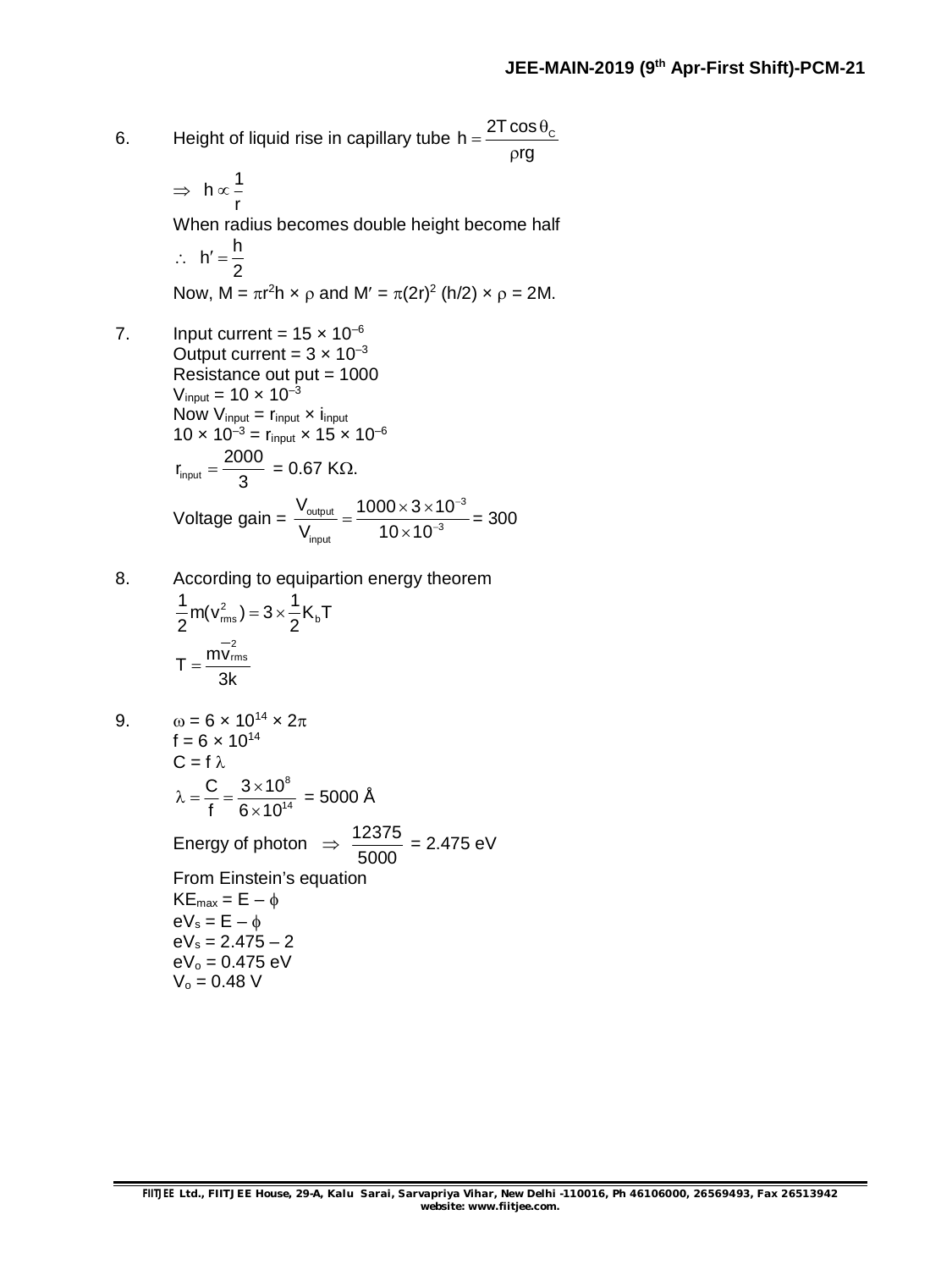## **JEE-MAIN-2019 (9th Apr-First Shift)-PCM-22**

10. Initial and final states for both the processes are same,  $\therefore \Delta U_A = \Delta U_B$ Work done during process A is greater than in process B. Because area is more By First law of thermodynamics  $\Delta Q = \Delta U + W$  $\Rightarrow \Delta Q_A > \Delta Q_B$ 

$$
\begin{array}{c}\n\uparrow \\
\uparrow \\
\downarrow\n\end{array}
$$



$$
h_{COM} = \frac{L}{2n}
$$
  
Work done W = mgh<sub>COM</sub> =  $\left(\frac{M}{n}\right)g\left(\frac{L}{2n}\right) = \frac{MgL}{2n^2}$ 

$$
\underbrace{\text{convergence}}_{\text{max}}\left\{\begin{matrix} \text{min} \\ \text{min} \\ \text{min} \end{matrix}\right\}
$$

12. 
$$
\frac{1}{2}\left(m+\frac{1}{R^2}\right)v^2 = mgh
$$

If radius of gyration is k, then

$$
h = \frac{\left(1 + \frac{k^2}{R^2}\right) v^2}{2g}; \frac{k_{\text{ring}}}{R_{\text{ring}}} = 1, \frac{k_{\text{solid cylinder}}}{R_{\text{solid cylinder}}} = \frac{1}{\sqrt{2}}
$$
  

$$
\frac{k_{\text{solid sphere}}}{R_{\text{solid sphere}}} = \sqrt{\frac{2}{5}}
$$
  
H<sub>1</sub>: h<sub>2</sub>: h<sub>3</sub> :: (1 + 1) :  $\left(1 + \frac{1}{2}\right): \left(1 + \frac{2}{5}\right): : 20 : 15 : 14$ 

Therefore most appropriate option is (B) Although which is not in correct sequence.



14. 
$$
m = \frac{f}{f-u}
$$
  
5 =  $\frac{-40}{-40-u}$ ; u = -32 cm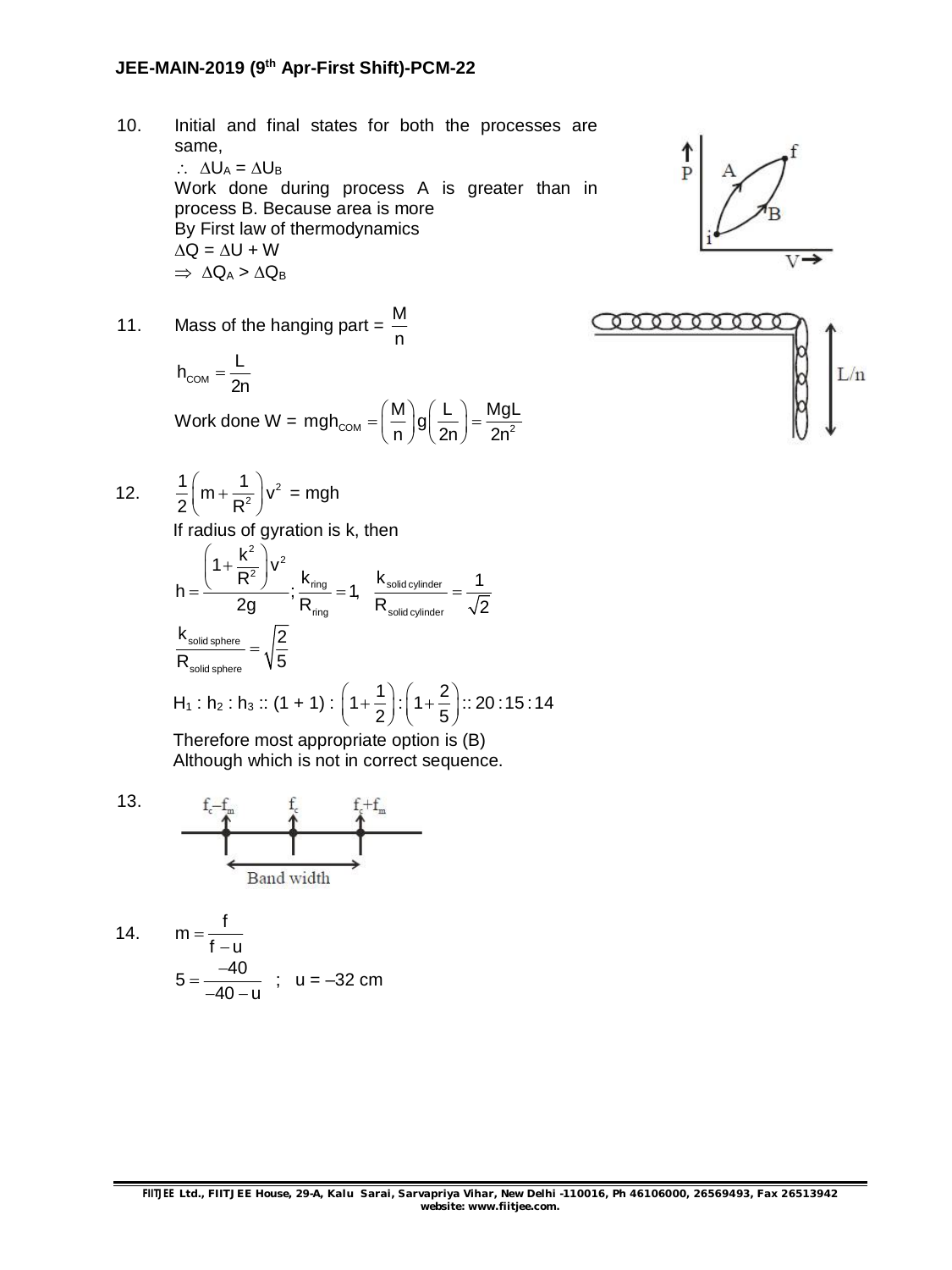15. Different potential is shown at different points.



w

M

 $\Rightarrow$   $v_{\rm rms} \propto \sqrt{T}$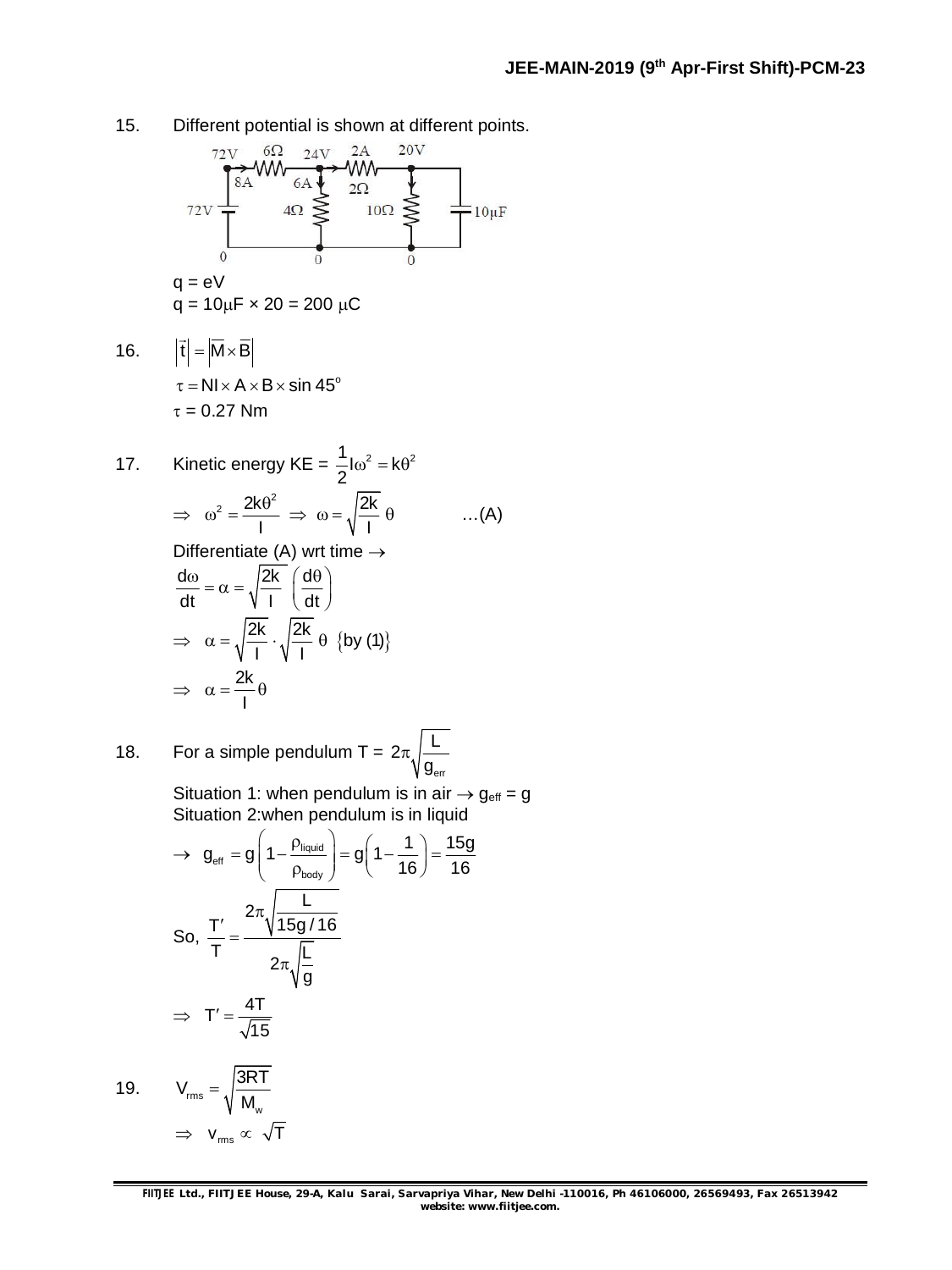Now, 
$$
\frac{v}{200} = \sqrt{\frac{500}{400}} \Rightarrow \frac{v}{200} = \frac{\sqrt{5}}{2}
$$
  
\n $\Rightarrow v = 100\sqrt{5} \text{ m/s}$ 

- 20. Maximum electric field  $E = (B)$  (C)  $\vec{E}_0 = (3 \times 10^{-5})c(-\hat{j})$  $\frac{v}{\rightarrow}$  $\vec{E}_1 = (2 \times 10^{-6})c(-\hat{i})$  $\rightarrow$ Maximum force  $\dot{\mathsf{F}}_{\sf net} =$  10<sup>-4</sup>  $\times$  3  $\times$  10<sup>8</sup>  $\sqrt{(3\times10^{-5})^2 + (2\times10^{-6})^2} =$  0.9 N  $\ddot{\ }$  $r_{\text{rms}} = \frac{1}{6}$  $\mathsf{F}_{\mathsf{rms}} = \frac{\mathsf{F}_{\mathsf{C}}}{\tau}$ 2  $=\frac{0}{\sqrt{2}}$  = 0.6 N (approx)
- 21. For swimmer to cross the river straight  $\implies$  4 sin  $\theta = 2$  $\Rightarrow$  sin  $\theta = \frac{1}{2} \Rightarrow \theta = 30^{\circ}$ 2  $\Rightarrow$   $\theta = 3$ So, angle with direction of river flow =  $90^\circ + \theta =$ 120°.



22. 
$$
F_3 & F_4
$$
 cancel each other.  
\nForce on PQ will be  $F_1 = 2B1a$   
\n
$$
= I_2 \frac{\mu_0 I_1}{2\pi a} a
$$
\n
$$
= \frac{\mu_0 I_1}{2\pi a} a
$$
\n
$$
= \frac{\mu_0 I_1}{2\pi a} a
$$
\n
$$
= I_2 \frac{\mu_0 I_1}{2\pi 2a} a
$$
\n
$$
= I_2 \frac{\mu_0 I_1}{2\pi 2a} a
$$
\n
$$
= \frac{\mu_0 I_1 I_2}{4\pi}
$$
\nNet force =  $F_1 - F_2 = \frac{\mu_0 I_1 I_2}{4\pi}$  repulsion  
\n23. 
$$
\frac{1}{660} = R\left(\frac{1}{2^2} - \frac{1}{3^2}\right) = \frac{5R}{36}
$$
 ...(1)  
\n
$$
\frac{1}{\lambda} = R\left(\frac{1}{2^2} - \frac{1}{4^2}\right) = \frac{3R}{16}
$$
 ...(B)  
\nDivide equation (1) with (B)  
\n
$$
\frac{\lambda}{660} = \frac{5 \times 16}{36 \times 3}
$$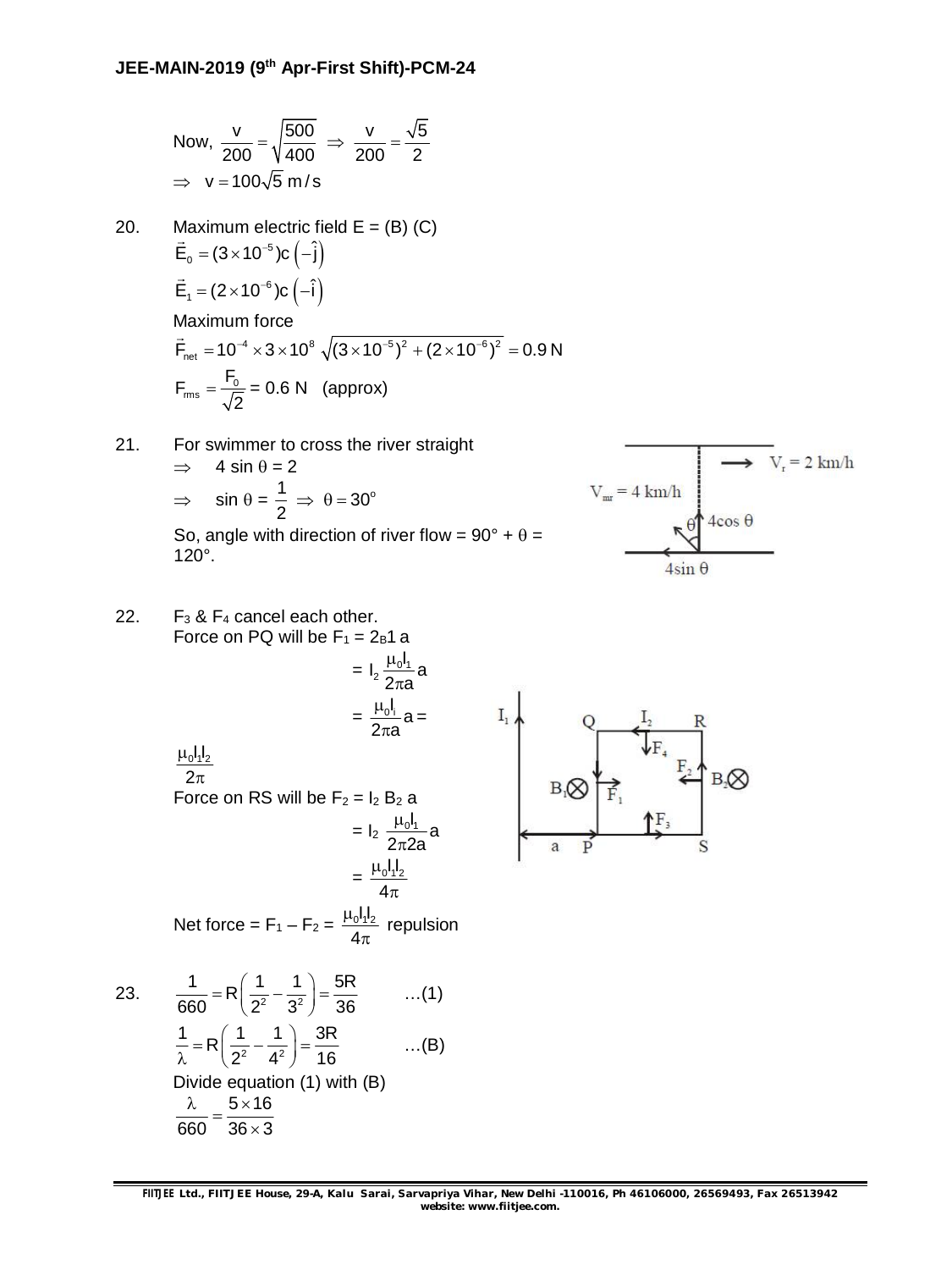$$
\lambda = \frac{4400}{9} = 488.88 = 488.9 \text{ nm}
$$

24. We use Gauss's Law for gravitation g $\cdot$ 4 $\pi$ r<sup>2</sup> = (Mass enclosed) 4 $\pi$ G  $g = {3M4\pi G \over 4\pi (3a)^2} = {GM \over 3a^2}$ 4 $\pi$ (3a) $^2$  3a  $\frac{\pi G}{\sqrt{2}} =$  $\pi$ 



25. 
$$
4^{\text{th}}
$$
 harmonic

$$
4\frac{\lambda}{2} = \ell \quad ; \quad 2\lambda = \ell
$$
  
From equation  $\frac{2\pi}{\lambda} = 0.157$   
 $\lambda = 40 \quad ; \quad \ell = 2\lambda = 80 \text{ m}$ 

26. Momentum p = mv …(1) and for motion under gravity h =  $\frac{u^2 - v^2}{2}$ 2g  $=\frac{u^2-v^2}{2}$  ...(2)

$$
h=\frac{u^2-p^2\mathrel{/} m}{2g}
$$

27. Work done = 
$$
\Delta U
$$
  
\n=  $U_f - U_i$   
\n=  $\frac{q^2}{2C_r} - \frac{q^2}{2C_i}$   
\n=  $\frac{(5 \times 10^{-6})^2}{2} \left(\frac{1}{2 \times 10^{-6}} - \frac{1}{5 \times 10^{-6}}\right)$   
\n=  $\frac{15}{4} \times 10^{-6}$   
\n=  $3.75 \times 10^{-6}$  J

28. By conservation of linear momentum:

$$
2v_0 = 2\left(\frac{v_0}{4}\right) + mv \implies 2v_0 = \frac{v_0}{2} + mv \ge
$$
  
\n
$$
\implies \frac{3v_0}{2} = mv \qquad ...(1)
$$
  
\nSince collision is elastic  $\rightarrow$ 

 $V<sub>separation</sub> = V<sub>approch</sub>$ 

$$
\Rightarrow \qquad v - \frac{v_0}{4} = v_0 \Rightarrow m = \frac{6}{5} = 1.2 \text{ kg}
$$





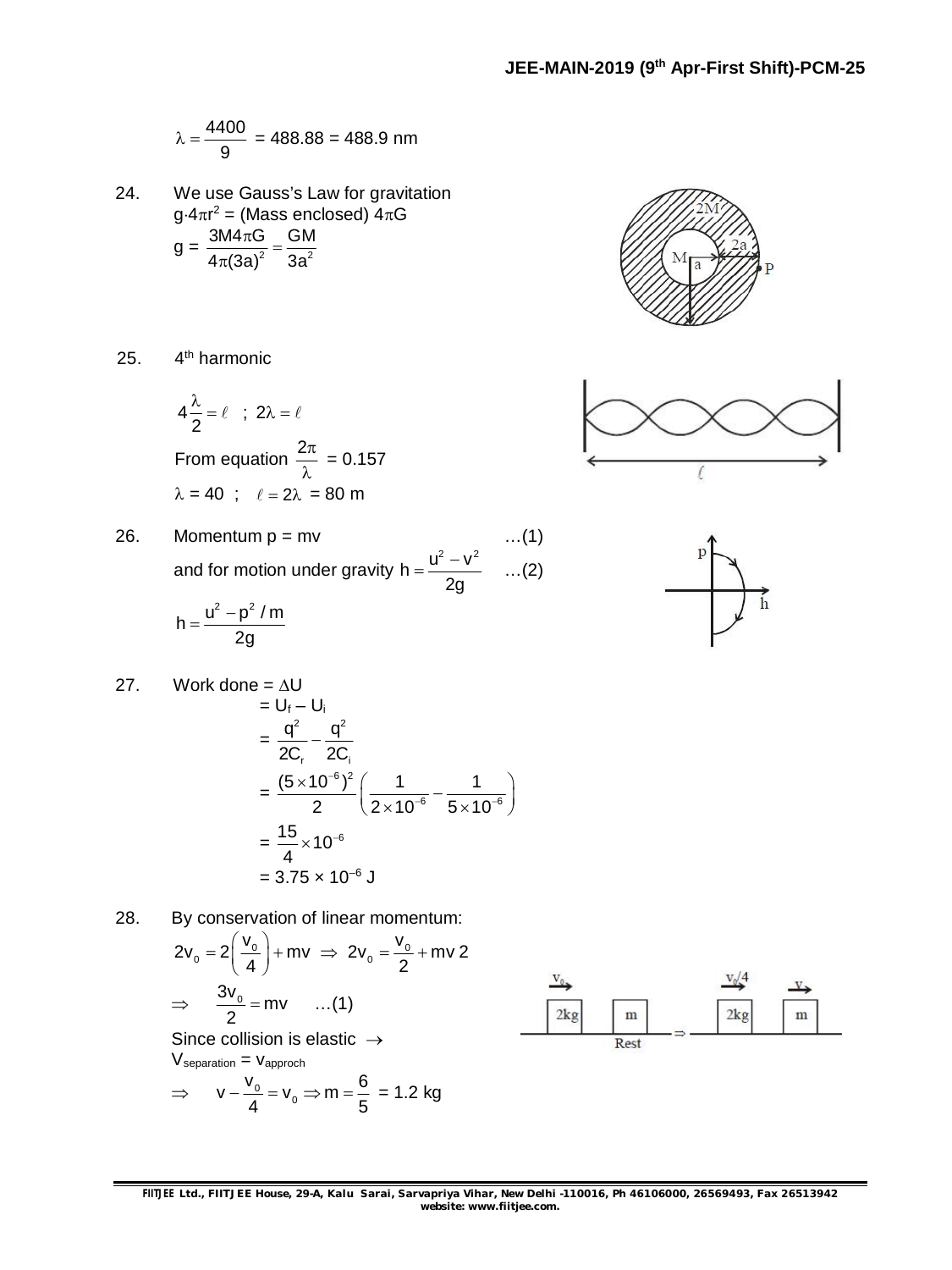29. Speed of wave from wave equation  $v = -\frac{(coefficient of t)}{(1 - t)}$ (coeffecient of x)  $=-\frac{1}{2}$  $v = -\frac{1000}{(0.00)} = \frac{1000}{0.00}$  $(-3)$  3  $=-\frac{1000}{4}=-$ -Since speed of wave  $\propto \sqrt{T}$ So =  $\frac{1000}{3} = \sqrt{\frac{273}{5}}$  $\frac{360}{3} = \sqrt{\frac{27}{T}}$ 336  $\Rightarrow$  T = 277.41 K  $T = 4.41^{\circ}$ C





### **PART B – CHEMISTRY**

31. 
$$
Mg + Q_2 + N_2 \longrightarrow MgO + Mg_2N_3
$$

$$
32. [Cu(H2O)4]SO4.H2O
$$

33.



No plane of symmetry

$$
34. \qquad T_c = \frac{8a}{27Rb}
$$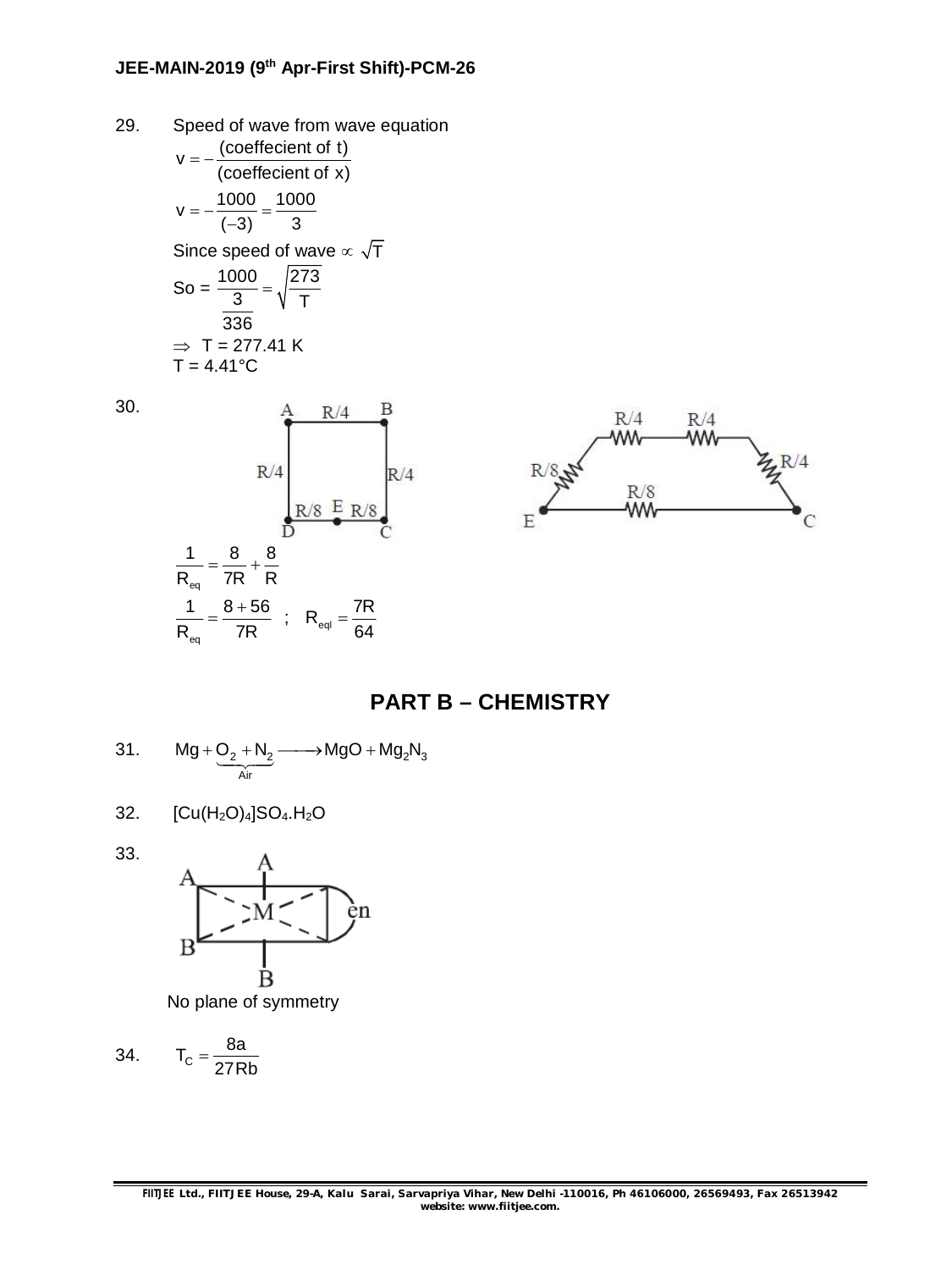35. C<sup>2</sup> configuration  $\frac{2}{z}$  $2\pi$ <sup>2</sup> 10<sup>2</sup> $\pi$ 20<sup>2</sup> $\pi$ <sup>2</sup> 2<sup> $\pi$ 2p</sup> σ1s $^2$ σ໋1s $^2$ σ2s $^2$ σ໋2s $^2$   $\frac{\pi ^2\mathsf p_y^2}{\pi 2\mathsf p_z^2}$ σ2Px  $C_2^-$  configuration  $\frac{2}{z}$  $2\pi^{*}$  10 $2\pi$ 2  $2\pi^{2}$   $2e^{2}$   $\pi^{2}$  $p_{y}^{2}$   $\pi^{2}$  $D^{1}$ σ1s $^2$ σ $^*$ 1s $^2$ σ $^2$ s $^2$ σ $^*$ 2s $^2$   $\frac{\pi 2\mathsf{p}_\mathsf{y}^{\,2}}{\pi 2\mathsf{p}_\mathsf{z}^{\,2}}$ σ $2\mathsf{P}^1_\mathsf{x}$ 

36. 
$$
P_M^o = 450
$$
  
\n $P_N^o = 700$   
\n $P_M = x_M 450$   
\n $P_N = x_N 700$   
\n $Y_M P_T = P_M$   
\n $Y_N P_T = P_N$   
\n $\frac{Y_M P_T}{Y_N P_T} = \frac{x_M}{x_N} \frac{450}{700}$   
\n $\frac{Y_M}{Y_N} = \frac{x_M}{x_N} (0:64)$   
\n $\frac{x_M}{x_N} > \frac{Y_M}{Y_N}$ 

37.  $\Delta U = q + w$  $AG = AH - TAS$ 

Degenerate orbitals of  $[Cr(H<sub>2</sub>O)<sub>6</sub>]^{3+}$ 38.



- 39. Fact based (Given in NCERT)
- 40. For first order reaction  $ln[R]_t = -Kt + ln[R]_0$ For zero order reaction  $[R]_t = -Kt + [R]_0$ Where 'R' is reactant.

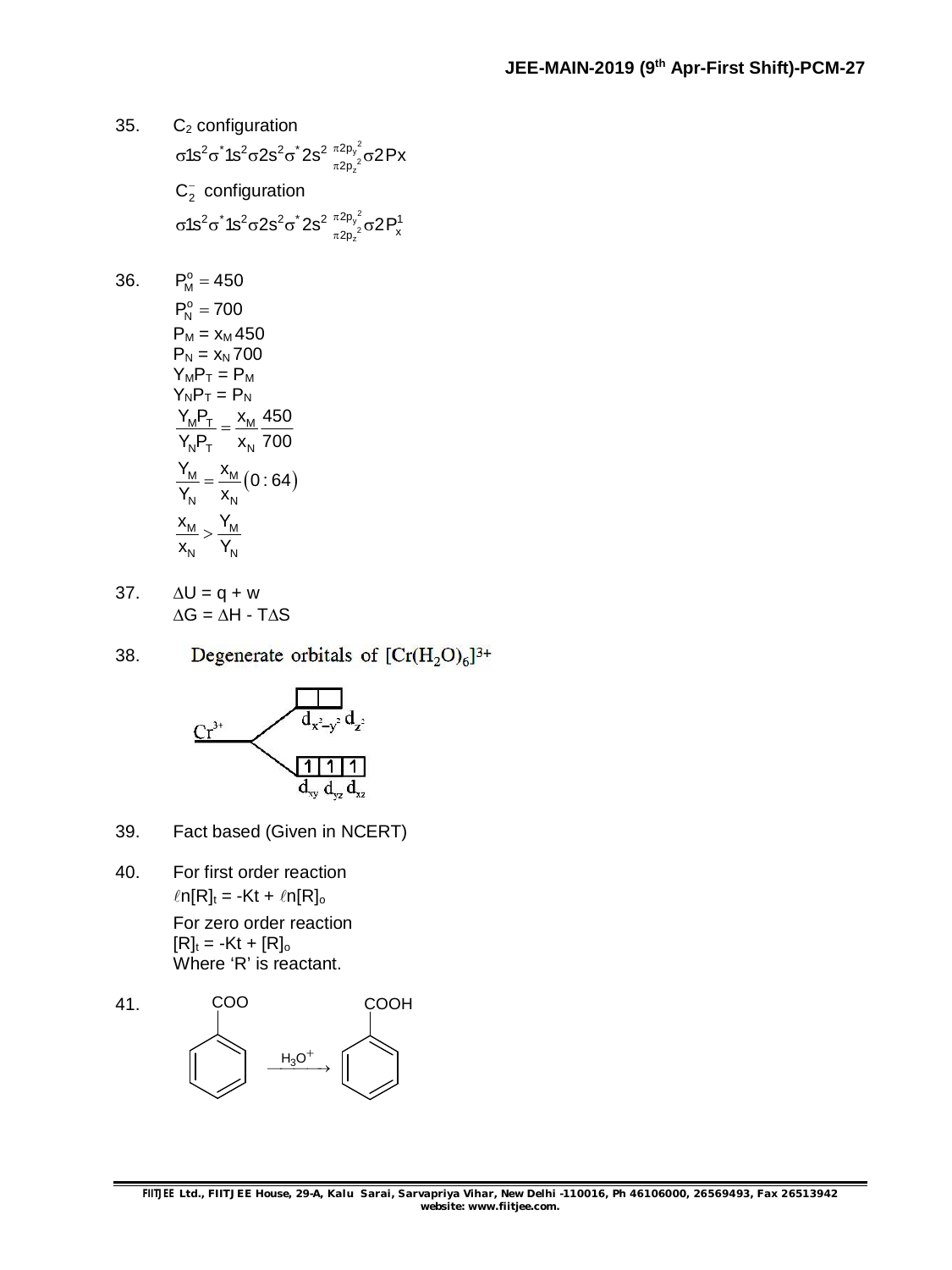

- 44. Fact based (Given in NCERT)
- 45. Cryolite is  $Na<sub>3</sub>[AlF<sub>6</sub>]$
- 46. NO<sub>2</sub> Cl  $CH<sub>3</sub>$ 1 2 3 4
- 47. LiAlH<sub>4</sub> does not reduce double bond it reduces ester in alcohol.
- 48. After losing one electron 'K' acquires noble gas configuration.
- 49.  $56 g$  of N<sub>2</sub> means 2 mole 2 mole of  $N_2$  requires 6 mole of  $H_2$  for complete reaction but available  $H_2$  is 10 g i.e. 5 mole hence  $H_2$  is limiting reagent.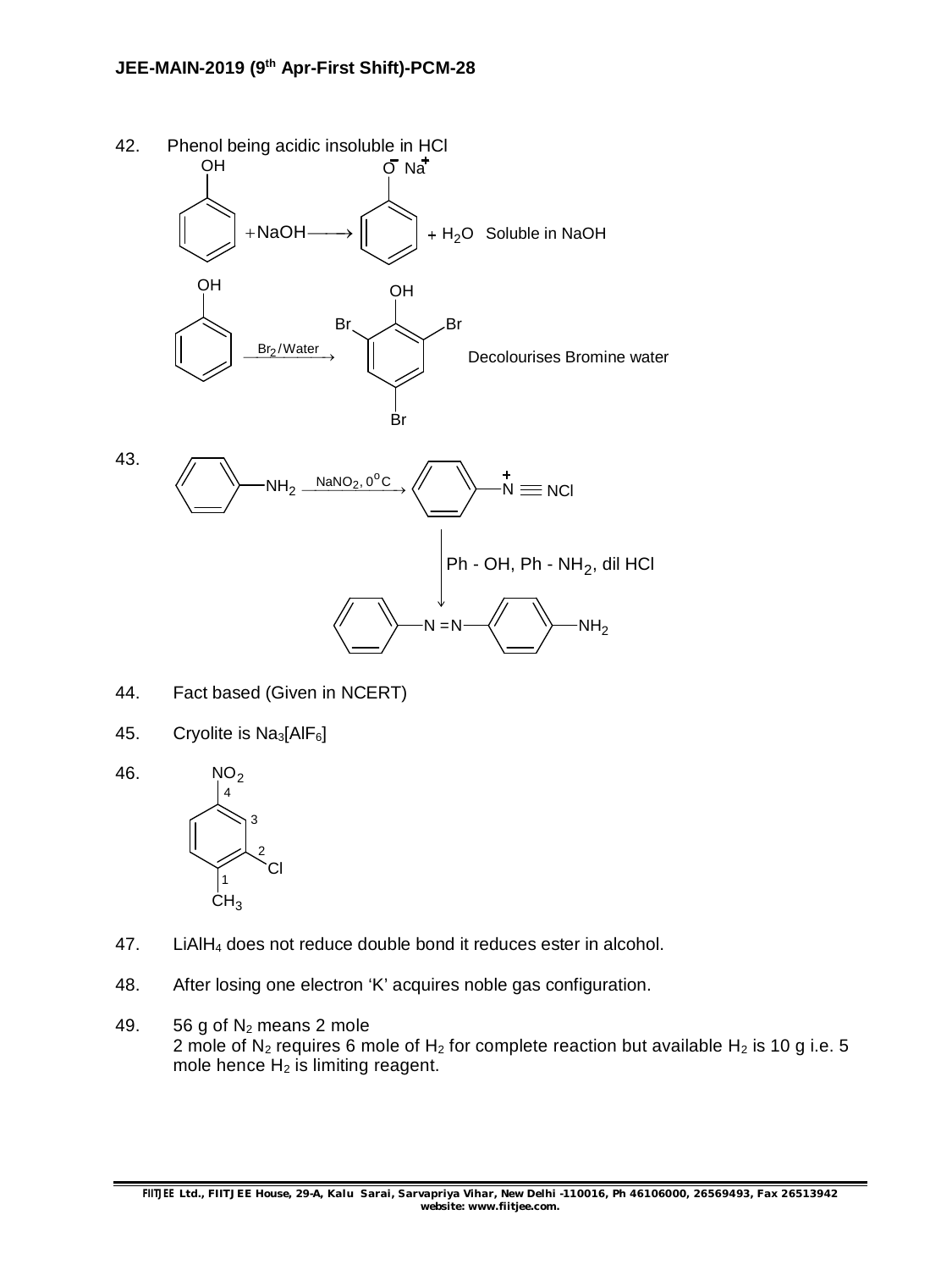50.  $CH_3C \equiv CH \xrightarrow{DCI} CH_3 - \bigcup_{1}^{I}$  = CHD  $\mathsf{CH}_3^{}$  –  $\mathsf{C}$  –  $\mathsf{CHD}_2^{}$ Cl Cl I DI  $51. \qquad \pi_{\mathsf{x}\mathsf{y}} = 4\pi_{\mathsf{BaCl}_2}$  $\pi_{\mathsf{BaCl}_2} = 3\!\times\!0.01\,\mathsf{RT}$  $\pi_{\mathsf{x}\mathsf{y}} = \mathsf{iCRT}$  $\pi_{\mathsf{x}\mathsf{y}}^{}$  = 2 CRT  $RT = 12 \times 0.01RT$  $\frac{12 \times 0.01}{2} = 0.06$ 2  $\frac{\times 0.01}{2}$  = 52.  $\Delta V_{Lymann} = \frac{IVH}{A}$  $\overline{V}_{L_{\text{Vmann}}} = \frac{R}{A}$ 4  $\Delta V_{\text{l vmann}} = \frac{N_{\text{H}}}{4}$  $H_{\text{Balmer}} = \frac{H}{\Omega}$ Lymann Balmer  $\mathsf{H} \left[ \overline{\mathsf{n}_1^2} \quad \overline{\mathsf{n}_2^2} \right]$  $\bar{V}_{\text{Balmer}} = \frac{R}{4}$ 9  $\rm V_{Lymann}$  9  $V_{\rm Balmer}$  4 Formula  $\overline{V} = R_H \left| \frac{1}{2} - \frac{1}{2} \right|$  $n_1^2 - n_2^2$  $\Delta\mathsf{V}_\mathsf{Balmer} = \frac{1}{2}$  $\Delta$  $\Rightarrow \frac{Ly_{\text{m}}}{\sqrt{v}} =$  $\Delta$  $1 \quad 1$  $= R_{H} \left[ \frac{1}{n_1^2} - \frac{1}{n_2^2} \right]$ 53. Cl Cl  $KOH(alc)$ Cl Cl n Free radical polymerisation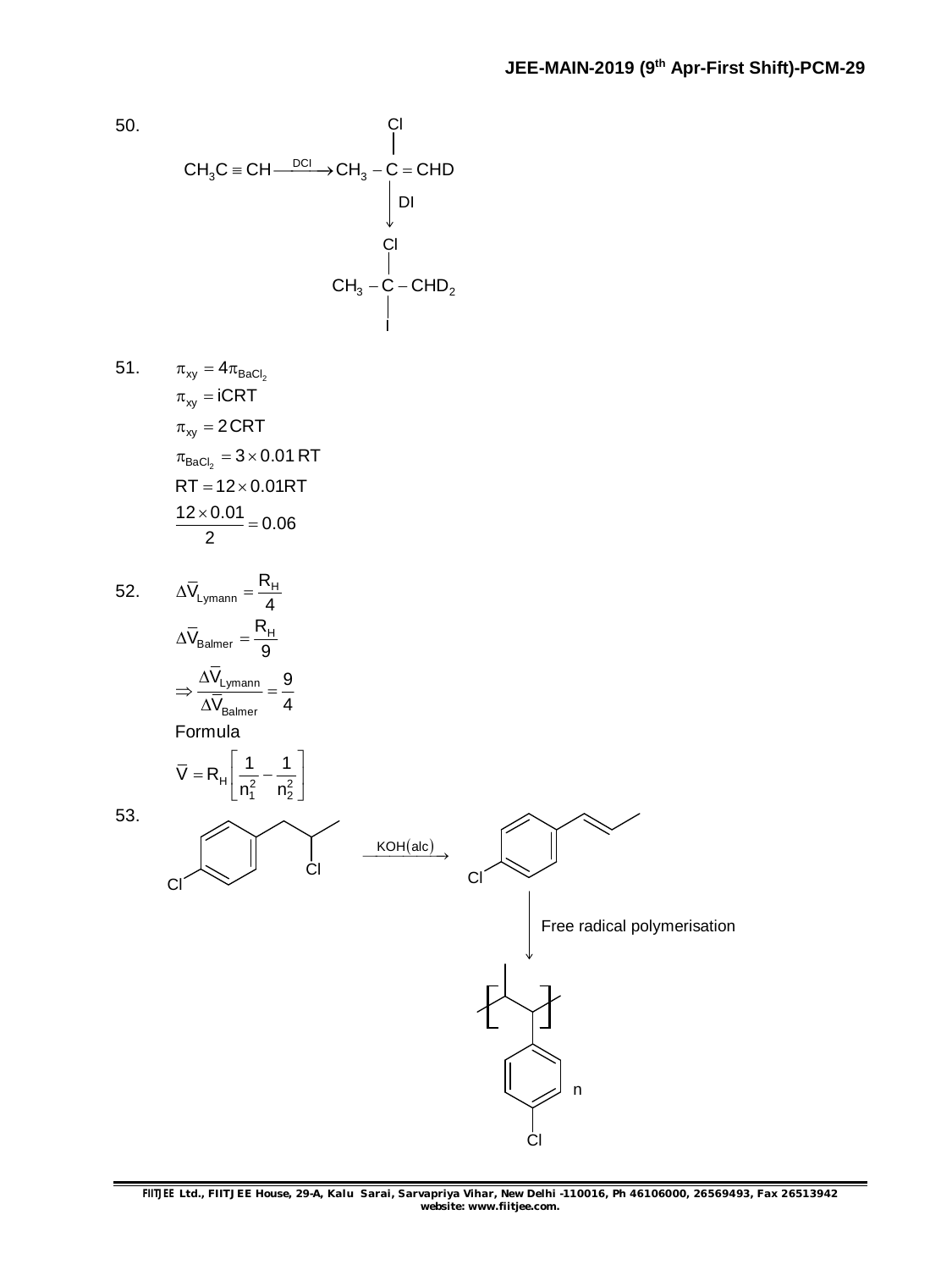## **JEE-MAIN-2019 (9th Apr-First Shift)-PCM-30**

- 54. Me  $\ddot{\cdot} \ddot{\cdot}$   $\ddot{\cdot}$   $\ddot{\cdot}$   $\ddot{\cdot}$  $C \equiv N$  Cl  $Hyperconjugation$   $+$  R effect  $-R$  effect  $-1$  effect
- 55. Fact based (Given in NCERT)
- 56.  $\overset{+2}{\mathsf{N}}$ O,  $\overset{+1}{\mathsf{N}}$ O,  $\overset{+4}{\mathsf{N}}$ O<sub>2</sub>,  $\overset{+3}{\mathsf{N}}$ <sub>2</sub>O<sub>3</sub>
- 57.  $\Delta G = -2 \times 96000 \times 2$  $\Delta G = -nFE^{\circ}$  $\Delta G = -2 \times 96000 \times 2$  J  $\Delta G = -384$  kJ mol<sup>-1</sup>



- 59. C<sub>1</sub> of  $\alpha$ -glucose and C<sub>2</sub> of  $\beta$ -fructose
- 60.  $V_2O_5$  is used in contact process for  $H_2SO_4$ TiCl<sub>4</sub>/Al(Me)<sub>3</sub> Ziegler natal catalyst used fin polymerization PdCl<sub>2</sub> is used in ethanol formation Iron oxide is used in Haber process for  $NH<sub>3</sub>$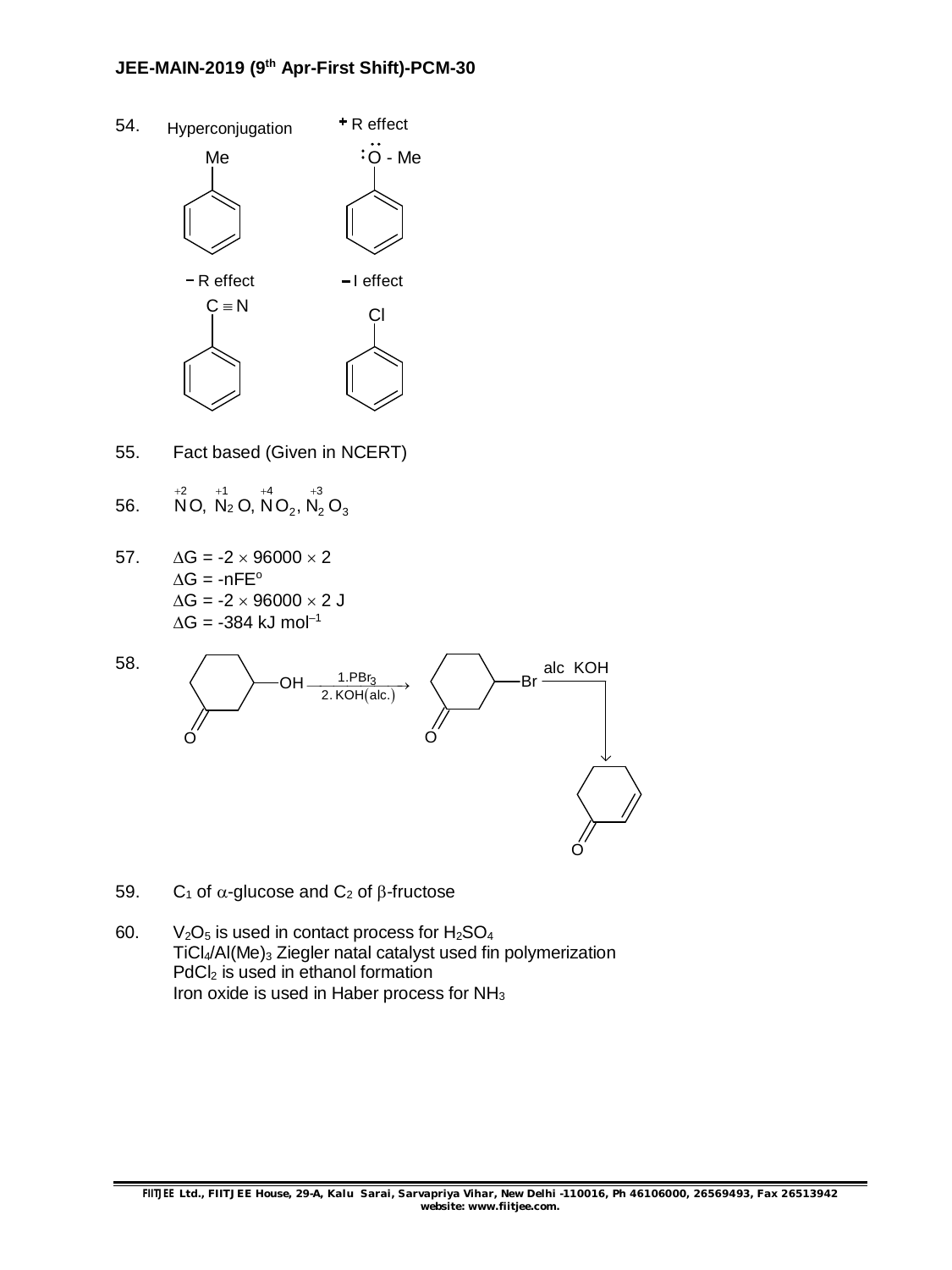## **PART C – MATHEMATICS**

61. 2 2  $y = \frac{x}{1}$  $1 - x^2$  $=$  $\overline{a}$ Range of  $y : R - [-1, 0)$  for surjective function, A must be same as above range.

62. In given question  $p, q \in R$ . If we take other root as any real number  $\alpha$ , then quadratic equation will be  $x^2 - (\alpha + 2 - \sqrt{3})x + \alpha.$   $(2 - \sqrt{3}) = 0$ Now, we can have none or any of the options can be correct depending upon ' $\alpha$ '. Instead of  $p, q \in R$  it should be  $p, q \in Q$  then other root will be  $2 + \sqrt{3}$  $p = -(2+\sqrt{3}-2-\sqrt{3})$  - -4 and  $q = (2+\sqrt{3})(2-\sqrt{3}) = 1$  $\Rightarrow$  p<sup>2</sup> - 4q - 12 =  $(-4)^2$  - 4 - 12  $= 16 - 16 = 0$ Option (B) is correct. 63.  $\vec{\alpha} = 3\hat{i} + \hat{i}$  $\vec{B} = 2\hat{i} - \hat{i} + 3\hat{k}$  $\beta = \beta_1 - \beta_2$  $\rightarrow$   $\rightarrow$   $\rightarrow$  $\overrightarrow{\beta_1} = \lambda \left(3\hat{i} + \hat{j}\right), \overrightarrow{\beta_2} = \lambda \left(3\hat{i} + \hat{j}\right) - 2\hat{i} + \hat{j} - 3\hat{k}$  $\beta_2 \cdot \alpha = 0$  $\rightarrow$   $\rightarrow$  $(3\lambda - 2) \cdot 3 + (\lambda + 1) = 0$  $9\lambda - 6 + \lambda + 1 = 0$ 1 2  $\lambda = \frac{1}{2}$  $t_1 = \frac{3}{2} \hat{i} + \frac{1}{2} \hat{j}$  $2^{\degree}$  2  $\Rightarrow \beta_1 = \frac{3}{2}i + \frac{1}{2}$  $\rightarrow$  $2^2 = -\frac{1}{2}\hat{i} + \frac{3}{2}\hat{j} - 3\hat{k}$ 2 2  $\Rightarrow \beta_2 = -\frac{1}{2}i + \frac{3}{2}j - 3$  $\rightarrow$ Now,  $\beta_1 \times \beta_2$ ˆ ˆ ˆ i j k  $\frac{3}{2}$   $\frac{1}{2}$  0 2 2  $\frac{1}{2}$   $\frac{3}{2}$   $-3$ 2 2  $\beta_1 \times \beta_2 =$  $-\frac{1}{2}$   $\frac{6}{8}$   $-3$  $\rightarrow$ 

 $\hat{i}\left(-\frac{3}{2}-0\right)-\hat{j}\left(-\frac{9}{2}-0\right)+\hat{k}\left(\frac{9}{2}+1\right)$ 2  $(2)$   $(4)$   $4$  $= \hat{i}\left(-\frac{3}{2}-0\right) - \hat{j}\left(-\frac{9}{2}-0\right) + \hat{k}\left(\frac{9}{4}+\frac{1}{4}\right)$ 

 $\frac{3}{2}i + \frac{9}{2}j + \frac{5}{2}k$  $2^{2}$   $2^{2}$   $2$  $=\frac{6}{2}i+\frac{6}{2}j+\frac{1}{2}$ 

 $=\frac{1}{2}(-3i+9j+9)$ 

2

 $\frac{1}{2}(-3\hat{i} + 9\hat{j} + 5\hat{k})$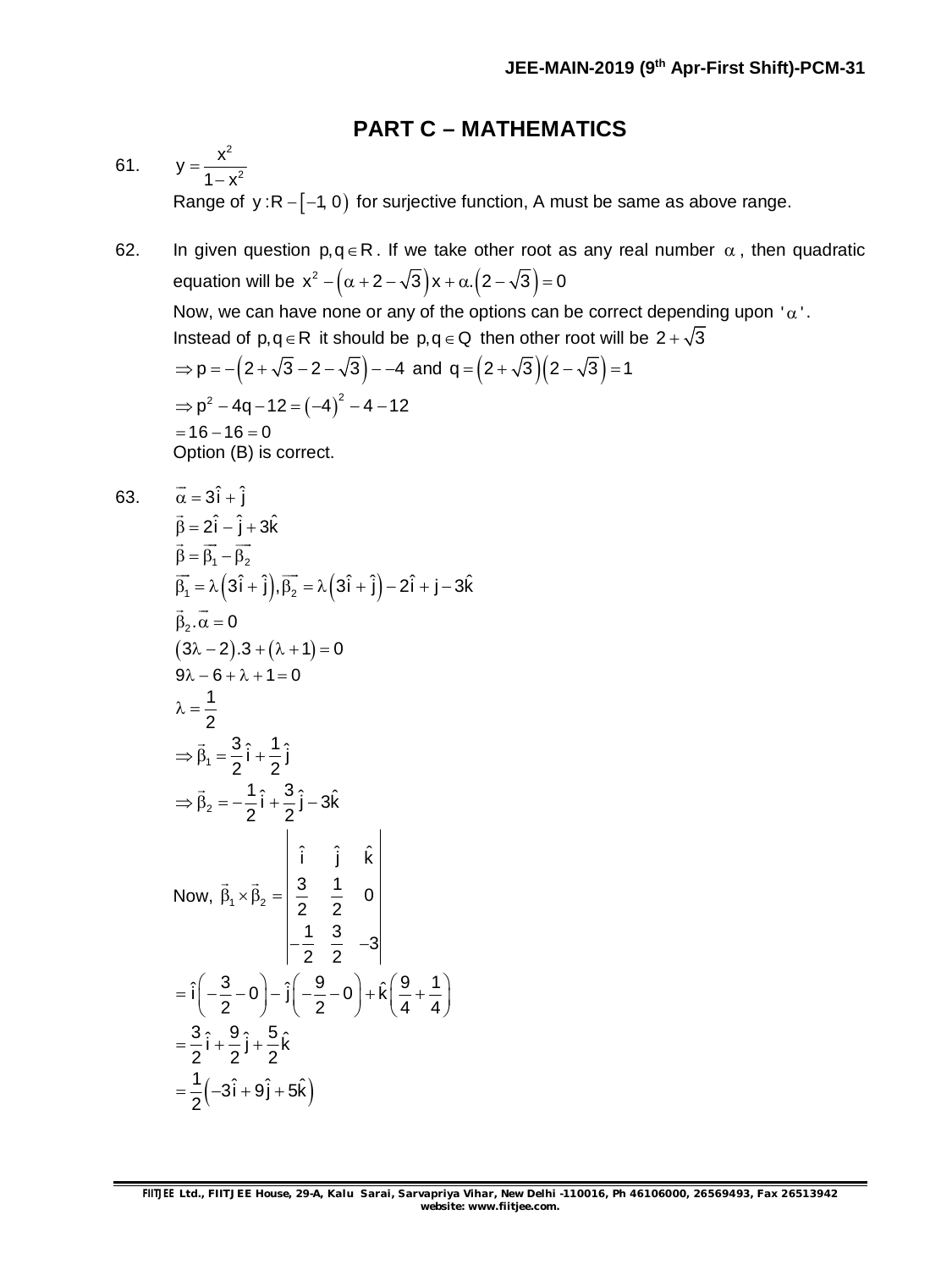64. 
$$
I = \int \frac{dx}{(\sin x)^{4/3} \cdot (\cos x)^{2/3}}
$$

$$
I = \int \frac{dx}{\left(\frac{\sin x}{\cos x}\right)^{4/3} \cdot \cos^2 x}
$$

$$
\Rightarrow I = \int \frac{\sec^2 x}{(\tan x)^{4/3}} dx
$$
put  $\tan x = t \Rightarrow \sec^2 x dx = dt$ 
$$
\therefore I = \int \frac{dt}{t^{4/3}} \Rightarrow I = \frac{-3}{t^{4/3}} + c
$$

$$
\Rightarrow I = \frac{-3}{(\tan x)^{4/3}} + c
$$

65. Let  $ax + by + cz = 1$  be the equation of the plane  $\Rightarrow$  0 - b + 0 = 1  $\Rightarrow$  b = -1  $0 + 0 + c = 1$  $\Rightarrow$  c = 1  $\cos \theta = \frac{ab}{a+b}$ a|b|  $\theta =$  $\rightarrow$   $\rightarrow$   $\parallel$  $\frac{uv}{v}$  $(a^2+1+1)^2$ 1  $|0 - 1 - 1|$ 2  $\sqrt{(a^2 + 1 + 1)\sqrt{0 + 1 + 1}}$  $-1 - 1$  $=$  $+1$  + 1)  $\sqrt{0}$  + 1 + 1  $\Rightarrow$   $a^2 + 2 = 4$  $\Rightarrow$  a =  $\pm\sqrt{2}$  $\Rightarrow \pm \sqrt{2}x - y + z = 1$ Now for – sign  $-\sqrt{2}, \sqrt{2} - 1 + 4 = 1$ 

66. 
$$
y = x^3 + ax - b
$$
  
\n $(1, -5)$  lies on the curve  
\n $\Rightarrow -5 = 1 + a - b \Rightarrow a - b = -6$  ......(i)  
\nAlso,  $y' = 3x^2 + a$   
\n $y'(1, -5) = 3 + a$  (slope of tangent)  
\n $\therefore$  this tangent is  $\perp$  to  $-x + y + 4 = 0$   
\n $\Rightarrow (3 + a)(1) = -1$   
\n $\Rightarrow a = -4$  ......(ii)  
\nBy (i) and (ii) :  $a = -4$ ,  $b = 2$   
\n $\therefore y = x^3 - 4x - 2$ , (2, -2) lies on this curve.

Hence option (A)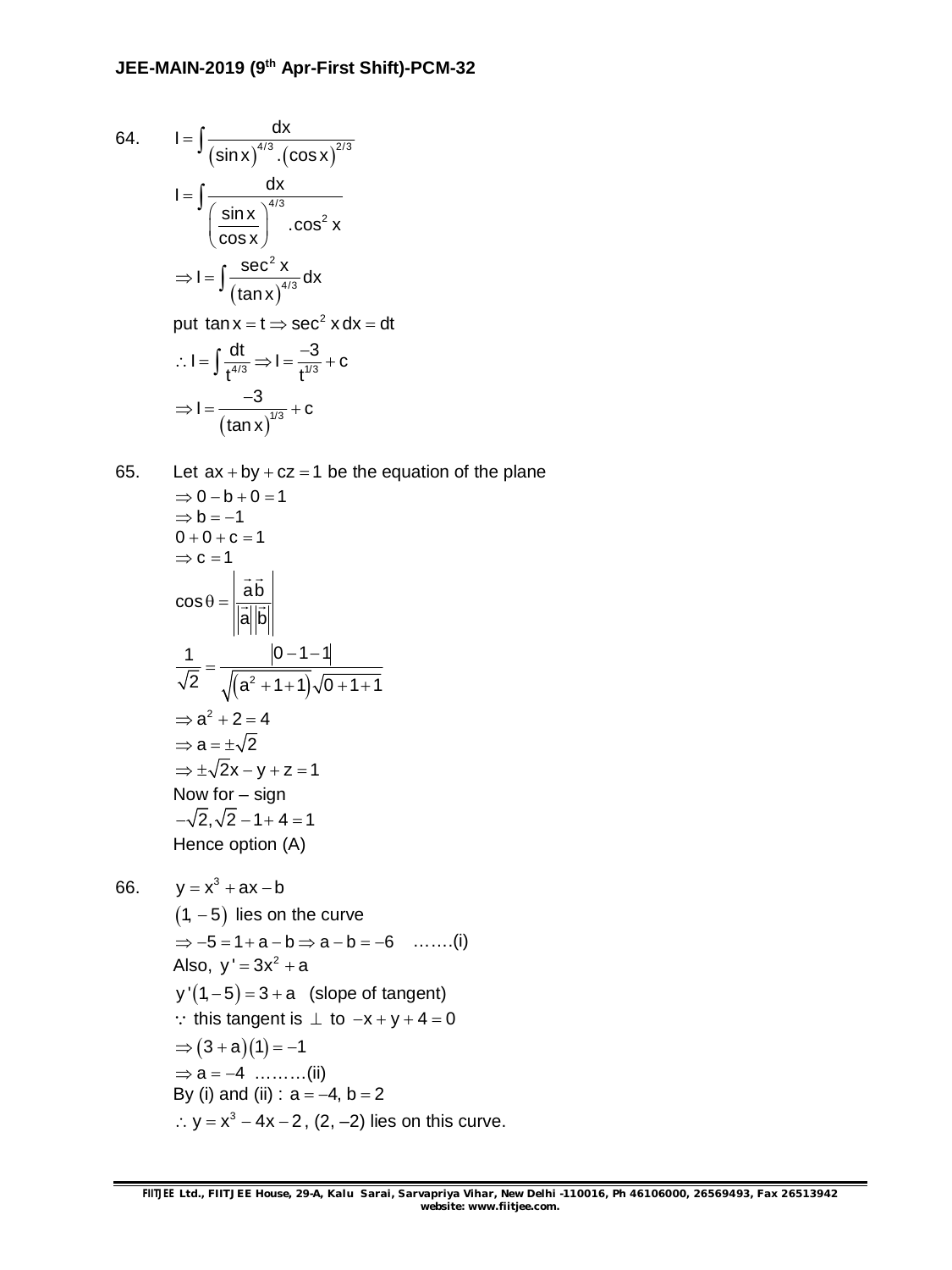$(15, 15)$ 

 $(15,0)$ 

67. SD. = 
$$
\sqrt{\frac{\sum (x - \bar{x})^2}{n}}
$$
  
\n $\bar{x} = \frac{\sum x}{4} = \frac{-1 + 0 + 1 + k}{4} = \frac{k}{4}$   
\nNow  $\sqrt{5} = \sqrt{\frac{(-1 - \frac{k}{4})^2 + (0 - \frac{k}{4})^2 + (1 - \frac{k}{4})^2 + (k - \frac{k}{4})^2}{4}}$   
\n $\Rightarrow 5 \times 4 = 2(1 + \frac{k}{16})^2 + \frac{5k^2}{8}$   
\n $\Rightarrow 18 = \frac{3k^2}{4}$   
\n $\Rightarrow k^2 = 24$   
\n $\Rightarrow k = 2\sqrt{6}$   
\n68.  $f(x) = 15 - |x - 10|, x \in \mathbb{R}$   
\n $f(f(x)) = 15 - |x - 10|$   
\n $= 15 - |5 - |x - 10|$   
\n $= 15 - |5 - |x - 10|$   
\n $x = 5, 10, 15$  are point of non differentiability  
\n69.  $T_4 = T_{3+1} = \left(\frac{6}{3}\right)\left(\frac{2}{x}\right)^3 \cdot (x^{\log_8 x})^3$   
\n $20 \times 8^7 = \frac{160}{x^9} \cdot x^{3\log_8 x}$   
\n $8^6 = x^{\log_2 x} - 3$   
\n $2^{18} = x^{\log_2 x - 3}$   
\n $2^{18} = x^{\log_2 x - 3}$   
\n $2^{18} = x^{10} - 3$   
\n $\Rightarrow (t - 6)(t + 3) = 0$   
\n $\Rightarrow t = 6, -3$   
\n $\log_2 x = 6 \Rightarrow x = 2^6 = 8^2$   
\n $\log_2 x = 6 \Rightarrow x = 2^6 = 8^2$   
\n $\log_2 x = 6 \Rightarrow x = 2^6 = 8^2$   
\n $f'(x) = \lambda(x + 1)(x - 0)(x - 1) = \lambda(x^3 - x)$ 

0. 
$$
f'(x) = \lambda (x + 1)(x - 0)(x - 1) = \lambda (x^3)
$$
  
\n
$$
\Rightarrow f(x) = \lambda \left(\frac{x^4}{4} - \frac{x^2}{2}\right) + \mu
$$
\nNow  $f(x) = f(0)$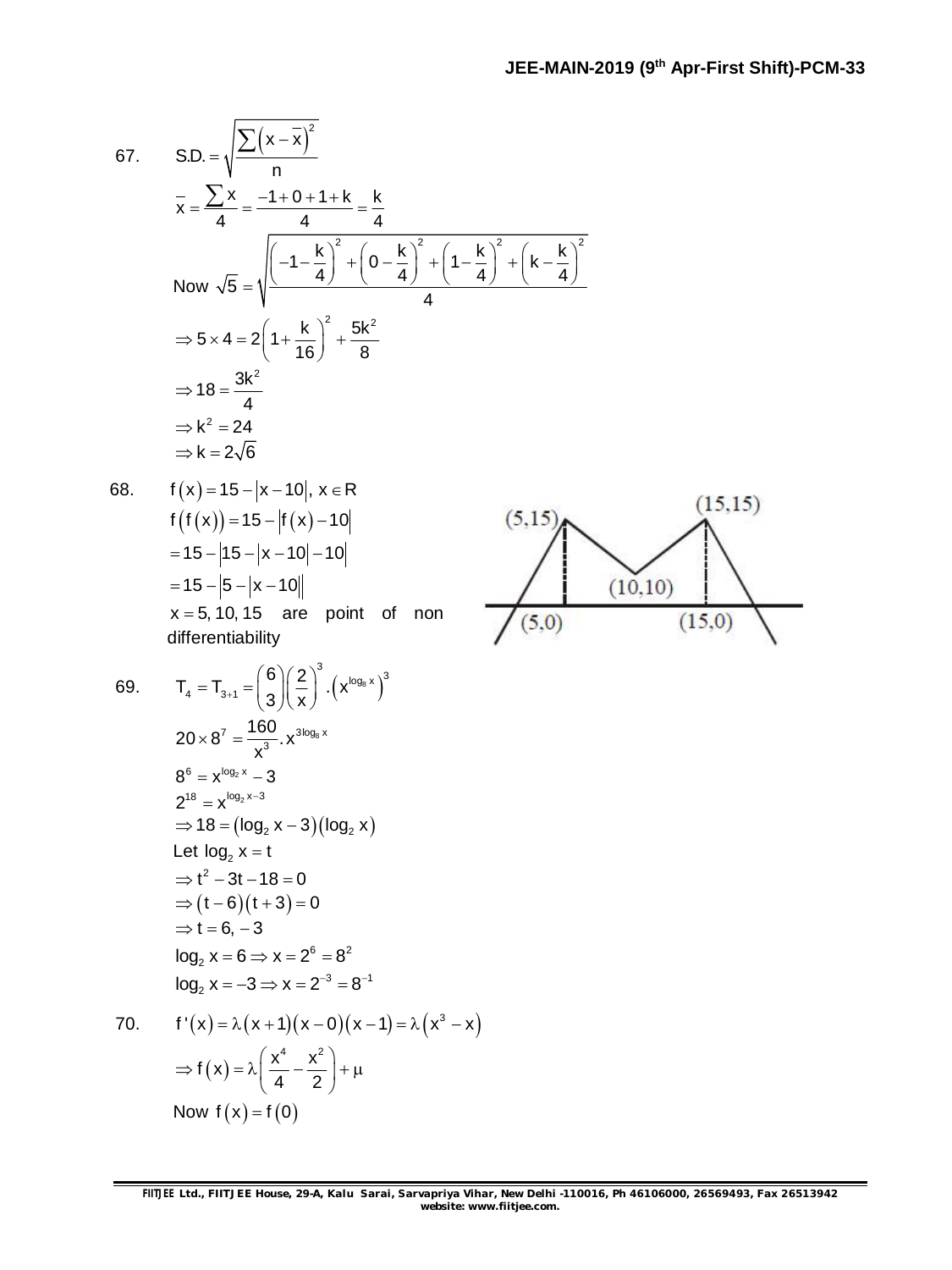$$
\Rightarrow \lambda \left( \frac{x^4}{4} - \frac{x^2}{2} \right) + \mu = \mu
$$

$$
\Rightarrow x = 0, 0, \pm \sqrt{2}
$$

Two irrational and one rational number

71. 
$$
-(p \vee (-p \wedge q))
$$
  
\n
$$
=p \wedge (p \vee q)
$$
  
\n
$$
=p \wedge (p \vee q)
$$
  
\n
$$
= (p \wedge p) \vee (-p \wedge q)
$$
  
\n
$$
= c \vee (p \wedge q)
$$
  
\n
$$
= (p \wedge q)
$$

72. Since there are 8 males and 5 females. Out of these 13, if we select 11 persons, then there will be at least 6 males and at least 3 females in the selection.

$$
m = n = {13 \choose 11} = {13 \choose 2} = \frac{13 \times 12}{2} = 78
$$

73. Any point on the given line can be  
\n
$$
(1+2\lambda, -1+3\lambda, 2+4\lambda); \lambda \in \mathbb{R}
$$
  
\nPut in plane  
\n $1+2\lambda + (-2+6\lambda) + (6+12\lambda) = 15$   
\n $20\lambda + 5 = 15$   
\n $20\lambda + 5 = 15$   
\n $20\lambda = 10$   
\n $\lambda = \frac{1}{2}$   
\n∴ Point  $\left(2, \frac{1}{2}, 4\right)$   
\nDistance from origin  $= \sqrt{4 + \frac{1}{4} + 16} = \frac{\sqrt{16 + 1 + 64}}{2} = \frac{\sqrt{81}}{2}$   
\n $= \frac{9}{2}$   
\n74.  $\frac{1}{2}(2\cos^2 10^\circ - 2\cos 10^\circ \cos 50^\circ + 2\cos^2 50^\circ)$   
\n $\Rightarrow \frac{1}{2}(1+\cos 20^\circ - (\cos 60^\circ + \cos 40^\circ) + 1 + \cos 100^\circ)$   
\n $\Rightarrow \frac{1}{2}\left(\frac{3}{2} + \cos 20^\circ + 2\sin 70^\circ \sin(-30^\circ)\right)$   
\n $\Rightarrow \frac{1}{2}\left(\frac{3}{2} + \cos 20^\circ - \sin 70^\circ\right)$   
\n $\Rightarrow \frac{3}{4}$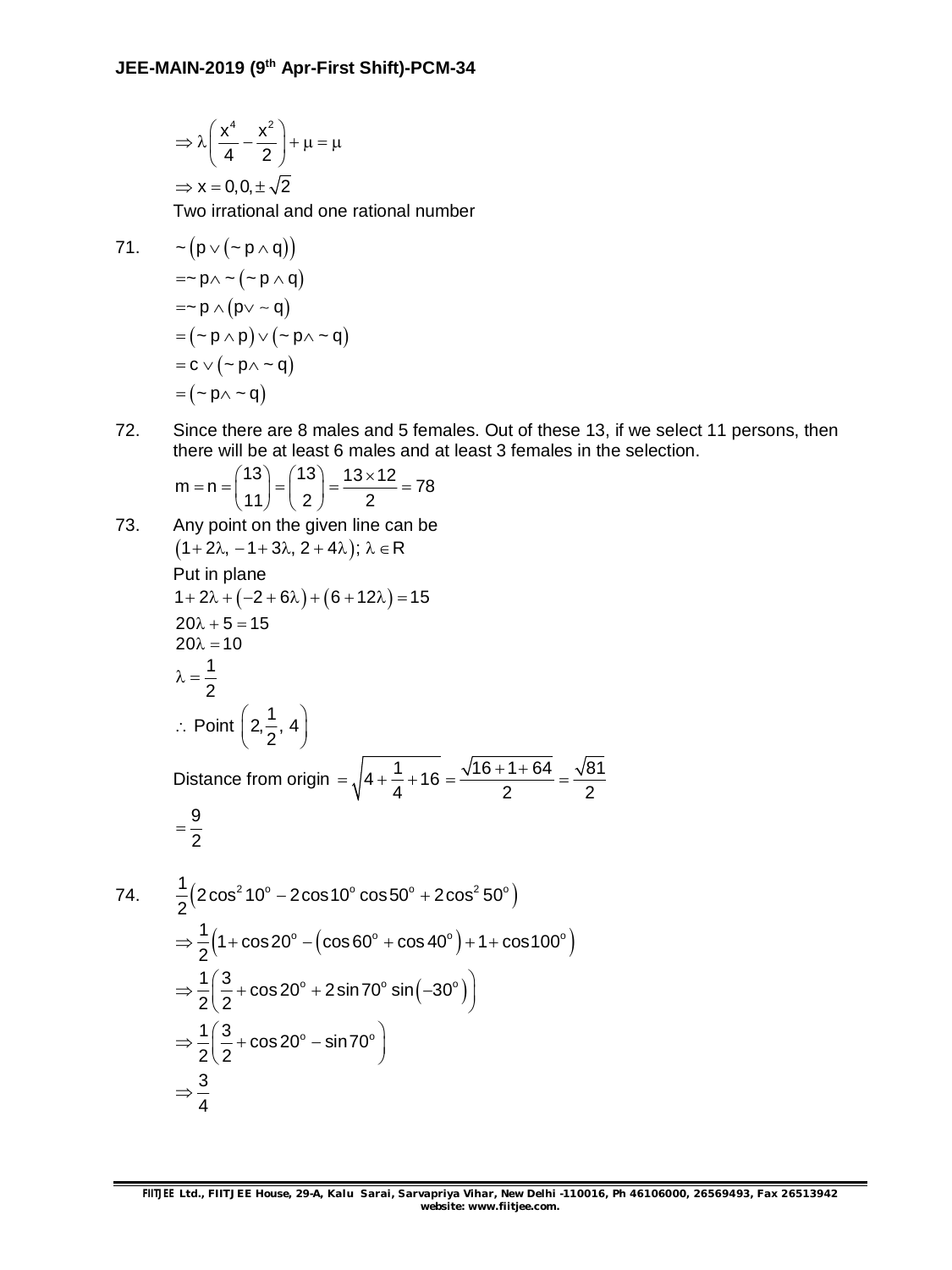75. 
$$
\begin{bmatrix} 1 & 1 \\ 0 & 1 \end{bmatrix} \begin{bmatrix} 1 & 2 \\ 0 & 1 \end{bmatrix} \begin{bmatrix} 1 & 2 \\ 0 & 1 \end{bmatrix} \begin{bmatrix} 1 & 3 \\ 0 & 1 \end{bmatrix} \dots \begin{bmatrix} 1 & n-1 \\ 0 & 1 \end{bmatrix} = \begin{bmatrix} 1 & 78 \\ 0 & 1 \end{bmatrix}
$$
  
\n
$$
\Rightarrow \frac{n(n-1)}{2} = 78 \Rightarrow n = 13, -12 \text{ (reject)}
$$
  
\n
$$
\therefore \text{ we have to find inverse of } \begin{bmatrix} 1 & 13 \\ 0 & 1 \end{bmatrix}
$$
  
\n
$$
\therefore \begin{bmatrix} 1 & -13 \\ 0 & 1 \end{bmatrix}
$$
  
\n76. Let  $\frac{\alpha + i}{\alpha - 1} = z$   
\n
$$
\Rightarrow \frac{|\alpha + i|}{|\alpha - i|} = |z|
$$
  
\n
$$
\Rightarrow 1 = |z|
$$
  
\n
$$
\Rightarrow 1 = |z|
$$
  
\n
$$
\Rightarrow 1 = |z|
$$
  
\n
$$
\Rightarrow \text{ circle of radius 1}
$$
  
\n77. 
$$
S_n = 50n + \frac{n(n-7)}{2}A
$$
  
\n
$$
T_n = S_n - S_{n-1}
$$
  
\n
$$
= 50n + \frac{n(n-7)}{2}A - 50(n-1) - \frac{(n-1)(n-8)}{2}A
$$
  
\n
$$
= 50 + \frac{A}{2}[n^2 - 7n - n^2 + 9n - 8]
$$
  
\n
$$
= 50 + A(n-4)
$$
  
\n
$$
d = T_n - T_{n-1}
$$
  
\n
$$
= 50 + A(n-4) - 50 - A(n-5)
$$
  
\n
$$
= A
$$
  
\n
$$
T_{50} = 50 + 46A
$$
  
\n
$$
(d, A_{50}) = (A, 50 + 46A)
$$
  
\n78. 
$$
I = \int_{0}^{\frac{\pi}{2}} \frac{\sin^3 x}{\sin x + \cos x} dx
$$
  
\n<

0

 $x - \frac{\sin^2 x}{2}$ 2  $=\left(x-\frac{\sin^2 x}{2}\right)_0^{\pi/2}$ 

/ 4

 $\pi$  $= \int (1 - s)$ 

0

 $(1 - \sin x \cos x)$ 

2  $\sqrt{\pi/4}$ 

0

 $1 - \sin x \cos x$ ) dx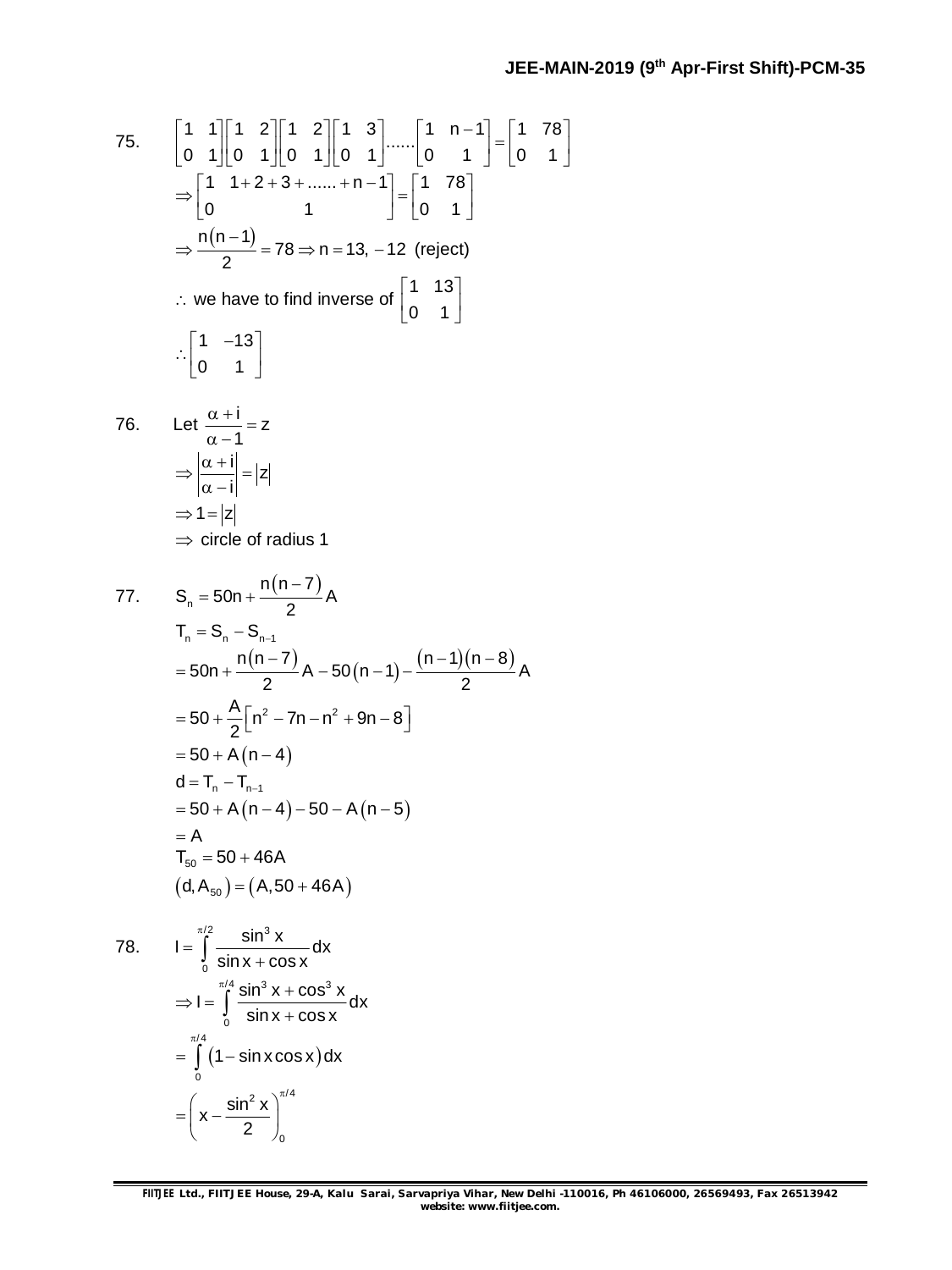$$
=\frac{\pi}{4}-\frac{1}{4}
$$

$$
=\frac{\pi-1}{4}
$$

79. 
$$
\frac{x^2}{24} - \frac{y^2}{18} = 1 \Rightarrow a = \sqrt{24} : b = \sqrt{18}
$$
  
\nParametric normal:  
\n $\sqrt{24} \cos \theta . x + \sqrt{18}. y \cot \theta = 42$   
\nAt  $x = 0$ ;  $y = \frac{42}{\sqrt{18}} \tan \theta = 7\sqrt{3}$  (from given equation)  
\n $\Rightarrow \tan \theta = \sqrt{\frac{3}{2}} \Rightarrow \sin \theta = \pm \sqrt{\frac{3}{5}}$   
\nslope of parametric normal  $= \frac{-\sqrt{24} \cos \theta}{\sqrt{18} \cot \theta} = m$   
\n $\Rightarrow m = -\sqrt{\frac{4}{3}} \sin \theta = -\frac{2}{\sqrt{5}} \text{ or } \frac{2}{\sqrt{5}}$   
\n80.  $x \frac{dy}{dx} + 2y = x^2 : y(1) = 1$   
\n $\frac{dy}{dx} + (\frac{2}{x})y = x \text{ (LDE in y)}$   
\nIF  $= e^{\int \frac{2}{x} dx} = e^{2/\pi x} = x^2$   
\n $y.(x^2) = \int x . x^2 dx = \frac{x^4}{4} + C$   
\n $y(1) = 1$   
\n $1 = \frac{1}{4} + C \Rightarrow C = 1 - \frac{1}{4} = \frac{3}{4}$   
\n $yx^2 = \frac{x^4}{4} + \frac{3}{4x^2}$   
\n81.  $y^2 = 4ax = 16x \Rightarrow a = 4$ 

 $(1, 4) \Rightarrow 2.4$ . t<sub>1</sub> = 4  $\Rightarrow$  t<sub>1</sub> A  $(1, 4) \Rightarrow 2.4$ .  $t_1 = 4 \Rightarrow t_1 = \frac{1}{2}$  $\Rightarrow$  2.4.t<sub>1</sub> = 4  $\Rightarrow$  t<sub>1</sub> = - $\therefore$  length of focal chord  $a\left(t+\frac{1}{t}\right)^2$  $= a\left(t+\frac{1}{t}\right)^{2}$  $4\left(\frac{1}{2}+2\right)^2=4.\frac{25}{4}=25$  $2^{7}$  4  $=4\left(\frac{1}{2}+2\right)^{2}=4.\frac{25}{4}=2$ 

2

t

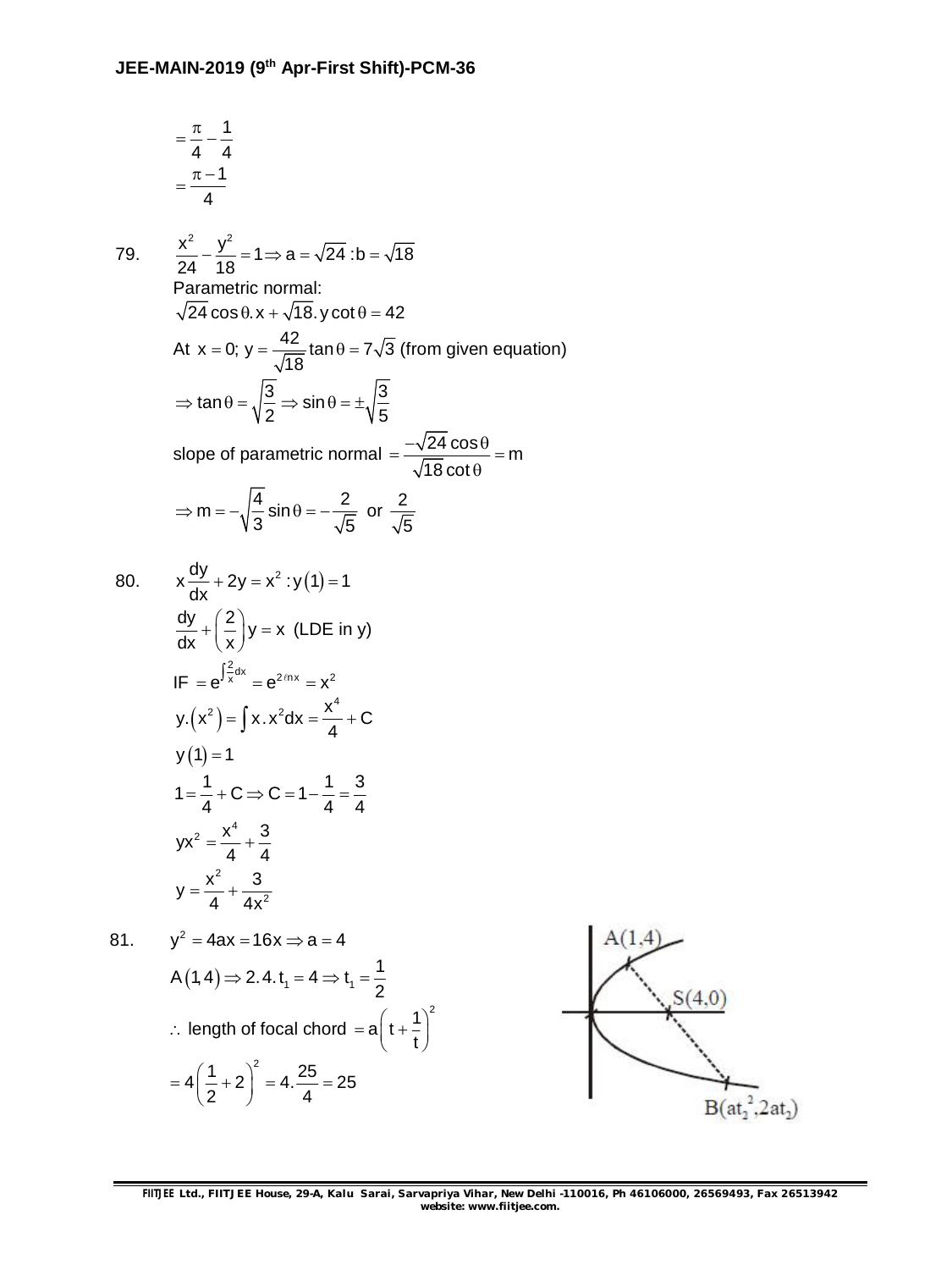82. 
$$
f(1)=1-1-2=-2
$$
  
\n $f(-1)=-1-1+2=0$   
\n $m=\frac{f(1)-f(-1)}{1+1}=\frac{-2-0}{2}=-1$   
\n $\frac{dy}{dx}=3x^2-2x-2$   
\n $3x^2-2x-2=-1$   
\n $\Rightarrow 3x^2-2x-1=0$   
\n $\Rightarrow (x-1)(3x+1)=0$   
\n $\Rightarrow x=1, -\frac{1}{3}$ 

83. 
$$
x = 2 + r \cos \theta
$$
  
\n
$$
y = 3 + r \sin \theta
$$
  
\n
$$
\Rightarrow 2 + r \cos \theta + 3 + r \sin \theta = 7
$$
  
\n
$$
\Rightarrow r(\cos \theta + \sin \theta) = 2
$$
  
\n
$$
\Rightarrow \sin \theta + \cos \theta = \frac{2}{r} = \frac{2}{\pm 4} = \pm \frac{1}{2}
$$
  
\n
$$
\Rightarrow 1 + \sin 2\theta = \frac{1}{4}
$$
  
\n
$$
\Rightarrow \sin 2\theta = -\frac{3}{4}
$$
  
\n
$$
\Rightarrow \frac{2m}{1 + m^2} = -\frac{3}{4}
$$
  
\n
$$
\Rightarrow 3m^2 + 8m + 3 = 0
$$
  
\n
$$
\Rightarrow m = \frac{-4 \pm \sqrt{7}}{1 - 7}
$$
  
\n
$$
\frac{1 - \sqrt{7}}{1 + \sqrt{7}} = \frac{\left(1 - \sqrt{7}\right)^2}{1 - 7} = \frac{8 - 2\sqrt{7}}{-6} = \frac{-4 + \sqrt{7}}{3}
$$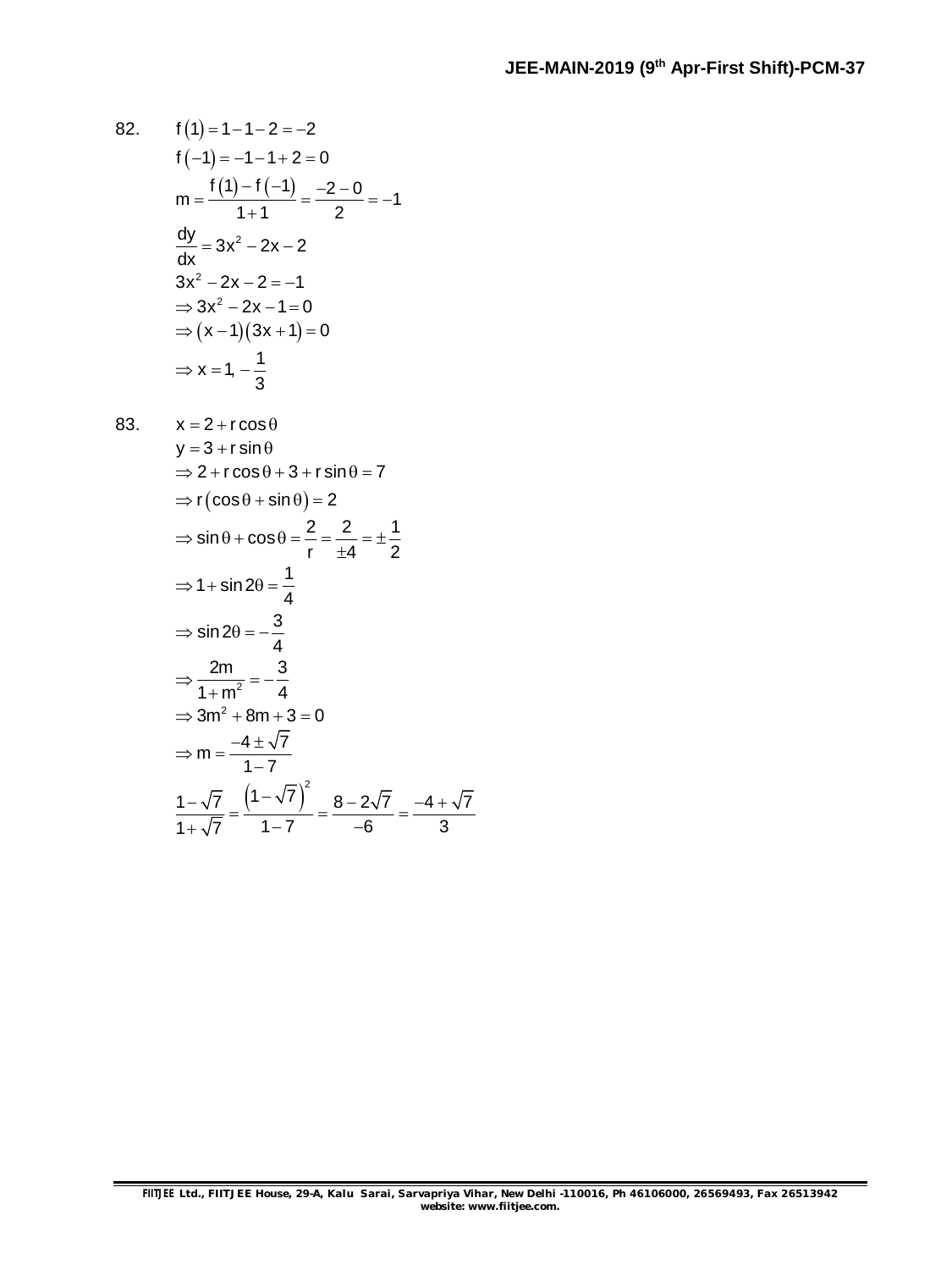## **JEE-MAIN-2019 (9th Apr-First Shift)-PCM-38**

84. From the given functional equation:  $f(x) = 2^x \forall x \in N$  $2^{a+1}$  +  $2^{a+2}$  + .... +  $2^{a+10}$  = 16 $(2^{10} - 1)$  $2^{\circ} (2 + 2^2 + \dots + 2^{\circ 0}) = 16 (2^{\circ 0} - 1)$  $(2^{10} - 1)$  $(2^{10} - 1)$ 10  $_{a}$  2. $(2^{10} - 1)$   $_{-16}$  (2<sup>10</sup>  $2^{\circ}$ .  $\frac{1}{\cdot}$   $\frac{1}{\cdot}$  = 16 (2<sup>10</sup> - 1) 1 - $=$  16 (  $2^{\scriptscriptstyle{10}}$   $-$  1  $2^{a+1} = 16 = 2^4$  $a = 3$ 

85. 
$$
2(1-\sin^2\theta) + 3\sin\theta = 0
$$

$$
\Rightarrow 2\sin^2\theta - 3\sin\theta - 2 = 0
$$

$$
\Rightarrow (2\sin\theta + 1)(\sin\theta - 2) = 0
$$

$$
\Rightarrow \sin\theta = -\frac{1}{2}; \sin\theta = 2 \text{ (reject)}
$$
roots :  $\pi + \frac{\pi}{6}$ ,  $2\pi - \frac{\pi}{6}$ ,  $-\frac{\pi}{6}$ ,  $-\pi + \frac{\pi}{6}$ 
$$
\Rightarrow \text{ sum of values } = 2\pi
$$

86. Let the mid point be S (h, k)  $\therefore P(2h,0)$  and Q(0,2k) equation of

PQ: 
$$
\frac{x}{2h} + \frac{y}{2k} = 1
$$
  
\n∴ PQ is tangent to circle at R (say)  
\n∴ OR = 1  $\Rightarrow$   $\frac{-1}{\sqrt{\left(\frac{1}{2h}\right)^2 + \left(\frac{1}{2k}\right)^2}} = 1$   
\n $\Rightarrow \frac{1}{4h^2} + \frac{1}{4k^2} = 1$   
\n $\Rightarrow x^2 + y^2 - 4x^2y^2 = 0$ 

87. Let persons be A, B, C, D  
\nP (Hit) = 1 – P (none of them hits)  
\n= 1– P(
$$
\overline{A} \cap \overline{B} \cap \overline{C} \cap \overline{D}
$$
)  
\n= 1– P( $\overline{A}$ ).P( $\overline{B}$ ).P( $\overline{C}$ ).P( $\overline{D}$ )  
\n= 1–  $\frac{1}{2}$ . $\frac{2}{3}$ . $\frac{3}{4}$ . $\frac{7}{8}$   
\n=  $\frac{25}{32}$